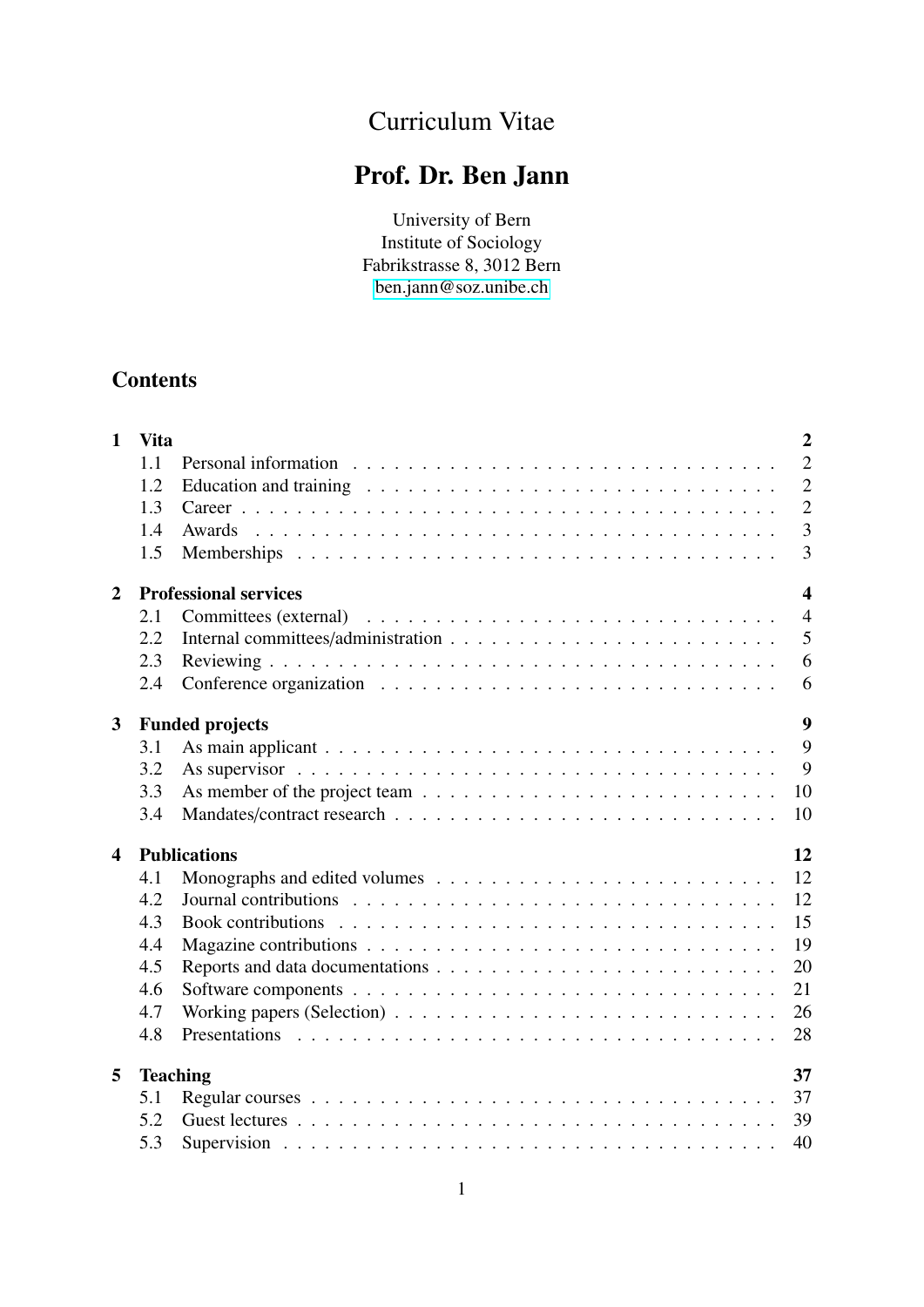# <span id="page-1-0"></span>1 Vita

# <span id="page-1-1"></span>1.1 Personal information

| Name:                    | <b>Ben Robert Andor Jann Andres</b>                                                                                  |
|--------------------------|----------------------------------------------------------------------------------------------------------------------|
| Date and place of birth: | November 3, 1972, Lucerne, Switzerland                                                                               |
| Nationality              | <b>Swiss</b>                                                                                                         |
| Marital status:          | married                                                                                                              |
| Children:                | Dimitri Morris, born October 26, 1998<br>Miro Gabriel, born June 26, 2002<br>Anatol Ferdinand, born November 6, 2005 |
| ORCID:                   | 0000-0001-9855-1967                                                                                                  |
| ResearcherID:            | A-5655-2008                                                                                                          |

# <span id="page-1-2"></span>1.2 Education and training

<span id="page-1-3"></span>

| $8/2013 - 1/2014$    | Training course "Grundlagen der Hochschuldidaktik" (4 ECTS), Centre<br>for University Continuing Education, University of Bern.                                                                                                                                                                                                                                                 |
|----------------------|---------------------------------------------------------------------------------------------------------------------------------------------------------------------------------------------------------------------------------------------------------------------------------------------------------------------------------------------------------------------------------|
| 9/2012               | Training course "Lehr- und Fachvorträge" (4 ECTS), Centre for Univer-<br>sity Continuing Education, University of Bern.                                                                                                                                                                                                                                                         |
| $1/2006 - 5/2008$    | Doctoral student at ETH Zurich, Switzerland. Degree: Doctor of Sci-<br>ences (Dr. sc. ETH Zurich), June 5, 2008. Title of dissertation: "Er-<br>werbsarbeit, Einkommen und Geschlecht. Studien zum Schweizer Ar-<br>beitsmarkt" (Employment, Earnings, and Gender. Studies on the Swiss<br>Labor Market). Committee: Prof. Dr. Andreas Diekmann and Prof. Dr.<br>Josef Brüderl. |
| $9/1998 - 12/2005$   | Doctoral student at the University of Bern, Switzerland.                                                                                                                                                                                                                                                                                                                        |
| $10/1993 - 9/1998$   | Student at the University of Bern, Switzerland. Major: Sociology. Mi-<br>nors: Economics, General Ecology. Degree: Licentiuatus Rerum Social-<br>ium (lic.rer.soc.), September 15, 1998. Title of thesis: "Zur Messung des<br>Umweltverhaltens" (On Measuring Environmental Behavior). Advisor:<br>Prof. Dr. Andreas Diekmann.                                                  |
| $8/1992 - 7/1993$    | Study visit at the Niagara County Community College, USA.                                                                                                                                                                                                                                                                                                                       |
| $4/1979 - 12/1991$   | Elementary school and high school (Gymnasium) in Arisdorf and Li-<br>estal, Switzerland.                                                                                                                                                                                                                                                                                        |
| 1.3<br><b>Career</b> |                                                                                                                                                                                                                                                                                                                                                                                 |
| since $8/2014$       | Professor for Sociology, in particular for Social Stratification, at the Uni-<br>versity of Bern.                                                                                                                                                                                                                                                                               |
| $6/2011 - 7/2014$    | Associate Professor for Sociology, in particular for Social Stratification,<br>at the University of Bern.                                                                                                                                                                                                                                                                       |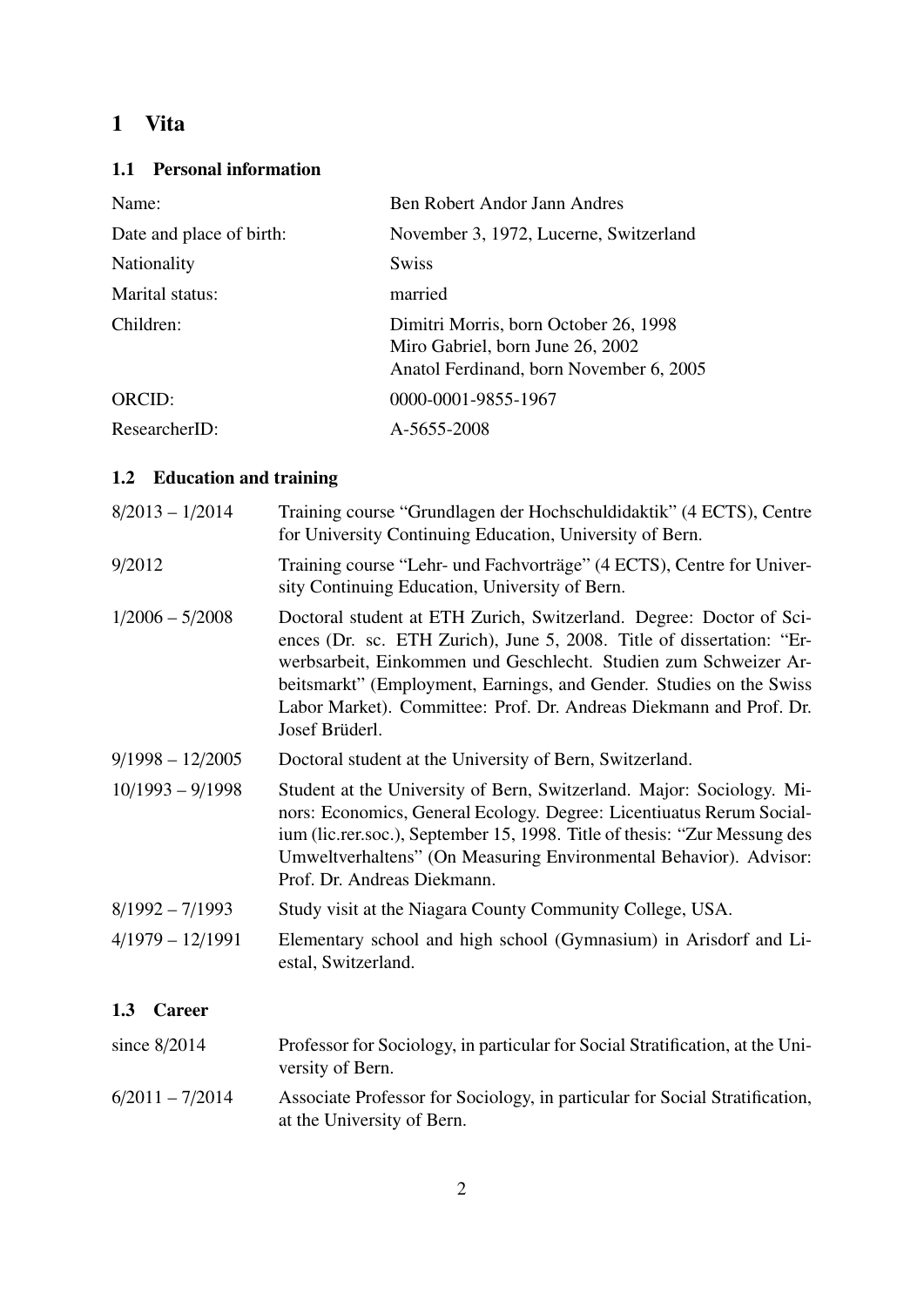| $9/2010 - 5/2011$    | Assistant Professor (with tenure track) for Sociology, in particular for<br>Social Stratification, at the University of Bern.                                                                                                                                                                                                                                                       |
|----------------------|-------------------------------------------------------------------------------------------------------------------------------------------------------------------------------------------------------------------------------------------------------------------------------------------------------------------------------------------------------------------------------------|
| August 2010          | Offer of a W3 Professorship in Sociology and Methodology at the Uni-<br>versity of Leipzig, Germany (declined).                                                                                                                                                                                                                                                                     |
| June 2010            | Offer of a W2 Professorship in Social Science Research Methods and<br>Social Structure Analysis at the University of Osnabrück, Germany (de-<br>clined).                                                                                                                                                                                                                            |
| $4/2010 - 7/2010$    | Interim Professor for Sociology and Methodology at the University of<br>Leipzig, Germany.                                                                                                                                                                                                                                                                                           |
| $4/2003 - 8/2010$    | Scientific assistant of Prof. Dr. Andreas Diekmann, ETH Zurich,<br>Switzerland.                                                                                                                                                                                                                                                                                                     |
| $9/1998 - 3/2003$    | Scientific assistant of Prof. Dr. Andreas Diekmann, Institute of Sociol-<br>ogy, University of Bern, Switzerland.                                                                                                                                                                                                                                                                   |
| $9/1997 - 6/2002$    | Research assistant in the project "Working conditions, work orientation,<br>and labor market participation" (funded by the Swiss National Science<br>Foundation as part of the Swiss Priority Program "Switzerland Towards<br>the Future"), Institute of Sociology, University of Bern, Switzerland.                                                                                |
| $7/1996 - 10/1996$   | Student research assistant of Prof. Dr. Ruth Meyer Schweizer, Institute<br>of Sociology, University of Bern, Switzerland.                                                                                                                                                                                                                                                           |
| 1.4<br><b>Awards</b> |                                                                                                                                                                                                                                                                                                                                                                                     |
| 2017                 | The Stata Journal Editor's Price 2017 for four papers published in<br>2014-2016.                                                                                                                                                                                                                                                                                                    |
| 2017                 | Award of the European Survey Research Association (ESRA) for the<br>best paper published in Survey Research Methods in 2015–2016 for the<br>paper "Sensitive Questions in Online Surveys: An Experimental Evalu-<br>ation of Different Implementations of the Randomized Response Tech-<br>nique and the Crosswise Model" (together with Marc Höglinger and An-<br>dreas Diekmann). |
| 2015                 | James Coleman Award for Outstanding Article by the Section on Ra-<br>tionality and Society of the American Sociological Association for the<br>paper "Reputation formation and the evolution of cooperation in anony-<br>mous online markets" in the American Sociological Review (together                                                                                         |

<span id="page-2-0"></span>2008 Promotion award (1st rank) by the Swiss association of market and social research (vsms Verband Schweizer Markt- und Sozialforschung) for the paper "Überlegungen zum Berner Stichprobenplan" (Reflections on the Bernese Sampling Plan) in the *Swiss Journal of Sociology*.

with Andreas Diekmann, Wojtek Przepiorka, and Stefan Wehrli).

### <span id="page-2-1"></span>1.5 Memberships

since 2017 Akademie für Soziologie.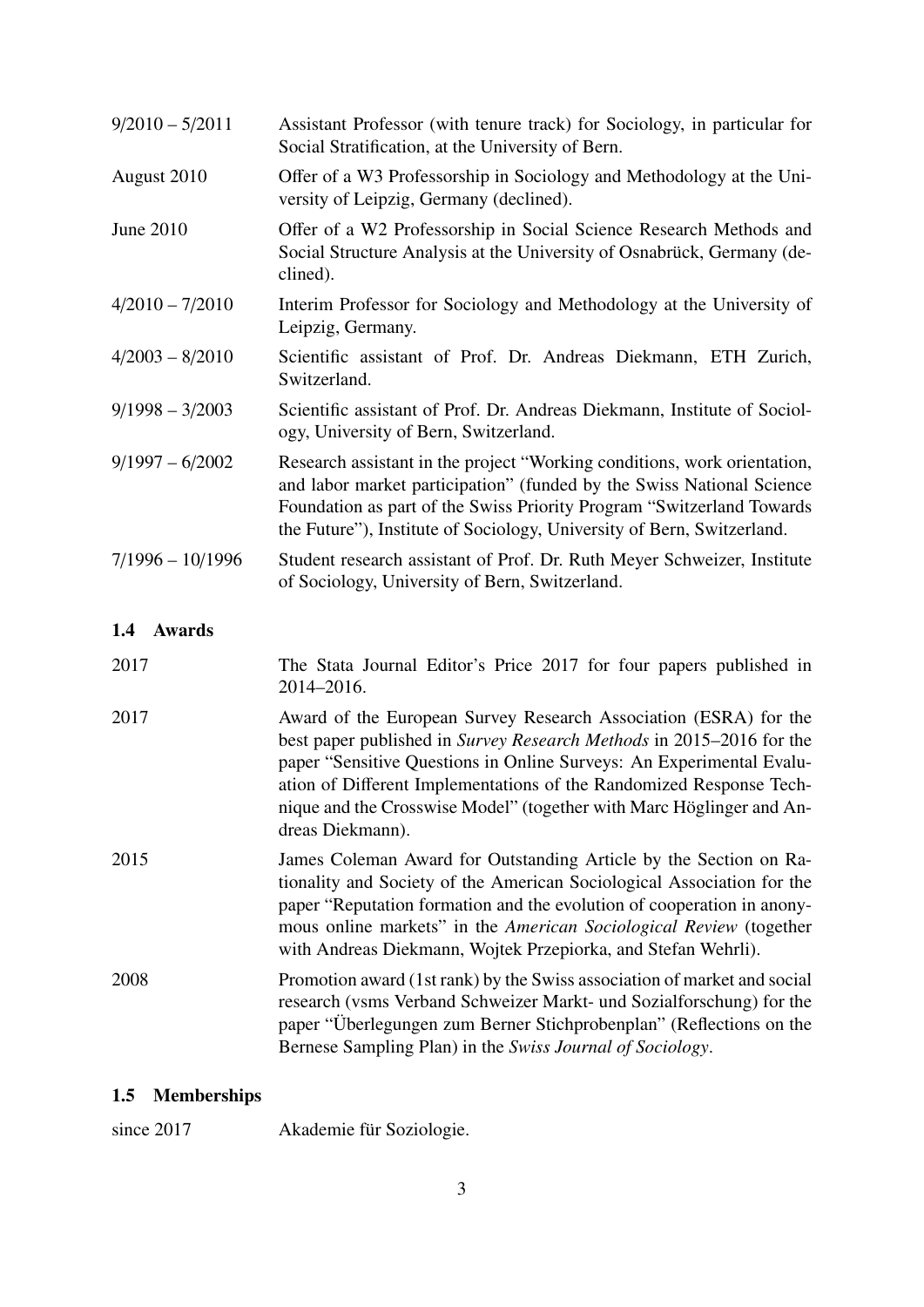| since 2000    | American Sociological Association (section membership: Section on<br>Rationality and Society).                                                                                      |
|---------------|-------------------------------------------------------------------------------------------------------------------------------------------------------------------------------------|
| since $2004$  | German Sociological Association (section memberships: Methodensek-<br>tion, Sektion Modellbildung und Simulation).                                                                  |
| since 2004    | Swiss Sociological Association.                                                                                                                                                     |
| since $2011$  | European Survey Research Association.                                                                                                                                               |
| since $2015$  | International Sociological Association (section memberships: RC28 on<br>Social Stratification and Mobility, RC33 on Logic and Methodology in<br>Sociology, RC45 on Rational Choice) |
| $2007 - 2016$ | American Economic Association.                                                                                                                                                      |
| $2005 - 2009$ | The Econometric Society.                                                                                                                                                            |

# <span id="page-3-0"></span>2 Professional services

# <span id="page-3-1"></span>2.1 Committees (external)

| since 10/2019     | Member of the National Research Council (NRC), Division I, of the<br>Swiss National Science Foundation (SNSF).                                                                                |
|-------------------|-----------------------------------------------------------------------------------------------------------------------------------------------------------------------------------------------|
| since 11/2017     | Member of the Scientific Board of FORS (Swiss Foundation for Re-<br>search in Social Sciences).                                                                                               |
| since $1/2017$    | President of the expert panel on social statistics of the Swiss Federal<br><b>Statistical Office.</b>                                                                                         |
| since $2/2016$    | Member of the Board of Trustees of GESIS – Leibniz Institute for the<br>Social Sciences.                                                                                                      |
| since $5/2012$    | Member of the editorial board of Survey Methods: Insights from the<br>Field.                                                                                                                  |
| since $5/2011$    | Member of the scientific advisory board for the Master of Science in<br>Vocational Education and Training of the Swiss Federal Institute for Vo-<br>cational Education and Training (SFIVET). |
| since $9/2007$    | Member of the editorial committee of the Swiss Journal of Sociology.                                                                                                                          |
| since $6/2005$    | Member of the editorial board of the <i>The Stata Journal</i>                                                                                                                                 |
| 12/2013-9/2019    | Vice president of the Swiss Sociological Association.                                                                                                                                         |
| $6/2013 - 9/2019$ | Member of the executive committee of the Swiss Sociological Associa-<br>tion.                                                                                                                 |
| 5/2018-9/2018     | Member of the search committee for the Professorship "en statistiques"<br>pour les sciences sociales" at the University of Geneva.                                                            |
| 12/2017-5/2018    | Member of the search committee for the director of the "Monitoring"<br>Society and Social Change" department of GESIS and W3 professor of<br>sociology at the University of Mannheim.         |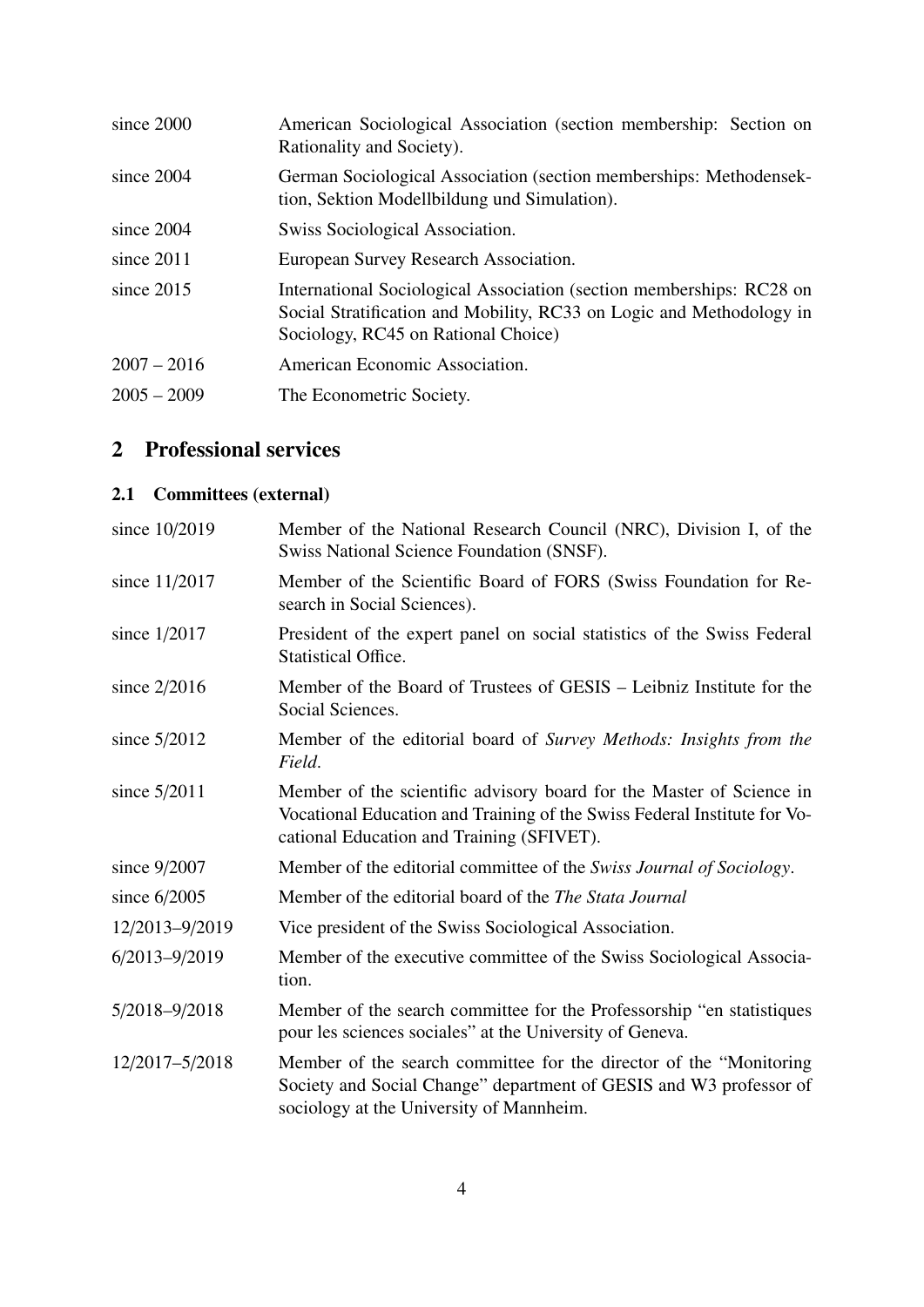| $10/2010 - 9/2014$ | President of the section on "Modellbildung und Simulation" of the Ger-<br>man Sociological Association.                         |
|--------------------|---------------------------------------------------------------------------------------------------------------------------------|
| $10/2000 - 9/2010$ | Vice president of the section on "Modellbildung und Simulation" of the<br>German Sociological Association.                      |
| $3/2006 - 12/2008$ | Member of the expert panel "System der Haushalts- und Personenerhe-<br>bungen" (SHAPE) of the Swiss Federal Statistical Office. |

# <span id="page-4-0"></span>2.2 Internal committees/administration

| since 8/2018        | Representative of the Faculty of Business, Economics and Social Sci-<br>ences in the Commission for Quality Assurance and Development (QSE)<br>of the University of Bern and chair of the QSE commission of the fac-<br>ulty. |  |  |  |
|---------------------|-------------------------------------------------------------------------------------------------------------------------------------------------------------------------------------------------------------------------------|--|--|--|
| since $8/2016$      | Chair of the tenure-track committee for Prof. Dr. Michèle Amacker,<br>Interdisciplinary Centre for Gender Studies (IZFG), University of Bern.                                                                                 |  |  |  |
| since $1/2014$      | Member of the board of the Centre for Development and Environment<br>(CDE) of the University of Bern.                                                                                                                         |  |  |  |
| since 2/2011        | Representative of the Faculty of Business, Economics and Social Sci-<br>ences in the task group "Bologna II" of the University of Bern.                                                                                       |  |  |  |
| $10/2011 - 9/2019$  | Representative of the Faculty of Business, Economics and Social Sci-<br>ences in the committee for the Theodor-Kocher-Prize of the University<br>of Bern.                                                                     |  |  |  |
| $4/2018 - 2/2019$   | Member of the search committee for the Professorship in European Pol-<br>itics at the University of Bern.                                                                                                                     |  |  |  |
| $8/2017 - 5/2018$   | Member of the search committee for the Professorship in Social Sciences<br>(Domain: Sustainable Social Development) at the University of Bern.                                                                                |  |  |  |
| $12/2017 - 2/2018$  | Member of the search committee for the Assistant Professorship with<br>Tenure Track in "Empirical Microeconomics" at the University of Bern.                                                                                  |  |  |  |
| $8/2014 - 7/2016$   | Managing director of the Department of Social Sciences of the Univer-<br>sity of Bern.                                                                                                                                        |  |  |  |
| $11/2013 - 4/2016$  | Representative of the Department of Social Sciences in the the<br>"Hauskommission vonRoll" of the University of Bern.                                                                                                         |  |  |  |
| $12/2013 - 10/2015$ | Vice president of the "Hauskommission vonRoll" of the University of<br>Bern.                                                                                                                                                  |  |  |  |
| $6/2011 - 7/2014$   | Vice managing director of the Department of Social Sciences of the Uni-<br>versity of Bern.                                                                                                                                   |  |  |  |
| $8/2012 - 7/2014$   | Managing director of the Institute of Sociology of the University of Bern.                                                                                                                                                    |  |  |  |
| $4/2012 - 12/2012$  | President of the search committee for the Professorship in Social Sci-<br>ences (Domain: Sustainable Social Development) at the University of<br>Bern.                                                                        |  |  |  |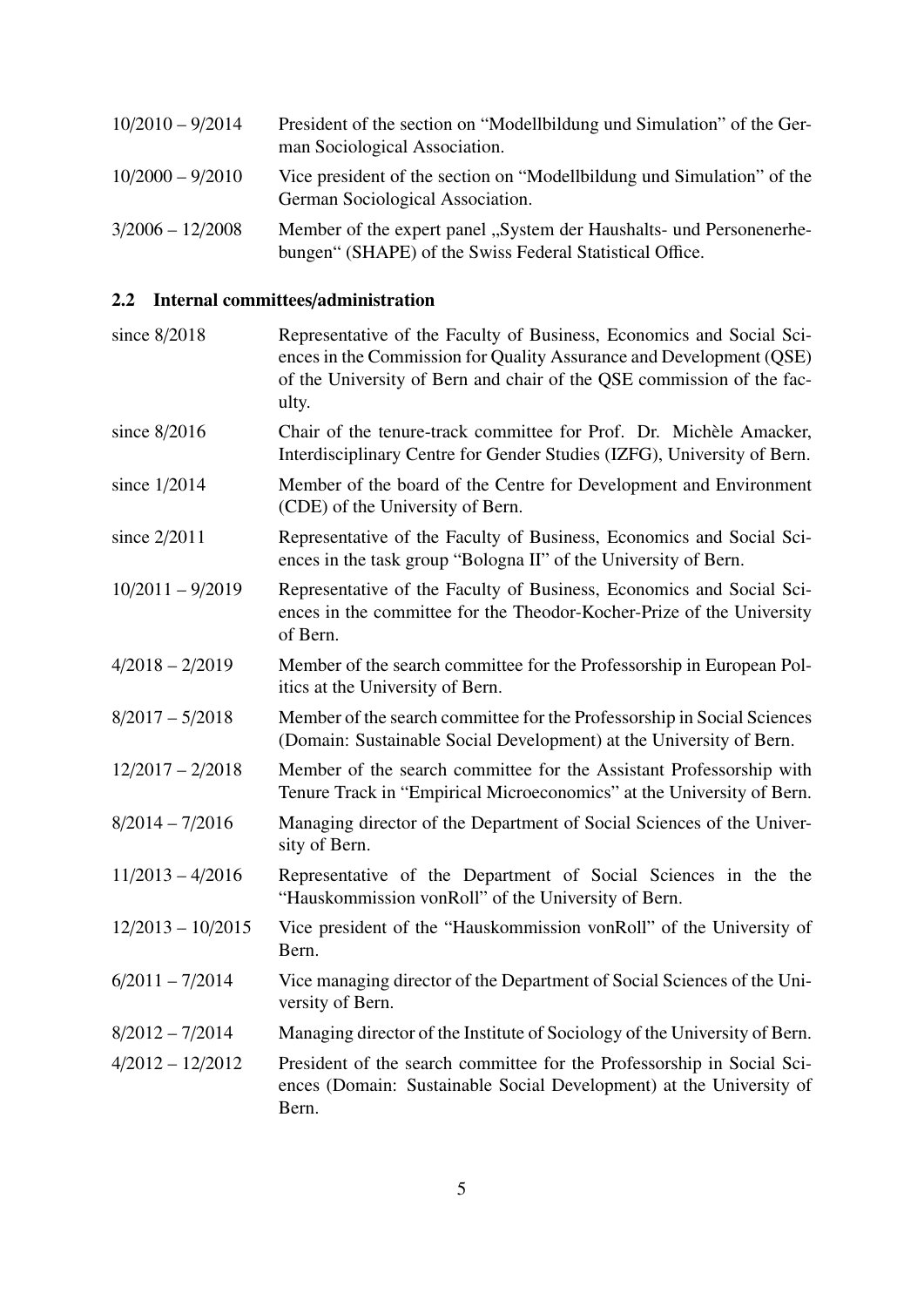| $11/2011 - 10/2013$ | "vonRoll Jour fix" representative of the Department of Social Sciences<br>of the University of Bern.                                                                               |
|---------------------|------------------------------------------------------------------------------------------------------------------------------------------------------------------------------------|
| $1/2011 - 4/2011$   | Member of the search committee for the Professorship in Political Sci-<br>ence (Area: political sociology) at the University of Bern.                                              |
| $4/2007 - 8/2010$   | Representative of mid-level faculty in the department meetings (De-<br>partementskonferenz) of the Department of Humanities, Social and Po-<br>litical Sciences at the ETH Zurich. |
| $4/2006 - 8/2010$   | Representative of mid-level faculty in the education committee (Unter-<br>richtskommission) of the Department of Humanities, Social and Political<br>Sciences at the ETH Zurich.   |

#### <span id="page-5-0"></span>2.3 Reviewing

- Reviews for academic journals: *Advances in Life Course Research*, *Allgemeines Statistisches Archiv*, *American Sociological Review*, *Behavior Research Methods*, *Communications in Statistics – Theory and Methods*, *Communication Methods and Measures*, *Comparative Population Studies (Zeitschrift für Bevölkerungswissenschaft)*, *European Societies*, *European Sociological Review*, *Experimental Psychology*, *Field Methods*, *International Journal of Internet Science*, *International Journal of Public Opinion Research*, *Journal of Bioethical Inquiry*, *Journal of Criminology*, *Journal of Development Economics*, *Journal of Economics and Statistics (Jahrbücher für Nationalökonomie und Statistik)*, *Journal of O*ffi*cial Statistics*, *Journal of Statistical Software*, *Journal of Survey Statistics and Methodology*, *Journal of the Royal Statistical Society (Series A)*, *Kölner Zeitschrift für Soziologie und Sozialpsychologie*, *MDA (Methoden, Daten, Analysen)*, *Milbank Quarterly*, *Public Opinion Quarterly*, *Psychometrika*, *Psychological Methods*, *Rationality and Society*, *Research in Social Stratification and Mobility*, *Schweizerische Zeitschrift für Politikwissenschaft (Swiss Political Science Review)*, *Schweizerische Zeitschrift für Soziologie (Swiss Journal of Sociology)*, *Schweizerische Zeitschrift für Volkswirtschaft und Statistik (Swiss Journal of Economics and Statistics)*, *Scottish Journal of Political Economy*, *Social Science Research*, *Sociological Methodology*, *Sociological Methods and Research*, *Southern Economic Journal*, *Soziale Welt*, *Survey Research Methods*, *Survey Methods: Insights from the Field*, *Stata Journal*, *The Manchester School*, *World Bank Economic Review*, *Yearbook of Socioeconomics in Agriculture*, *Zeitschrift für ArbeitsmarktForschung (Journal for Labour Market Research)*, *Zeitschrift für Soziologie*, *ZUMA Nachrichten*.
- Further reviewing activities for academic institutions, scientific publishers, and funding organisations such as the Swiss National Science Foundation (SNFS), the German Research Foundation (DFG), the National Science Foundation (NSF), den German Data Forum (RatSWD), or the Leverhulme Trust.

#### <span id="page-5-1"></span>2.4 Conference organization

- Host of the "3rd International Conference on Transitions in Youth, Young Adulthood and Beyond" in Bern, September 29/30, 2017.
- Organization of a series of sessions on "Researching Sensitive Topics: Improving Theory and Survey Design" at the 7th European Survey Research Association conference (ESRA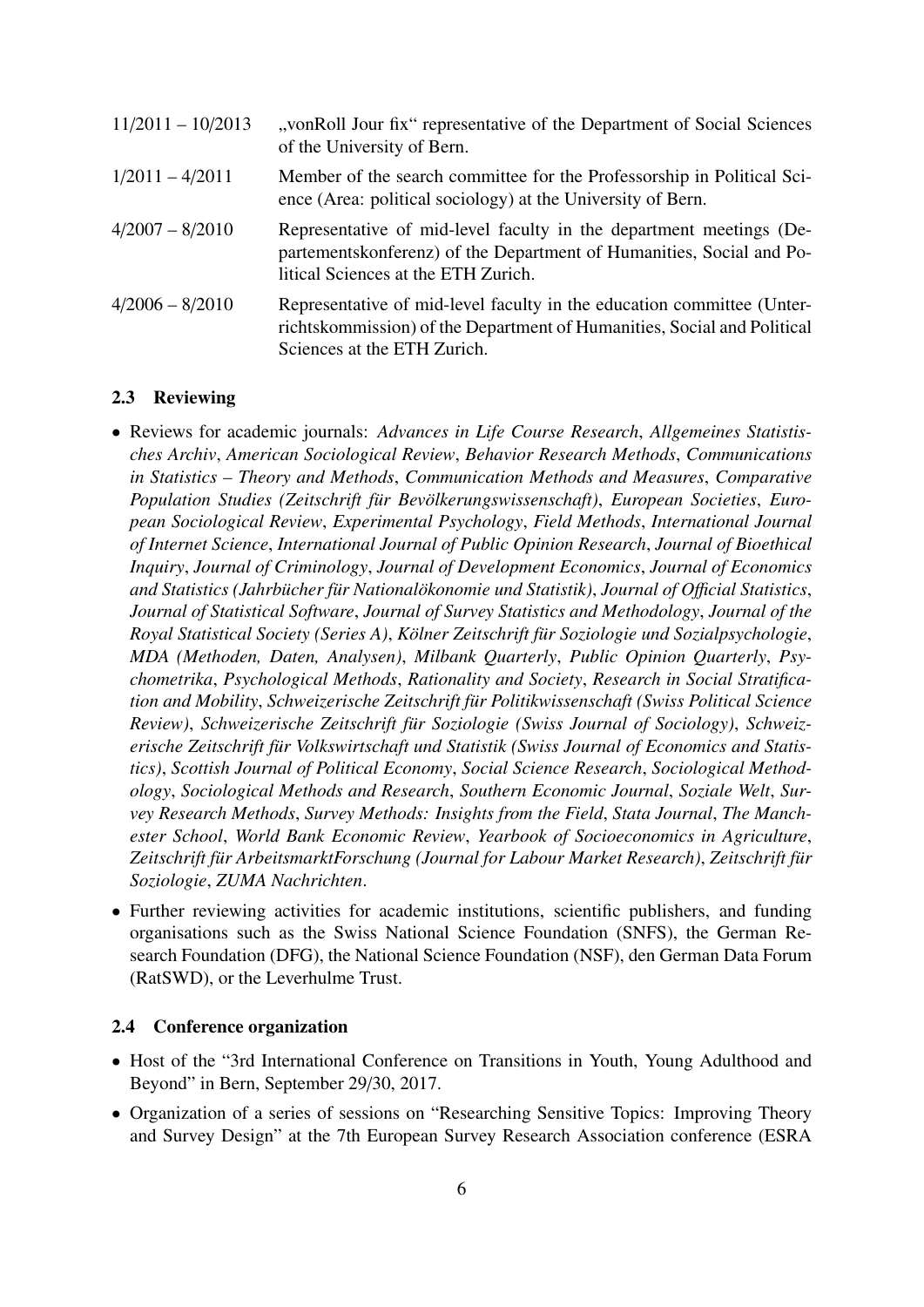2017) in Lisbon, July 17–21, 2017 (together with I. Krumpal and M. Trappmann).

- Member of the International Board of Reviewers of the General Online Research Conference 2017 (GOR 17) in Berlin, March 15–17, 2017.
- Member of the scientific committee of the Swiss Stata Users Group meeting at the University of Bern, November 17, 2016.
- Organization of the ISA RC28 Summer Meeting on "Economic inequalities, deprivation, and poverty" in Bern, August 29–31, 2016.
- Discussant/Co-organizer of the symposium "Bildungsmonitoring 2" at the Annual Conference of the Swiss Society for Research in Education (SSRE) in Lausanne, June 29 to July 1, 2016.
- Member of the International Board of Reviewers of the General Online Research Conference 2016 (GOR 16) in Dresden, March 2–4, 2016.
- Organization of two sessions on "Surveying Sensitive Issues: Challenges and Solutions" at the 6th European Survey Research Association conference (ESRA 2015) in Reykjavik, July 13–17, 2015 (together with M. Höglinger and A. Diekmann).
- Member of the International Board of Reviewers of the General Online Research Conference 2015 (GOR 15) in Cologne, March 18–20, 2015.
- Organization of two sessions on "Aktuelle Beiträge der Modellbildung und Simulation" and "Evolution und Zusammenbruch sozialer Ordnung" at the 37th Congress of the German Sociological Association in Trier, October 6–10, 2014 (together with A. Diekmann and M. Jungbauer-Gans)
- Organization of a session on "Analysing and Counteracting Undesired Response Patterns in Survey Research" for the Research Committee 33 "Logic and Methodology in Sociology" (RC33) at the XVII ISA World Congress of Sociology in Yokohama, July 13–19, 2014 (together with V. Stocké, S. Sattler and P. Graeff).
- Member of the International Board of Reviewers of the General Online Research Conference 2014 (GOR 14) in Cologne, March 5–7, 2014.
- Organization of four sessions on "Social Desirability Bias in Sensitive Surveys: Theoretical Explanations and Data Collection Methods" at the 5th European Survey Research Association conference" (ESRA 2013) in Ljubljana, July 15–19, 2013 (together with I. Krumpal and M. Trappmann).
- Organization of the congress "Inequality and Integration in Times of Crisis" for the Swiss Sociological Association (SSA) in Bern, June 26–28, 2013 (together with A. Franzen and C. Joppke)
- Organization of a plenary session on "Recent Developments in Economic Inequality" at the SSA Congress in Bern, June 26–28, 2013.
- Organization of a workshop on "Modelle Sozialer Ungleichheit" for the DGS section on "Modellbildung und Simulation" at the SSA Congress in Bern, June 26–28, 2013.
- Organization of a session on "Vielfalt, Wandel und Stabilität sozialer Normen" at the 36th Congress of the German Sociological Association in Bochum, October 1–5, 2012 (together with A. Diekmann).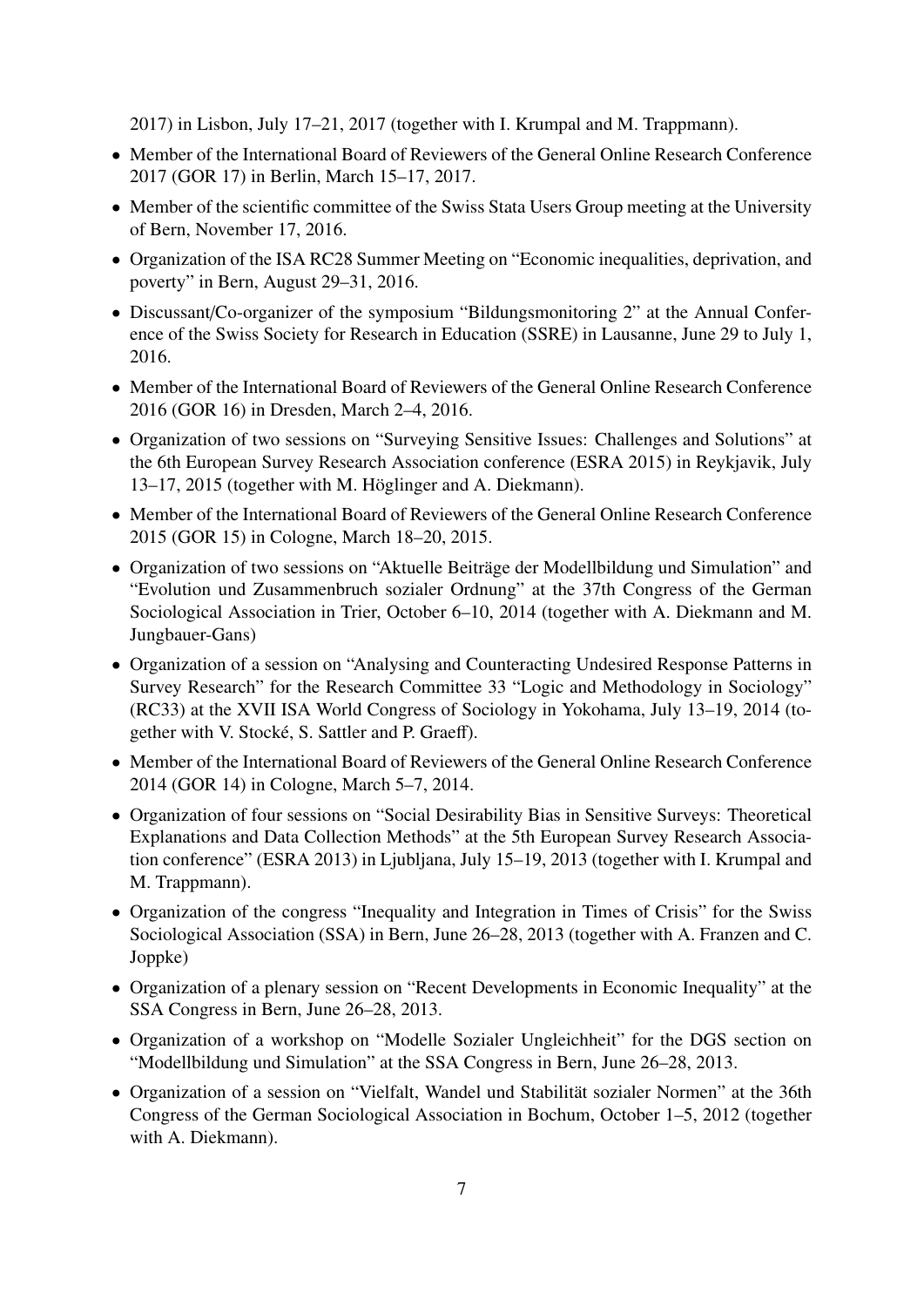- Member of the scientific advisory boars for the congress "Educational Inequality and Justice: Scientific and Social Challenges" of the Swiss Society for Research in Education (SSRE) in Bern, July 2–4, 2012.
- Member of the International Board of Reviewers of the General Online Research Conference 2012 (GOR 12) in Mannheim, March 5–7, 2012.
- Organization of two sessions on "Experimental Methods in Survey Research" at the 4th European Survey Research Association conference (ESRA 2011) in Lausanne, July 18–22. 2011 (together with H. Rauhut and T. Hinz).
- Organization of three sessions on "Sensitive Questions and Social Desirability Bias: Theoretical Perspectives and Data Collection Strategies" at the 4th European Survey Research Association conference (ESRA 2011) in Lausanne, July 18–22. 2011 (together with I. Krumpal).
- Member of the International Board of Reviewers of the General Online Research Conference 2011 (GOR 11) in Düsseldorf, March 14–17, 2011.
- Organization of a session on "Evolution und Kollaps sozialer Systeme" at the 35th Congress of the German Sociological Association in Frankfurt, October 11-15, 2010 (together with A. Diekmann).
- Organization of a cooperation session on "Transnationale Netzwerke: Theorien, Modelle und empirische Analysen" at the 35th Congress of the German Sociological Association in Frankfurt, October 11-15, 2010 (together with C. Stegbauer).
- Member of the organizing committee of the conference "Higher education and beyond Inequalities regarding entrance to higher education and educational credentials" at the Centro Stefano Franscini, Monte Verità, Ascona, July 4–9, 2010.
- Member of the International Board of Reviewers of the General Online Research Conference 2010 (GOR 10) in Pforzheim, May 26-28, 2010.
- Organization of two session on "Experimente in der Soziologie" and "International vergleichende Sozialforschung" at the 34th Congress of the German Sociological Association in Jena, October 6–10, 2008 (together with C. Wolf).
- Organization of the "International Conference on Rational Choice and Social Institutions" for the Research Committee on Rational Choice of the International Sociological Association (ISA RC45), the Japanese Society for Formalization, and the section on "Modellbildung und Simulation" of the German Sociological Association in Zurich, September 6–8, 2007 (together with A. Diekmann).
- Organization of a session on "Online Trust and Reputation Systems" at the General Online Research 2007 (GOR 07) in Leipzig, March 26–28, 2007 (together with S. Wehrli).
- Organization of a plenary session on "Netzwerk-Gesellschaft" at the 33rd Congress of the German Sociological Association in Kassel, October 9–13, 2006 (together with A. Diekmann and W. Sodeur).
- Member of the program committee of the third annual conference of the European Social Simulation Association (ESSA 2005) at University of Koblenz-Landau, September 5–9, 2005.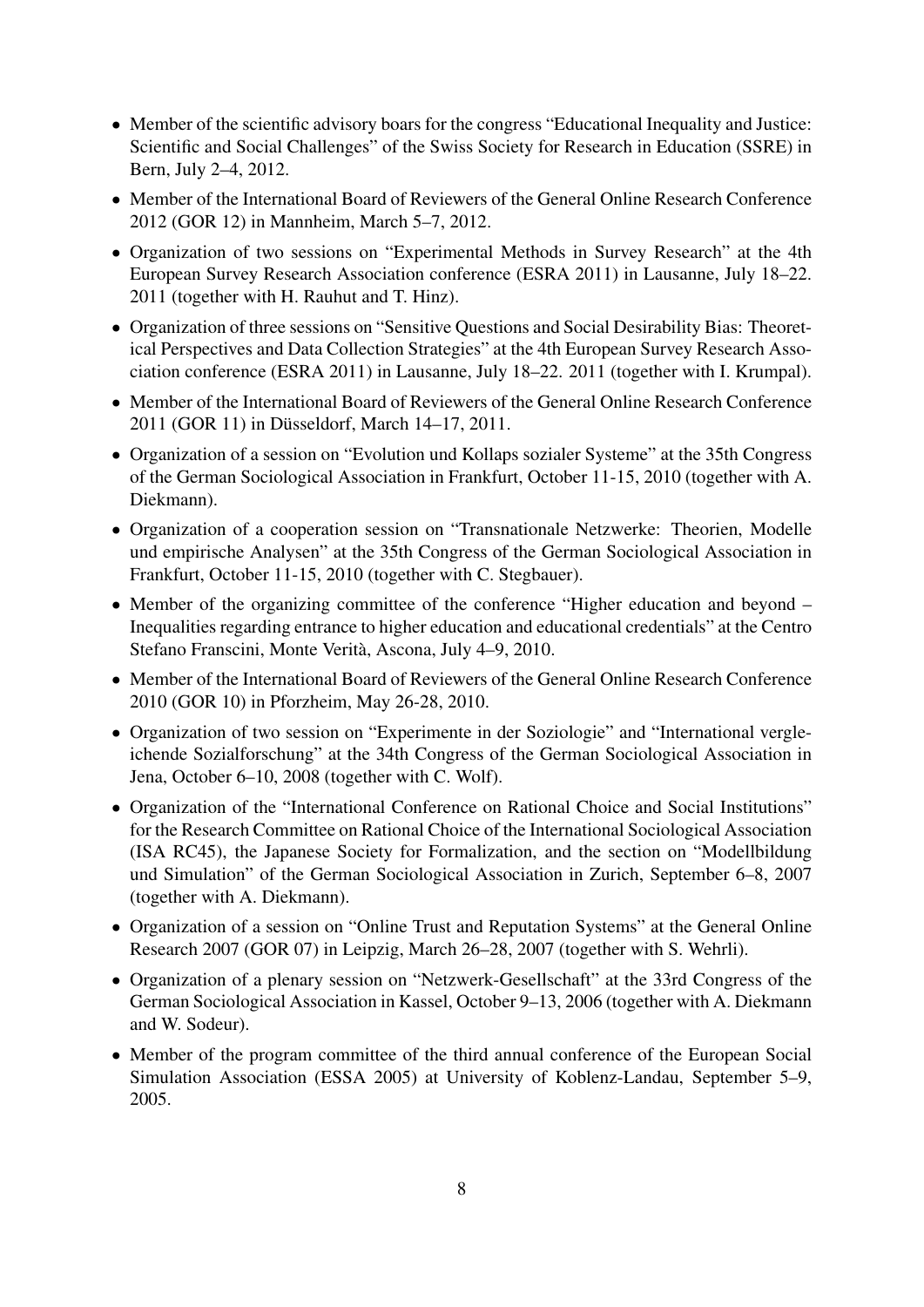- Organization of the meeting on "Sozialkapital. Grundlagen, Modelle und Anwendungen" for the section on "Modellbildung und Simulation" of the German Sociological Association in Zürich, July 9–10, 2004 (together with A. Diekmann and M. Freitag).
- Organization of the meeting on "Modelle sozialer Evolution" for the section on "Modellbildung und Simulation" of the German Sociological Association in Bern, March 21–23, 2001 (together with A. Diekmann and A. Hungerbühler).

# <span id="page-8-0"></span>3 Funded projects

### <span id="page-8-1"></span>3.1 As main applicant

| $8/2018 - 1/2021$  | "Inequality, risk of poverty, and the welfare state. Potentials of linking<br>administrative data and survey data for inequality research", cooperation<br>project with the Bern University of Applied Sciences, funded by the<br>Swiss National Science Foundation (SNFS), CHF 357'710. |
|--------------------|------------------------------------------------------------------------------------------------------------------------------------------------------------------------------------------------------------------------------------------------------------------------------------------|
| $5/2017 - 12/2020$ | "Transitions from Education to Employment" (TREE), funded by the<br>Swiss National Science Foundation (SNFS), CHF 5'000'000.                                                                                                                                                             |
| $8/2017 - 7/2018$  | "Transitions from Education to Employment" (TREE), IMGS grant of<br>the Berne University Research Foundation for partial funding of the po-<br>sition of Dr. D. Oesch, CHF 45'000.                                                                                                       |
| $4/2014 - 3/2017$  | "Transitions from Education to Employment" (TREE), funded by the<br>Swiss National Science Foundation (SNFS), CHF 3'200'000 (main ap-<br>plicant since $12/2014$ ).                                                                                                                      |
| $2/2013 - 9/2016$  | "Inequality in Income and Wealth in Switzerland from 1970 to 2010",<br>cooperation project with the Bern University of Applied Sciences,<br>funded by the Swiss National Science Foundation (SNFS), CHF<br>445'475.                                                                      |
| $1/2016 - 6/2016$  | "Transitions from Education to Employment" (TREE), UniBE ID Grant<br>for the preparation of the follow-up proposal $2017-2020/21$ , CHF<br>75'000.                                                                                                                                       |
| $1/2016 - 6/2016$  | "Transitions from Education to Employment" (TREE), IMGS grant of<br>the Berne University Research Foundation for the preparation of the<br>follow-up proposal $2017-2020/21$ , CHF $28'000$ (unclaimed due to the<br>receipt of an UniBE ID Grant for the same purpose).                 |
| $1/2015 - 12/2015$ | "Industrialization and intergenerational mobility in 19th century<br>Switzerland", IMGS grant of the Berne University Research Foundation<br>to support the Ph.D. project of Simon Seiler, CHF 18'174.                                                                                   |

## <span id="page-8-2"></span>3.2 As supervisor

| $9/2015 - 8/2019$ |  | "Gender Gap im Erwerbsverlauf auf dem Schweizer Arbeitsmarkt. Eine   |  |  |
|-------------------|--|----------------------------------------------------------------------|--|--|
|                   |  | arbeitsmarktsoziologische Untersuchung zu Anstellungsdiskriminierun- |  |  |
|                   |  | gen und geschlechtsspezifischen Karriereunterschieden im Längss-     |  |  |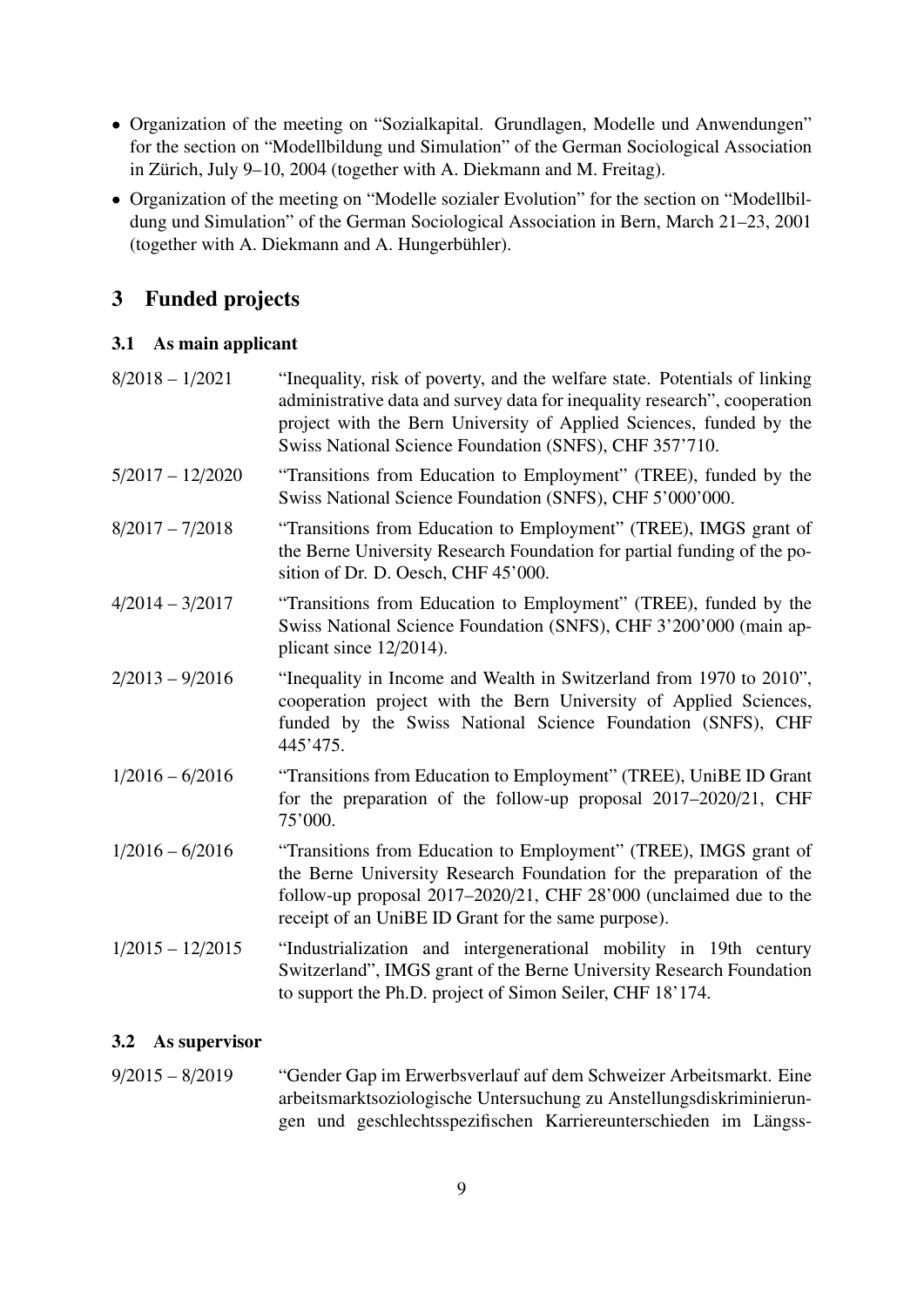chnitt", Doc.CH grant of the Swiss National Science Foundation (SNFS) to Barbara Zimmermann, CHF 233'009.

- 9/2014 1/2017 "Perspectives on social mobility in 19th and 20th century Switzerland", Doc.CH grant of the Swiss National Science Foundation (SNFS) to Simon Seiler, CHF 167'566.
- 8/2013 7/2015 "Explaining Educational Inequalities: Analyses of Primary and Secondary Effects of Social Origin and their Dependence on Institutional Arrangements", Doc.CH grant of the Swiss National Science Foundation (SNFS) to Benita Combet, CHF 164'340.

### <span id="page-9-0"></span>3.3 As member of the project team

- 1/2010 12/2011 "Asking Sensitive Questions: Possibilities and Limits of Randomized Response and Other Techniques in Different Survey Modes. Subproject 1", funded by the German Research Foundation (DFG) as part of the Priority Programme "Survey Methodology", approx. EUR 75'000 (main applicant: Andreas Diekmann).
- 1/2008 12/2009 "Asking Sensitive Questions: Possibilities and Limits of Randomized Response and Other Techniques in Different Survey Modes. Subproject 1", funded by the German Research Foundation (DFG) as part of the Priority Programme "Survey Methodology", approx. EUR 75'000 (main applicant: Andreas Diekmann).
- 2/1997 7/2002 "Working conditions, work orientation, and labor market participation", funded by the Swiss National Science Foundation (SNFS) as part of the Swiss Priority Program "Switzerland Towards the Future", CHF 727'102 (main applicant: Andreas Diekmann).

### <span id="page-9-1"></span>3.4 Mandates/contract research

| $5/2018 - 9/2020$  | Implementation of the SNSF Career Tracker Cohorts study, in collabo-<br>ration with the Interdisciplinary Centre for Gender Studies (ICFG), on<br>behalf of the Swiss National Science Foundation (SNSF), CHF 320'000.                |
|--------------------|---------------------------------------------------------------------------------------------------------------------------------------------------------------------------------------------------------------------------------------|
| $10/2017 - 4/2018$ | Development of a study design for the SNSF Career Tracker Cohorts,<br>in collaboration with the Interdisciplinary Centre for Gender Studies<br>(ICFG), on behalf of the Swiss National Science Foundation (SNSF),<br>CHF 50'000.      |
| $6/2015 - 12/2016$ | Member of the "Aufbaugruppe für das wissenschaftliche Konsortium zur<br>Überprüfung des Erreichens der Grundkompetenzen (ÜGK)", on behalf<br>of the Swiss Conference of Cantonal Ministers of Education (EDK),<br>CHF 90'000.         |
| $2/2015 - 3/2015$  | "Methodological Report on Kaul and Wolf's Working Papers on the Ef-<br>fect of Plain Packaging on Smoking Prevalence in Australia and the Crit-<br>icism Raised by OxyRomandie", on behalf of the University of Zurich,<br>CHF 8'000. |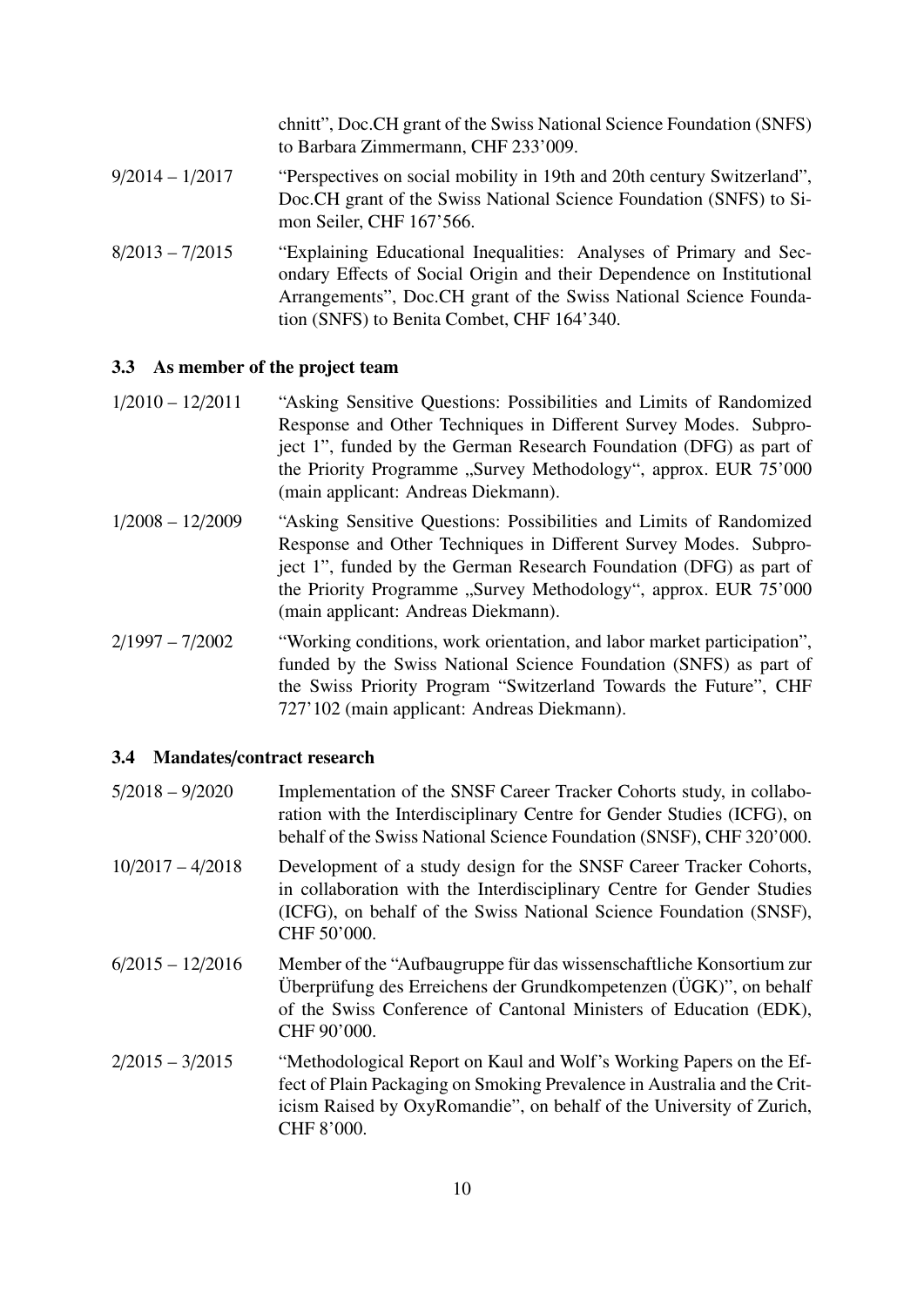| $8/2013 - 5/2018$  | Consultant for the project "Heterogeneous Treatment Effects in Demo-<br>graphic Research" (funded by the National Institutes of Health, Principal<br>Investigator: Yu Xie), USD 8'000/Year.                                                                        |
|--------------------|--------------------------------------------------------------------------------------------------------------------------------------------------------------------------------------------------------------------------------------------------------------------|
| $8/2012 - 12/2013$ | Survey "Mitgliederbefragung an den Senioren-Universitäten 2012", on<br>behalf of the Swiss Association of Universities of 3rd Age (Schweiz-<br>erischen Vereinigung der Seniorenuniversitäten), CHF 65'821.                                                        |
| 5/2011             | Statistical analyses for the project "Gesellschaftliche Kosten der Aus-<br>bildungslosigkeit in der Schweiz", on behalf of the Bern University of<br>Applied Sciences, CHF 1260.                                                                                   |
| $2/2011 - 3/2011$  | Statistical analyses for the project "Analyse der zeitlichen Verläufe in<br>der Sozialhilfe", on behalf of the Bern University of Applied Sciences,<br>CHF 2240.                                                                                                   |
| 1/2011             | Construction of weights for the Optimus Agency Study, on behalf of the<br>University of Zurich, CHF 2800.                                                                                                                                                          |
| $9/2009 - 3/2011$  | Sampling and construction of weights for the project "Children with spe-<br>cial health care needs in Switzerland: prevalence, health care utilization<br>and social determinants", on behalf of PD Meichun Mohler-Kuo, Uni-<br>versity of Zurich, CHF 2260.       |
| $3/2009 - 5/2011$  | Sampling and construction of weights for the Optimus survey, on behalf<br>of PD Meichun Mohler-Kuo, University of Zurich, CHF 1640.                                                                                                                                |
| $2/2009 - 4/2009$  | Statistical analyses for the project "Gesellschaftliche Kosten der Ausbil-<br>dungslosigkeit in der Schweiz", on behalf of Büro BASS, CHF 2520.                                                                                                                    |
| $1/2008 - 3/2008$  | Statistical analyses for the project "Volkswirtschaftlicher Nutzen von<br>frühkindlicher Bildung in Deutschland", on behalf of Büro BASS, CHF<br>1960.                                                                                                             |
| $8/2007 - 12/2007$ | Statistical analyses for the project "Gesellschaftlichen Kosten der Nicht-<br>integration von Zuwanderinnen und Zuwanderern in Deutschland", on<br>behalf of Büro BASS, CHF 5600.                                                                                  |
| 6/2007             | Sampling for the project "Zurich Study of Children with Special Health<br>Care Needs: Prevalence, Quality of Life and Health Care Utilization",<br>on behalf of PD Meichun Mohler-Kuo, University of Zurich, CHF 800.                                              |
| $2/2003 - 4/2003$  | Consulting for the project "Erstellung eines Profiling-Instruments zur<br>Einschätzung des Abbruchs- und Langzeitarbeitslosigkeits-Risikos bei<br>neu eintretenden TeilnehmerInnen in SBB-Qualifizierungsmassnah-<br>men", on behalf of trendkontor GbR, CHF 1075. |
| $6/2000 - 7/2000$  | Sampling for Eurobarometer and ISSP 2000 in Switzerland, on behalf<br>of IPSO Sozialforschung/IHA GfM, CHF 800.                                                                                                                                                    |
| $8/1999 - 12/1999$ | Sampling for the project "Pädagogische Jugendbefragung 2000/2001",<br>on behalf of Prof. Dr. Karl W. Haltiner, Military Academy at ETH<br>Zurich, CHF 5000.                                                                                                        |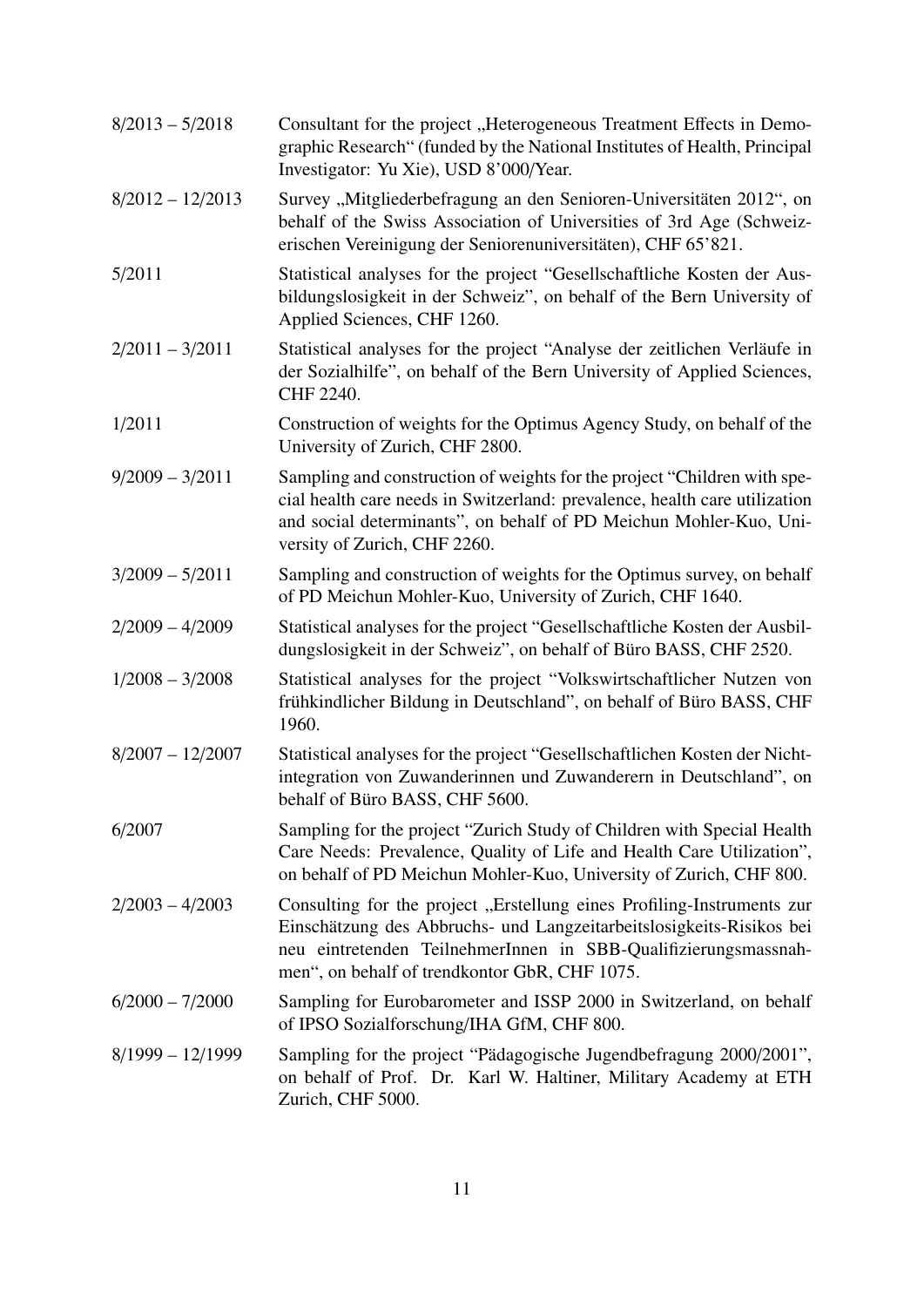| $5/1999 - 8/1999$ | Statistical analyses for the project "Alter und alt werden in Ettingen.<br>Auswertungen zu einer Anonymen Meinungsumfrage", on behalf of the<br>town of Ettingen (BL), CHF 4200.                |
|-------------------|-------------------------------------------------------------------------------------------------------------------------------------------------------------------------------------------------|
| $7/1996 - 9/1996$ | Statistical analyses for the project "Wie sehe ich meine Zukunft im Al-<br>ter? Auswertung einer Anonymen Meinungsumfrage", on behalf of the<br>town of Frenkendorf/Füllinsdorf (BL), CHF 3600. |

# <span id="page-11-0"></span>4 Publications

#### <span id="page-11-1"></span>4.1 Monographs and edited volumes

- Jann, Ben, Ivar Krumpal, Felix Wolter (eds.) (2019). *Social Desirability Bias in Surveys – Collecting and Analyzing Sensitive Data*. Special issue of mda – methods, data, analyses. Mannheim: GESIS – Leibniz Institute for the Social Sciences.
- Becker, Rolf, Ben Jann, Eric Widmer (eds.) (2017). *Educational Expansion, Partnership, and the Family*. Special issue of the Swiss Journal of Sociology. Zürich: Seismo.
- Jann, Ben, Wojtek Przepiorka (eds.) (2017). *Social Dilemmas, Institutions, and the Evolution of Cooperation*. Berlin: De Gruyter.
- Franzen, Axel, Ben Jann, Christian Joppke, Eric Widmer (eds.) (2016). *Essays on Inequality and Integration*. Zürich: Seismo.
- Engel, Uwe, Ben Jann, Peter Lynn, Annette Scherpenzeel, Patrick Sturgis (eds.) (2015). *Improving Survey Methods: Lessons from Recent Research.* New York: Routledge/Taylor & Francis.
- Jann, Ben (2008). *Erwerbsarbeit, Einkommen und Geschlecht. Studien zum Schweizer Arbeitsmarkt*. Wiesbaden: VS-Verlag.
- Jann, Ben (2005). *Einführung in die Statistik*, 2. Auflage. München: Oldenbourg.
- Diekmann, Andreas, Ben Jann (Hrsg.) (2004). *Modelle sozialer Evolution*. Wiesbaden: DUV.
- Jann, Ben (2002). *Einführung in die Statistik*. München: Oldenbourg.

#### <span id="page-11-2"></span>4.2 Journal contributions

- Jann, Ben, Sandra Hupka-Brunner (2020). Falsche Selbsteinschätzung hält Frauen von technischen Berufen fern. *Die Volkswirtschaft* 93(3): 41–44.
- Jann, Ben (2019). Review of William Gould's The Mata Book: A Book for Serious Programmers and Those Who Want to Be. *The Stata Journal* 19(3): 734–737.
- Jann, Ben, Ivar Krumpal, Felix Wolter (2019). Editorial: Social Desirability Bias in Surveys – Collecting and Analyzing Sensitive Data. *mda – methods, data, analyses* 13(1): 3–6.
- Jann, Ben (2018). Color palettes for Stata graphics. *The Stata Journal* 18(4): 765–785.
- Jann, Ben (2018). Customizing Stata graphs made easy (part 2). *The Stata Journal* 18(4): 786–802.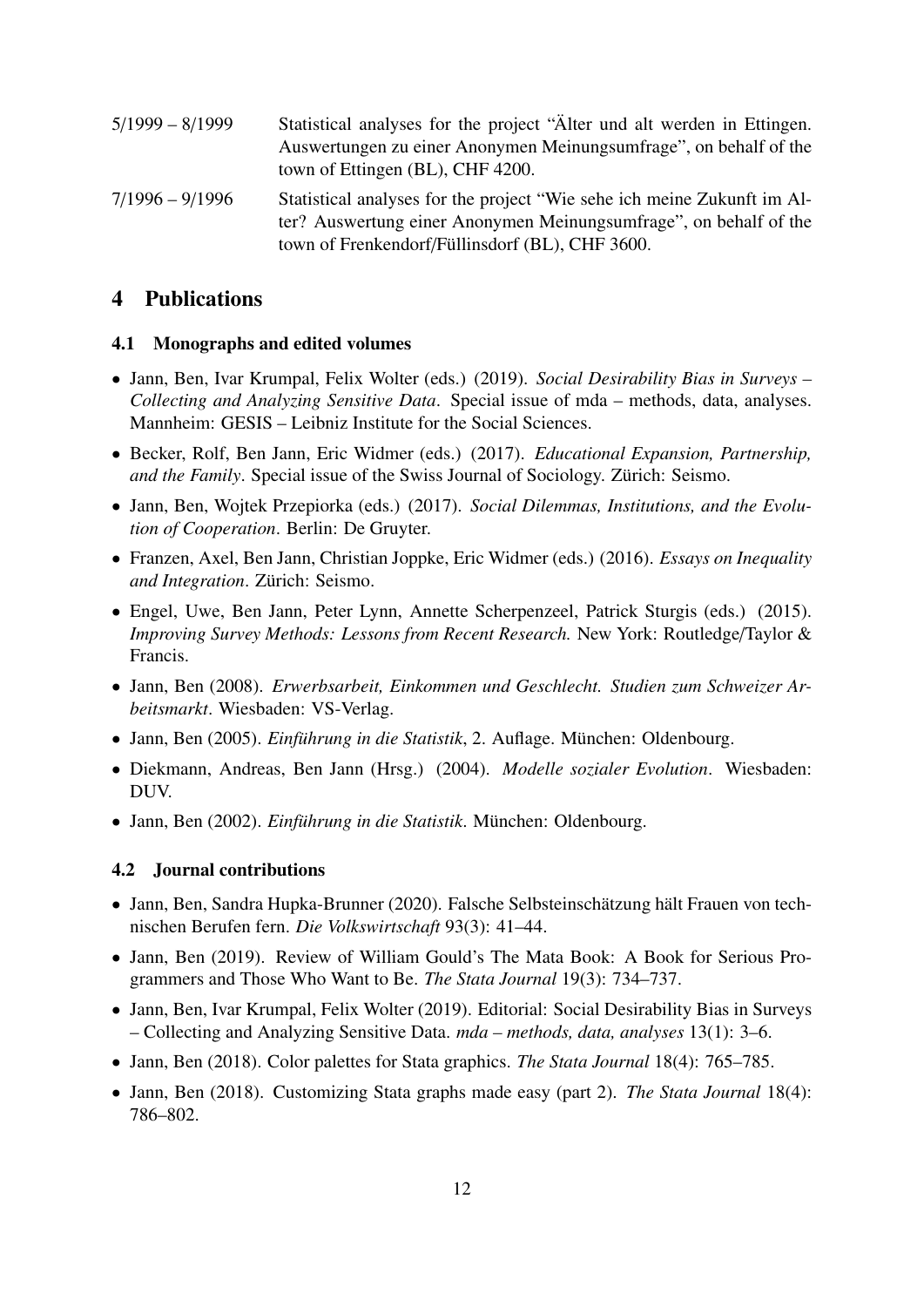- Jann, Ben (2018). Customizing Stata graphs made easy (part 1). *The Stata Journal* 18(3): 491–502.
- Krumpal, Ivar, Ben Jann, Martin Korndörfer, Stefan C. Schmukle (2018). Item Sum Double-List Technique: An Enhanced Design for Asking Quantitative Sensitive Questions. *Survey Research Methods* 12(2): 91–102.
- Höglinger, Marc, Ben Jann (2018). More is not always better: An experimental individuallevel validation of the randomized response technique and the crosswise model. *PLOS ONE* 13(8): e0201770.
- Becker, Rolf, Ben Jann, Eric Widmer (2017). Educational Expansion, Family Interactions, and the Open Society (Special Issue Introduction). *Swiss Journal of Sociology* 43(3):447–452.
- Becker, Rolf, Jann, Ben (2017). Educational expansion and homogamy. An analysis of the consequences of educational upgrading for assortative mating in Switzerland. *Swiss Journal of Sociology* 43(3):481–513.
- Jann, Ben (2017). Creating HTML or Markdown documents from within Stata using webdoc. *The Stata Journal* 17(1):3–38.
- Jann, Ben (2016). Estimating Lorenz and concentration curves. *The Stata Journal* 16(4):837–866.
- Höglinger, Marc, Ben Jann, Andreas Diekmann (2016). Sensitive Questions in Online Surveys: An Experimental Evaluation of the Randomized Response Technique and the Crosswise Model. *Survey Research Methods* 10(3):171–187.
- Jann, Ben (2016). Assessing inequality using percentile shares. *The Stata Journal* 16(2): 264-300.
- Jann, Ben (2016). Creating L<sup>AT</sup>EX documents from within Stata using texdoc. *The Stata Journal* 16(2): 245-263.
- Jann, Ben (2015). A note on adding objects to an existing twoway graph. *The Stata Journal* 15(3): 751-755.
- Jann, Ben (2015). Stata tip 122: Variable bar widths in two-way graphs. *The Stata Journal* 15(1): 316-318.
- Jann, Ben (2014). Plotting regression coefficients and other estimates. *The Stata Journal* 14(4): 708-737.
- Diekmann, Andreas, Ben Jann, Matthias Näf (2014). Wie fremdenfeindlich ist die Schweiz? Fünf Feldexperimente über prosoziales Verhalten und die Diskriminierung von Ausländern in der Stadt Zürich und in der Deutschschweiz. *Soziale Welt* 65(2): 185–199.
- Shamsipour, Mansour, Masoud Yunesian, Akbar Fotouhi, Ben Jann, Afarin Rahimi-Movaghar, Fariba Asghari, Ali Asghar Akhlaghi (2014). Estimating the Prevalence of Illicit Drug Use among Students Using the Crosswise Model. *Substance Use and Misuse* 49(10): 1303–1310.
- Trappmann, Mark, Ivar Krumpal, Antje Kirchner, Ben Jann (2014). Item Sum: A New Technique for Asking Quantitative Sensitive Questions. *Journal of Survey Statistics and Methodology* 2(1): 58–77.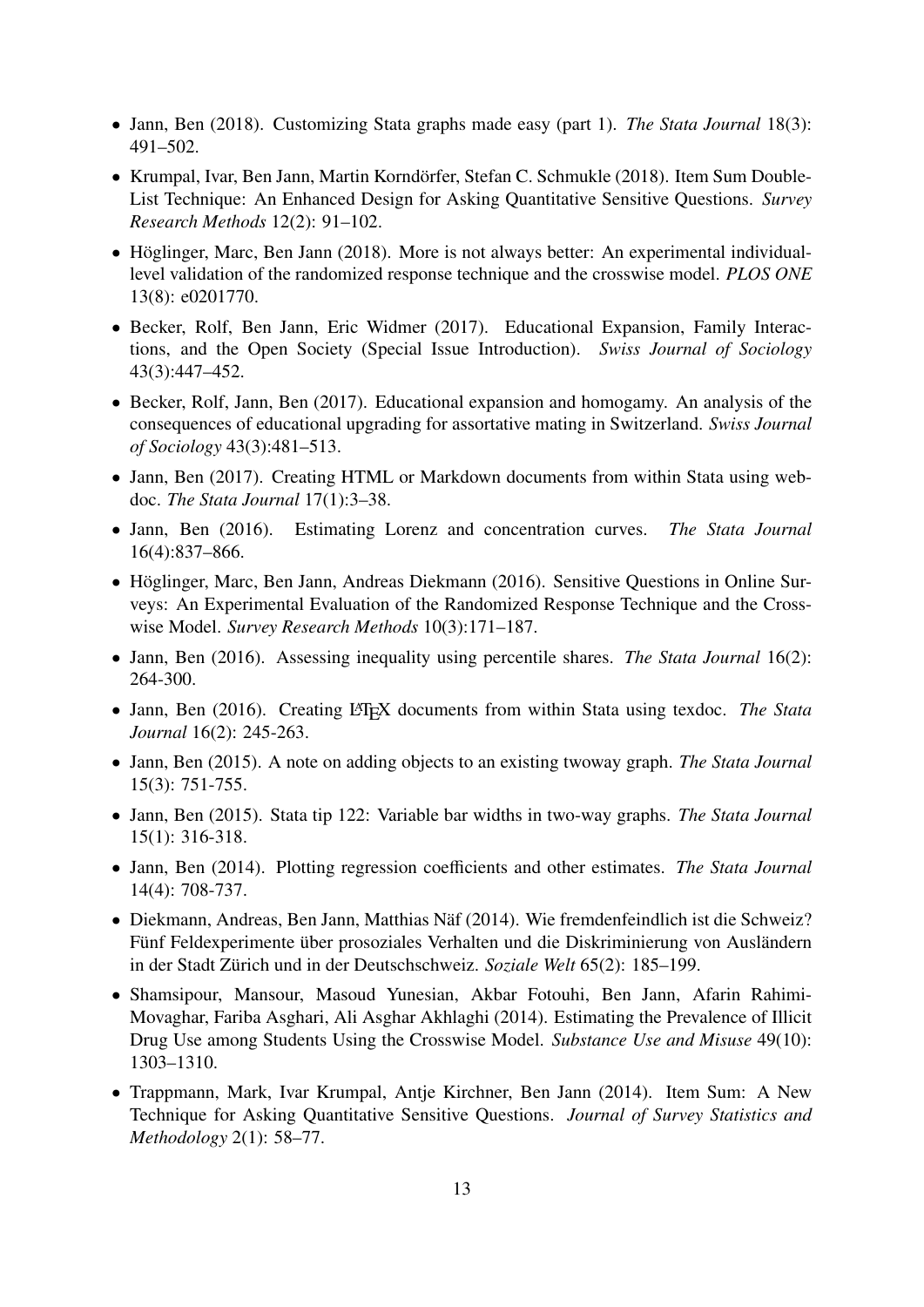- Diekmann, Andreas, Ben Jann, Wojtek Przepiorka, Stefan Wehrli (2014). Reputation Formation and the Evolution of Cooperation in Anonymous Online Markets. *American Sociological Review* 79(1): 65–85.
- Xie, Yu, Jennie E. Brand, Ben Jann (2012). Estimating Heterogeneous Treatment Effects with Observational Data. *Sociological Methodology* 42: 314–347.
- Hosseinpoor, Ahmad R., Jennifer Stewart Williams, Ben Jann, Paul Kowal, Alana Officer, Aleksandra Posarac, Somnath Chatterji (2012). Social determinants of sex differences in disability among older adults: a multi-country decomposition analysis using the World Health Survey. *International Journal for Equity in Health* 11(52): 1–8.
- Jann, Ben, Benita Combet (2012). Zur Entwicklung der intergenerationalen Mobilität in der Schweiz. *Schweizerische Zeitschrift für Soziologie* 38(2): 177–199.
- Jann, Ben, Julia Jerke, Ivar Krumpal (2012). Asking Sensitive Questions Using the Crosswise Model: An Experimental Survey Measuring Plagiarism. *Public Opinion Quarterly* 76(1): 32–49.
- Coutts, Elisabeth, Ben Jann, Ivar Krumpal, Fiete Näher (2011). Plagiarism in Student Papers: Prevalence Estimation Using Special Techniques for Sensitive Questions. *Journal of Economics and Statistics (Jahrbücher für Nationalökonomie und Statistik)* 231(5+6): 749– 760.
- Mohler-Kuo, Meichun, Michelle Dey, Ueli Zellweger, Ben Jann (2011). A recruitment method to obtain community samples of children for survey research in Switzerland. *International Journal of Public Health* 56(3): 353–356.
- Coutts, Elisabeth, Ben Jann (2011). Sensitive Questions in Online Surveys. Experimental Results for the Randomized Response Technique (RRT) and the Unmatched Count Technique (UCT). *Sociological Methods and Research* 40(1): 169–193.
- Diekmann, Andreas, Ben Jann (2010). Benford's Law and Fraud Detection. Facts and Legends. *German Economic Review* 11(3): 397–401.
- Jann, Ben, J. Scott Long (2010). Tabulating SPost results using estout and esttab. *The Stata Journal* 10(1): 46–60.
- Fritschi, Tobias, Ben Jann (2009). Zum Einfluss vorschulischer Kinderbetreuung auf den Bildungsweg und den erwarteten Erfolg am Arbeitsmarkt. *Empirische Pädagogik* 23(4): 500–520.
- Jann, Ben (2008). The Blinder-Oaxaca decomposition for linear regression models. *The Stata Journal* 8(4): 453–479.
- Jann, Ben (2008). Multinomial goodness-of-fit: large sample tests with survey design correction and exact tests for small samples. *The Stata Journal* 8(2): 147–169.
- Jann, Ben (2007). Überlegungen zum Berner Stichprobenplan. *Schweizerische Zeitschrift für Soziologie* 33(2): 307–325.
- Jann, Ben (2007). Making regression tables simplified. *The Stata Journal* 7(2): 227–244.
- Jann, Ben (2007). Stata tip 44: Get a handle on your sample. *The Stata Journal* 7(2): 266– 267.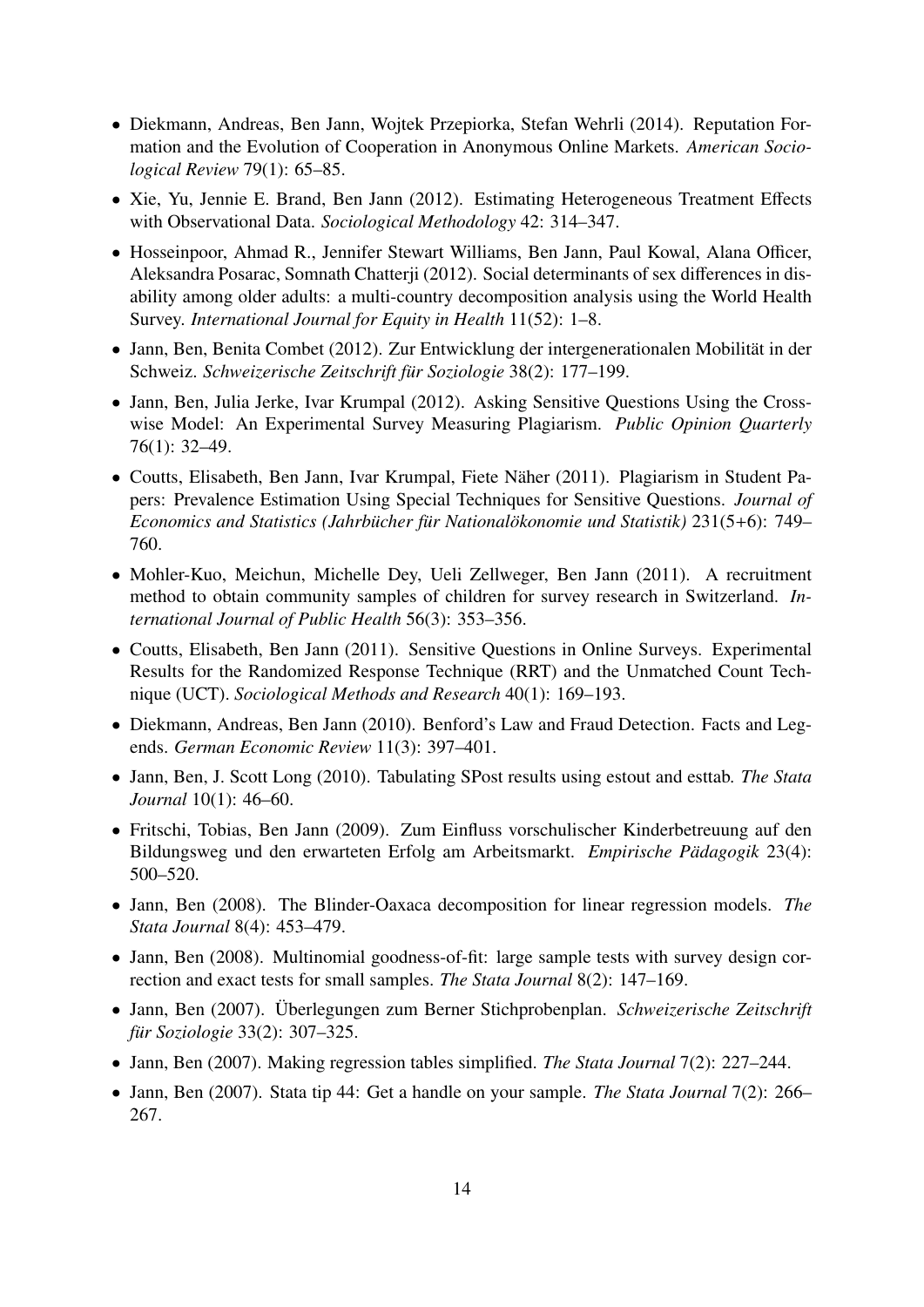- Jann, Ben (2005). Comment: Earnings Returns to Education in Urban China: A Note on Testing Differences among Groups. *American Sociological Review* 70(5): 860–864.
- Jann, Ben (2005). Making regression tables from stored estimates. *The Stata Journal* 5(3): 288–308.
- Jann, Ben (2005). Tabulation of multiple responses. *The Stata Journal* 5(1): 92–122.
- Engelhardt, Henriette, Ben Jann (2004). Halbe Kraft voraus? Arbeitseinsatz, berufliche Segregation und Löhne von Frauen auf dem Schweizer Arbeitsmarkt. *Soziale Welt* 55(2): 205–224.
- Franzen, Axel, Ben Jann (2004). The Use of New Technology and Occupational Mobility: An Event History Analysis of the Swiss Labor Market. *Journal of Applied Social Science Studies* (Schmollers Jahrbuch) 124(2): 257–282.
- Jann, Ben (2004). Stata tip 8: Splitting time-span records with categorical time-varying covariates. *The Stata Journal* 4(2): 221–222.
- Jann, Ben (2003). Old-Boy Network: Militärdienst und ziviler Berufserfolg in der Schweiz. *Zeitschrift für Soziologie* 32(2): 139–155.
- Jann, Ben (2003). The Swiss Labor Market Survey 1998 (SLMS 98). *Journal of Applied Social Science Studies* (Schmollers Jahrbuch) 123(2): 329–335.
- Diekmann, Andreas, Ben Jann (2002). Anreizformen und Ausschöpfungsquoten bei postalischen Befragungen. Eine Prüfung der Reziprozitätshypothese. *Stadtforschung und Statistik* 2/02: 33–36 (Wiederabdruck aus ZUMA-Nachrichten).
- Diekmann, Andreas, Ben Jann (2001). Anreizformen und Ausschöpfungsquoten bei postalischen Befragungen. Eine Prüfung der Reziprozitätshypothese. *ZUMA-Nachrichten* 48: 18– 27.
- Diekmann, Andreas, Ben Jann (2000). Sind die empirischen Ergebnisse zum Umweltverhalten Artefakte? Ein Beitrag zum Problem der Messung von "Umweltverhalten", *Die Umweltpsychologie* 4(1): 64–75.

#### <span id="page-14-0"></span>4.3 Book contributions

- Jann, Ben, Debra Hevenstone (2019). Simulation. S. 219–230 in: Nina Baur, Jörg Blasius (Hrsg.). *Handbuch Methoden der empirischen Sozialforschung*. 2. Auflage. Wiesbaden: Springer VS.
- Fluder, Robert, Rudolf Farys, Oliver Hümbelin, Ben Jann (2017). Verteilung der Vermögen in der Schweiz. S. 229–243 in: Hans Baumann, Martin Gallusser, Roland Herzog, Ute Klotz, Christine Michel, Beat Ringger, Holger Schatz (Hrsg.). *Technisierte Gesellschaft. Denknetz Jahrbuch 2017*. Zürich: edition 8.
- Jann, Ben, Elisabeth Coutts (2017). Social Status and Peer-Punishment: Findings from Two Road Traffic Field Experiments. Pp. 259–277 in: Ben Jann, Wojtek Przepiorka (eds.). *Social Dilemmas, Institutions, and the Evolution of Cooperation*. Berlin: De Gruyter.
- Jann, Ben, Wojtek Przepiorka (2017). Introduction. Pp. 3–10 in: Ben Jann, Wojtek Przepiorka (eds.). *Social Dilemmas, Institutions, and the Evolution of Cooperation*. Berlin: De Gruyter.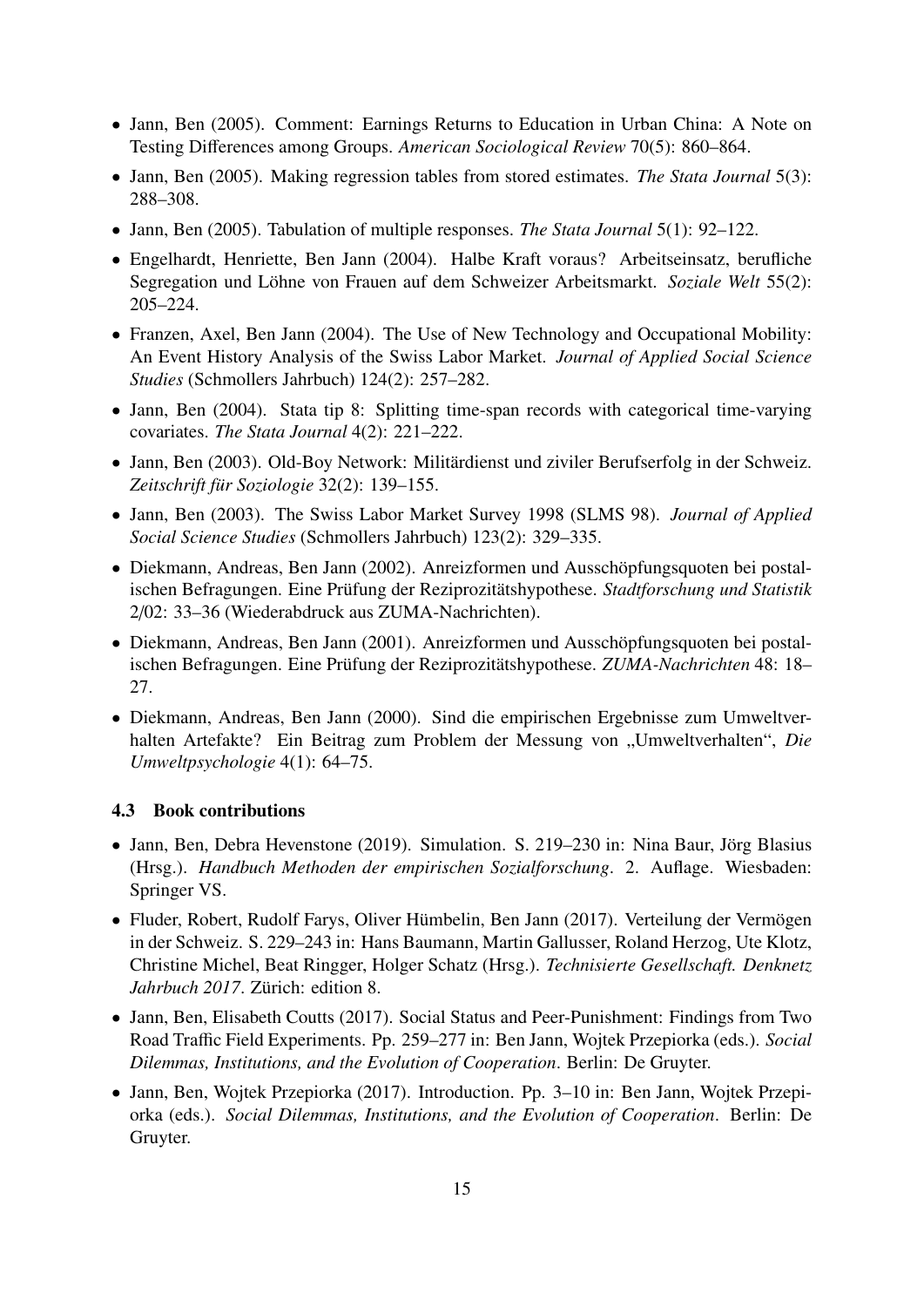- Franzen, Axel, Ben Jann, Christian Joppke, Eric Widmer (2016). Introduction. Pp. 7–14 in: Axel Franzen, Ben Jann, Christian Joppke, Eric Widmer (eds.). *Essays on Inequality and Integration*. Zürich: Seismo.
- Jann, Ben, Thomas Hinz (2016). Research question and design for survey research. Pp. 105–121 in: Christof Wolf, Dominique Joye, Tom W. Smith, Yang-chih Fu (eds). *The SAGE Handbook of Survey Methodology*. Los Angeles: Sage.
- Fluder, Robert, Oliver Hümbelin, Ben Jann (2015). Ungleichheit von Einkommen und Vermögen in der Schweiz. S. 193–206 in: Hans Baumann, Roland Herzog, Beat Ringger, Holger Schatz (Hrsg.). *Zerstörung und Transformation des Gemeinwesens. Denknetz Jahrbuch 2015*. Zürich: edition 8.
- Jann, Ben (2015). Begriffe: Grundgesamtheit; z-Standardisierung. In: Rainer Diaz-Bone, Christoph Weischer (Hrsg.). *Methoden-Lexikon für die Sozialwissenschaften*. Wiesbaden: Springer VS.
- Jann, Ben, Rudolf Farys (2015). Begriffe: Ablehnungsbereich; Alpha-Fehler; Alternativhypothese; Annahmebereich; Bartlett-Test; Bernoulli-Experiment; Beta-Fehler; Binomialkoeffizient; Binomialverteilung; BLUE-Eigenschaften; Bonferroni-Korrektur; Chi-Quadrat-Anpassungstest; Chi-Quadrat-Homogenitätstest; Chi-Quadrat-Test; Chi-Quadrat-Unabhängigkeitstest; Chi-Quadrat-Verteilung; Cohens d; Cohens Kappa; Database Matching; Dichtefunktion; Differenzentests; Effektgröße; Elementarereignis; Ereignis, zusammengesetztes; Ereignisraum; Ergebnis, falsch-positives/falsch-negatives; Erwartungswert; F-Test; F-Verteilung; Falsifikation; Fehler erster und zweiter Art; Fishers exakter Test; Gauß-Markov-Theorem; Grenzwertsätze; Hypothese, einseitige; Hypothese, zweiseitige; Hypothesentest; Inferenzstatistik; Intervallschätzung; Kennwert; Kleinste-Quadrate-Methode; Kleinste-Quadrate-Schätzer; Kolmogorow-Smirnow-Tests; Kombinatorik; Konfidenzintervall; Konfidenzintervalle, asymmetrische; Konfidenzniveau; Kreuzvalidierung; Kruskal-Wallis H-Test; Leave-One-Out-Kreuzvalidierung; Levene-Test; Likelihood-Verhältnis-Test; Log-Normal-Verteilung; Mann-Whitney-U-Test; Maximum-Likelihood-Methode; Mittelwertdifferenzentest; Normalverteilung; Normalverteilung, bivariate; Normalverteilung, multivariate; Normierung; Nullhypothese; P-Wert; Parameter; Poisson-Verteilung; Power; Probabilistische Record-Linkage; Punktschätzung; Schätzen; Schätzer; Schätzer, linearer; Sensitivität; Signifikanzniveau; Spezifität; Standardfehler; Standardnormalverteilung; Stichprobenvarianz; t-Test; t-Verteilung; Teststatistik; Verfahren, parametrische; Verifikation; Verteilung, hypergeometrische; Verteilungsfunktion; Wahrscheinlichkeit; Wahrscheinlichkeitsaxiome; Wahrscheinlichkeitsfunktion; Wahrscheinlichkeitsverteilungen; Wald-Test; Yates-Korrektur; Zufallsexperiment; Zufallsprozess; Zufallsstichprobe; Zufallsvariable. In: Rainer Diaz-Bone, Christoph Weischer (Hrsg.). *Methoden-Lexikon für die Sozialwissenschaften*. Wiesbaden: Springer VS.
- Krumpal, Ivar, Ben Jann, Katrin Auspurg, Hagen von Hermanni (2015). Asking Sensitive Questions: A Critical Account of the Randomized Response Technique and Related Methods. Pp. 122–136 in: Uwe Engel, Ben Jann, Peter Lynn, Annette Scherpenzeel, Patrick Sturgis (eds.). *Improving Survey Methods: Lessons from Recent Research.* New York: Routledge/Taylor & Francis.
- Jann, Ben (2015). Asking Sensitive Questions: Overview and Introduction. Pp. 101–105 in: Uwe Engel, Ben Jann, Peter Lynn, Annette Scherpenzeel, Patrick Sturgis (eds.). *Improving*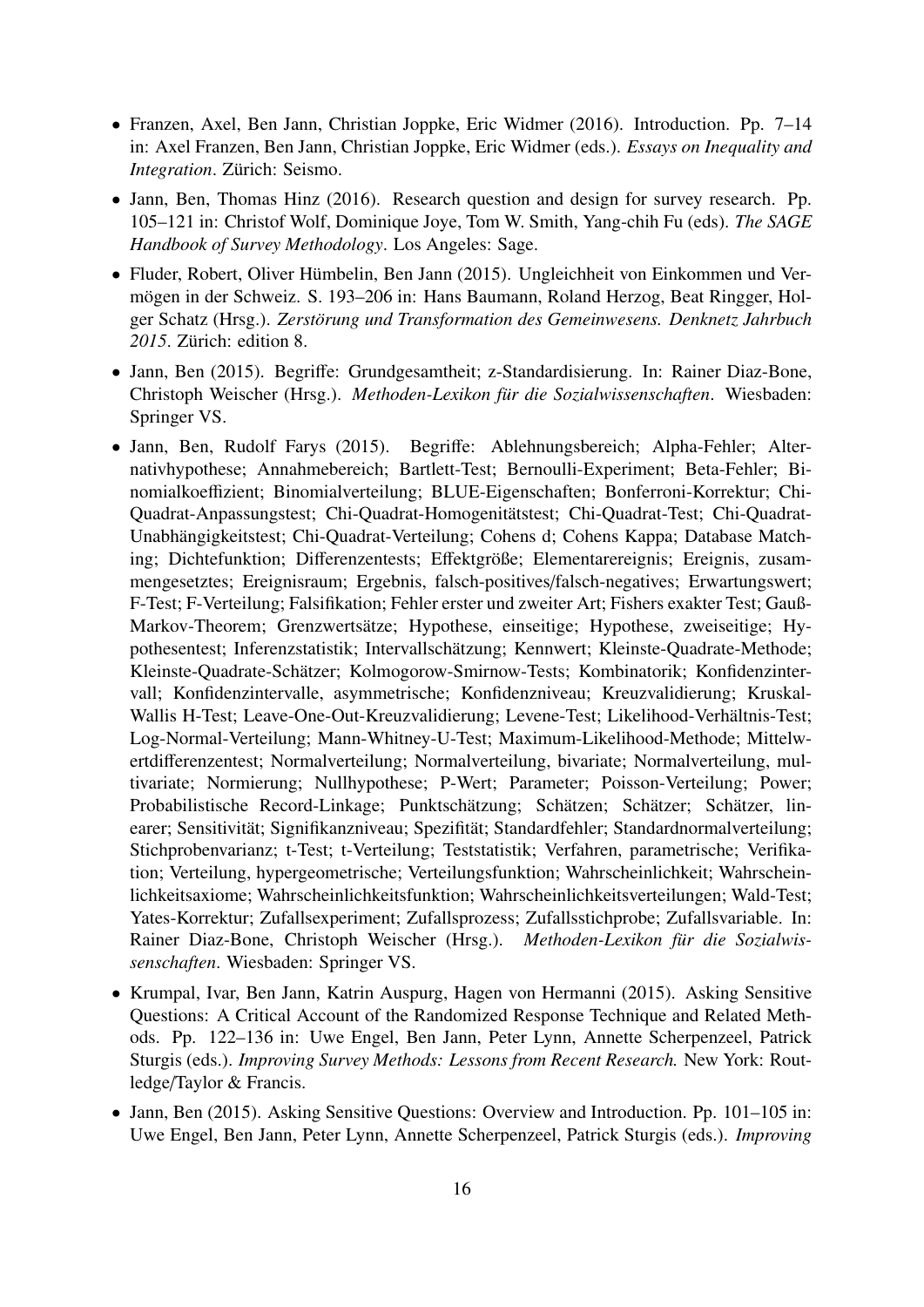*Survey Methods: Lessons from Recent Research.* New York: Routledge/Taylor & Francis.

- Engel, Uwe, Ben Jann, Peter Lynn, Annette Scherpenzeel, Patrick Sturgis (2015). Improving Survey Methods: General Introduction. Pp. 1–11 in: Uwe Engel, Ben Jann, Peter Lynn, Annette Scherpenzeel, Patrick Sturgis (eds.). *Improving Survey Methods: Lessons from Recent Research.* New York: Routledge/Taylor & Francis.
- Jann, Ben, Debra Hevenstone (2014). Simulation. S. 211–221 in: Nina Baur, Jörg Blasius (Hrsg.). *Handbuch Methoden der empirischen Sozialforschung*. Wiesbaden: Springer VS.
- Jann, Ben (2014). Ausländerkriminalität in der polizeilichen Kriminalstatistik: Sozialstrukturelle Determinanten herkunftsspezifischer Beschuldigtenbelastungsraten. S. 135–155 in: Alberto Achermann, Cesla Amarelle, Martina Caroni, Astrid Epiney, Alter Kälin, Peter Uebersax (Hrsg.). *Jahrbuch für Migrationsrecht 2013*/*2014*. Bern: Stämpfli Verlag.
- Jann, Ben (2014). Stata tip 44: Get a handle on your sample. P. 84–85 in: Nicholas J. Cox, H. Joseph Newton (ed.). *One Hundred Nineteen Stata Tips, Third Edition*. College Station, Texas: Stata Press. (Reprint from: The Stata Journal 7: 266-267.)
- Jann, Ben (2014). Stata tip 8: Splitting time-span records with categorical time-varying covariates. P. 11–12 in: Nicholas J. Cox, H. Joseph Newton (ed.). *One Hundred Nineteen Stata Tips, Third Edition*. College Station, Texas: Stata Press. (Reprint from: The Stata Journal 4: 221–222.)
- Jann, Ben (2013). Herkunft und Kriminalität Ergebnisse der polizeilichen Kriminalstatistik. S. 101-116 in: Daniel Fink, André Kuhn, Christian Schwarzenegger (Hrsg.). *Migration, Kriminalität und Strafrecht – Fakten und Fiktion.* Bern: Stämpfli Verlag.
- Diekmann, Andreas, Ben Jann (2013). Einleitung zur Sektionsveranstaltung: Evolution und Kollaps sozialer Systeme. Auf CD-ROM in: Hans-Georg Soeffner (Hrsg.). *Transnationale Vergesellschaftungen. Verhandlungen des 35. Kongresses der Deutschen Gesellschaft für Soziologie in Frankfurt am Main 2010.* Wiesbaden: Springer VS.
- Stegbauer, Christian, Ben Jann (2013). Einleitung zur Sektionsveranstaltung: Transnationale Netzwerke: Theorien, Modelle und empirische Analysen. Auf CD-ROM in: Hans-Georg Soeffner (Hrsg.). *Transnationale Vergesellschaftungen. Verhandlungen des 35. Kongresses der Deutschen Gesellschaft für Soziologie in Frankfurt am Main 2010.* Wiesbaden: Springer VS.
- Jann, Ben (2011). Categorical Response Data. S. 196–200 in: Bertrand Badie, Dirk Berg-Schlosser, Leonardo Morlino (ed.). *International Encyclopedia of Political Science*. Thousand Oaks, CA: Sage.
- Jann, Ben (2010). Robuste Regression. S. 707-740 in: Henning Best, Christof Wolf (eds.). *Handbuch der sozialwissenschaftlichen Datenanalyse*. Wiesbaden: VS Verlag für Sozialwissenschaften.
- Jann, Ben (2010). Einleitung zur Sektionsveranstaltung: Experimente in der Soziologie. In: Hans-Georg Soeffner (Hrsg.). *Unsichere Zeiten. Herausforderungen gesellschaftlicher Transformationen. Verhandlungen des 34. Kongresses der Deutschen Gesellschaft für Soziologie in Jena 2008.* Wiesbaden: VS Verlag für Sozialwissenschaften.
- Diekmann, Andreas, Ben Jann, David Wyder (2009). Trust and Reputation in Internet Auctions. Pages 139–165 in: Karen S. Cook, Chris Snijders, Vincent Buskens, Coye Cheshire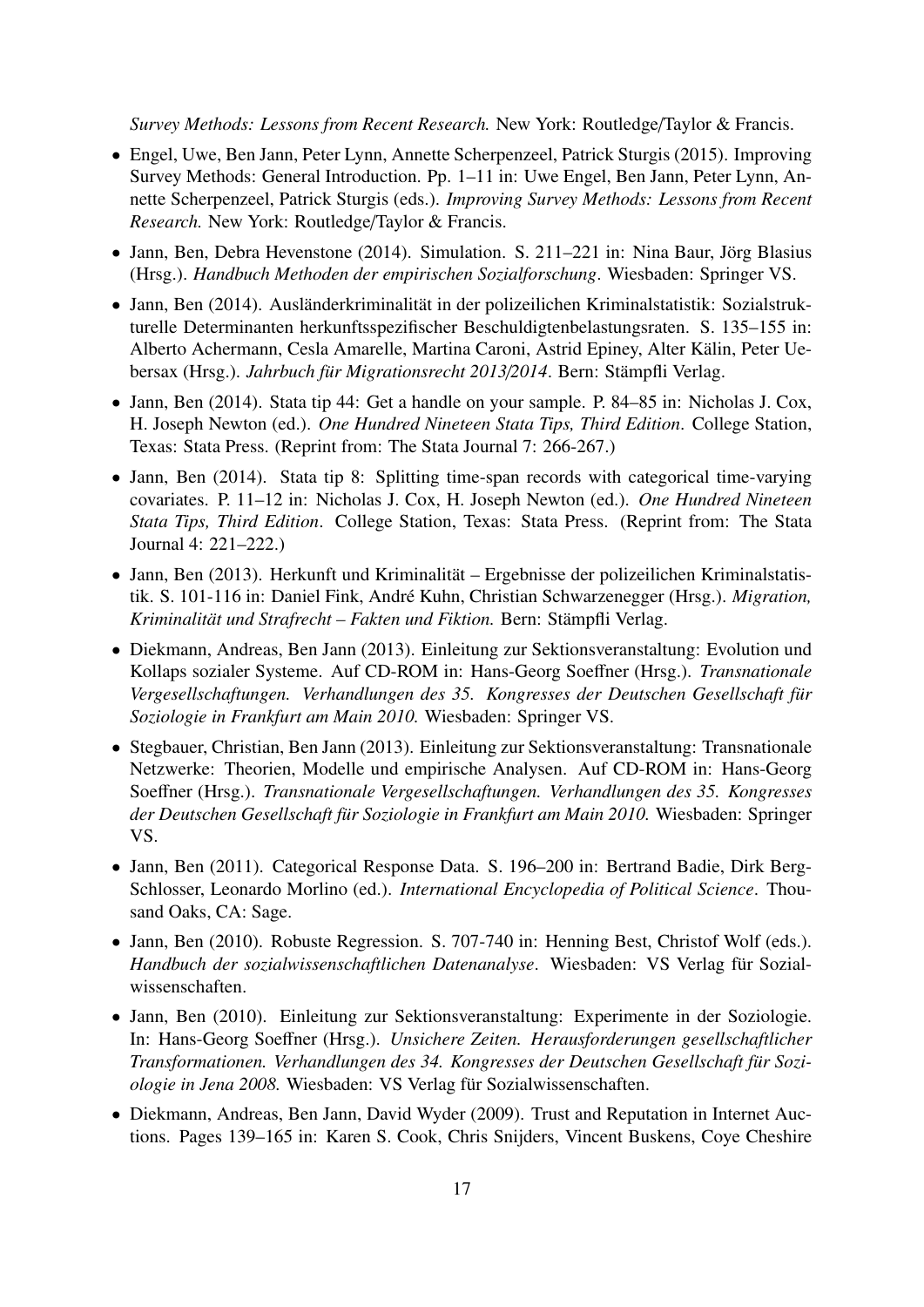(ed.). *eTrust. Forming Relationships in the Online World*. New York: Russell Sage Foundation.

- Jann, Ben (2009). Sozialer Status und Hup-Verhalten. Ein Feldexperiment zum Zusammenhang zwischen Status und Aggression im Strassenverkehr. S. 397–410 in: Peter Kriwy, Christiane Gross (Hrsg.). *Klein aber fein! Quantitative empirische Sozialforschung mit kleinen Fallzahlen*. Wiesbaden: VS-Verlag.
- Jann, Ben (2009). Diagnostik von Regressionsschätzungen bei kleinen Stichproben (mit einem Exkurs zu logistischer Regression). S. 93–125 in: Peter Kriwy, Christiane Gross (Hrsg.). *Klein aber fein! Quantitative empirische Sozialforschung mit kleinen Fallzahlen*. Wiesbaden: VS-Verlag.
- Jann, Ben (2009). Stata tip 44: Get a handle on your sample. In: H. Joseph Newton, Nicholas J. Cox (ed.). *Seventy-six Stata Tips, 2nd Edition*. College Station, Texas: Stata Press. (Reprint from: The Stata Journal 7: 266-267.)
- Jann, Ben (2009). Stata tip 8: Splitting time-span records with categorical time-varying covariates. In: H. Joseph Newton, Nicholas J. Cox (ed.). *Seventy-six Stata Tips, 2nd Edition*. College Station, Texas: Stata Press. (Reprint from: The Stata Journal 4: 221–222.)
- Diekmann, Andreas, Ben Jann (2008). Empirie. S. 51–55 in: Sina Farzin, Stefan Jordan (Hrsg.). *Lexikon Soziologie und Sozialtheorie. Hundert Grundbegri*ff*e*. Stuttgart: Reclam.
- Diekmann, Andreas, Ben Jann (2008). Netzwerk-Gesellschaft Einleitung. S. 779–780 in: Karl-Siegbert Rehberg (Hrsg). *Die Natur der Gesellschaft. Verhandlungen des 33. Kongresses der Deutschen Gesellschaft für Soziologie in Kassel 2006*. Frankfurt a.M./New York: Campus.
- Jann, Ben (2006). Diagnostik von Regressionsschätzungen bei kleinen Stichproben. S. 421– 452 in Andreas Diekmann (Hrsg.). *Methoden der Sozialforschung*. Sonderheft 44 der *Kölner Zeitschrift für Soziologie und Sozialpsychologie*. Wiesbaden: VS-Verlag für Sozialwissenschaften.
- Jann, Ben (2006). Der Berner Stichprobenplan. Ein Vorschlag für eine effiziente Klumpenstichprobe am Beispiel der Schweiz. S. 63–83 in: Frank Faulbaum, Christof Wolf (Hrsg.). *Stichprobenqualität in Bevölkerungsumfragen*. Bonn: Informationszentrum Sozialwissenschaften.
- Jann, Ben (2006). Stata tip 8: Splitting time-span records with categorical time-varying covariates. Pages 11–12 in: H. Joseph Newton, Nicholas J. Cox (ed.). *Thirty-three Stata Tips*. College Station, Texas: Stata Press. (Reprint from: The Stata Journal 4: 221–222.)
- Diekmann, Andreas, Ben Jann (2005). The Erosion of Regular Work. An Analysis of the Structural Changes in the Swiss and German Labor Markets. Pages 190–217 in: Hanspeter Kriesi, Peter Farago, Martin Kohli, Milad Zarin-Nejadan (ed.). *Contemporary Switzerland: Revisiting the Special Case*. Hampshire: Palgrave Macmillan.
- Diekmann, Andreas, Ben Jann (2003). Empirische Forschungsmethoden. In: Erwin Carigiet, Ueli Mäder, Jean-Michel Bonvin (Hrsg.). *Wörterbuch der Sozialpolitik*. Zürich: Rotpunktverlag.
- Diekmann, Andreas, Ben Jann (2003). Sozialforschung. In: Erwin Carigiet, Ueli Mäder, Jean-Michel Bonvin (Hrsg.). *Wörterbuch der Sozialpolitik*. Zürich: Rotpunktverlag.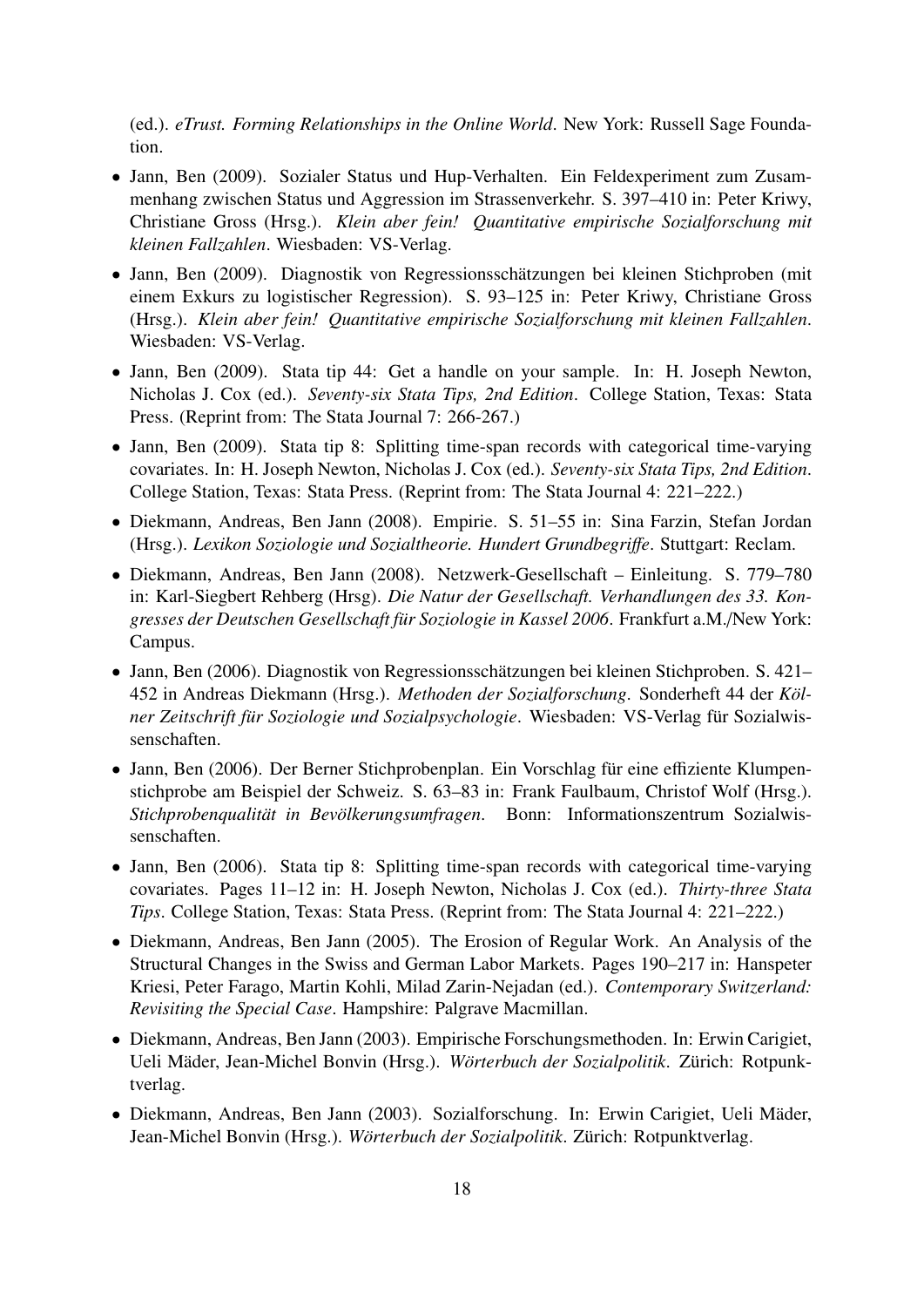- Jann, Ben, Andreas Diekmann (2003). Das Ende der Normalarbeit: Mythos oder Wirklichkeit? In: Jutta Allmendinger (Hrsg.). *Entstaatlichung und soziale Sicherheit*. Verhandlungen des 31. Kongresses der Deutschen Gesellschaft für Soziologie in Leipzig 2002. Beiträge aus Arbeitsgruppen, Sektionssitzungen und den Ad-hoc-Gruppen (CD-ROM). Opladen: Leske+Budrich.
- Diekmann, Andreas, Ben Jann (1999). Sind die empirischen Ergebnisse zum Umweltverhalten Artefakte? Ein Beitrag zum Validitätsproblem der Messung von "Umweltverhalten". S. 257–261 in: Hermann Schwengel (Hrsg.). *Grenzenlose Gesellschaft?* Band II/1. Pfaffenweiler: Centaurus.
- Jann, Ben (1999). Examining Validity of Behavioral Indicators: An Application of Smallest Space Analysis. Pp. 281–291 in: Ruth Meyer Schweizer (ed.). *Facet Theory Conference 1999, Design and Analysis*. Bern.

#### <span id="page-18-0"></span>4.4 Magazine contributions

- Jann, Ben (2019). Early-career labor market situation of Swiss sociology graduates at the Master's level. P. 11–29 in: Rainer Diaz-Bone, Ben Jann (eds.). *Bulletin 155: Professional career paths and the labor market for sociologists*. Zurich: Swiss Sociological Association/Seismo.
- Rainer Diaz-Bone, Ben Jann (eds.) (2019). *Bulletin 155: Professional career paths and the labor market for sociologists*. Zurich: Swiss Sociological Association/Seismo.
- Rainer Diaz-Bone, Ben Jann (2019). Editorial Professional career paths and the labor market for sociologists. P. 1–3 in: Rainer Diaz-Bone, Ben Jann (eds.). *Bulletin 155: Professional career paths and the labor market for sociologists*. Zurich: Swiss Sociological Association/Seismo.
- Jann, Ben (2019). Gastbeitrag: Viel mehr als eine Frage von Lohndiskriminierung. *KOF Bulletin* 133:12–13.
- Mathilde Bourrier, Rainer Diaz-Bone, Ben Jann (eds.) (2016). *Bulletin 150: Methods Training and Formation in Sociology*. Zurich: Swiss Sociological Association/Seismo.
- Bourrier, Mathilde, Rainer Diaz-Bone, Ben Jann (2016). Editorial Methods Training and Formation in Sociology. P. 1–2 in: Mathilde Bourrier, Rainer Diaz-Bone, Ben Jann (eds.). *Bulletin 150: Methods Training and Formation in Sociology*. Zurich: Swiss Sociological Association/Seismo.
- Jann, Ben, Tina Laubscher (2016). Methods Training in Swiss Bachelor and Master Programs in Sociology. P. 25–29 in: Mathilde Bourrier, Rainer Diaz-Bone, Ben Jann (eds.). *Bulletin 150: Methods Training and Formation in Sociology*. Zurich: Swiss Sociological Association/Seismo.
- Franzen, Axel, Ben Jann, Christian Joppke (2014). Kongress 2013 der Schweizerischen Gesellschaft für Soziologie. *Bulletin der Schweizerischen Gesellschaft für Soziologie* 145: 5–7.
- Peter Schallberger, Ben Jann (2013). Interpretieren oder Rechnen? Qualitative versus quantitative Sozialforschung. *Horizonte - Das Schweizer Forschungsmagazin* 98 (September): 8-9.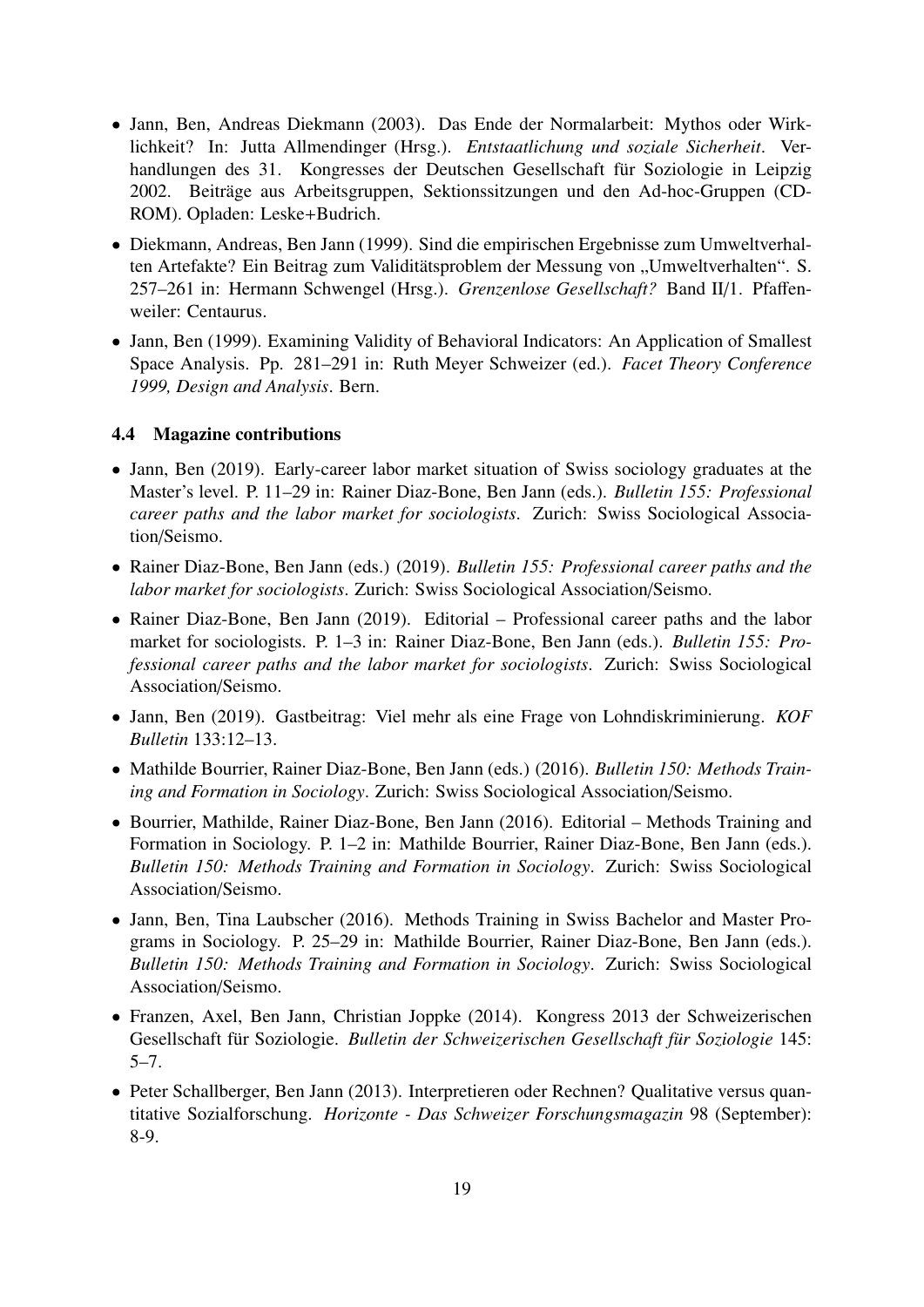- Jann, Ben (2012). Unbehagen auf der Wohlstandsinsel. *UniPress* 153: 5-6.
- Jann, Ben (2012). Sektion Modellbildung und Simulation. Jahresbericht 2011. *Soziologie. Forum der Deutschen Gesellschaft für Soziologie* 41(2): 216–218.
- Jann, Ben (2011). Sektion Modellbildung und Simulation. Jahresbericht 2010. *Soziologie. Forum der Deutschen Gesellschaft für Soziologie* 40(4): 489–490.

#### <span id="page-19-0"></span>4.5 Reports and data documentations

- Widmer, Janine, Janine Lüthi, Ben Jann, Barbara Zimmermann, Michèle Amacker (2019). Swiss National Science Foundation Career Tracker Cohorts (CTC). Report 2019. Institute of Sociology and Interdisciplinary Centre for Gender Studies, University of Bern. DOI: 10.7892/[boris.135591.](http://dx.doi.org/10.7892/boris.135591)
- Jann, Ben, Janine Widmer, Janine Lüthi, Barbar Zimmermann, Michèle Amacker (2019). Swiss National Science Foundation Career Tracker Cohorts (CTC). Questionnaire of the CTC-18 Base Survey (paper-and-pencil lookalike). Institute of Sociology and Interdisciplinary Centre for Gender Studies, University of Bern. DOI: 10.7892/[boris.135582.](http://dx.doi.org/10.7892/boris.135582)
- Jann, Ben, Janine Widmer, Janine Lüthi, Barbar Zimmermann, Michèle Amacker (2019). SNSF Career Tracker Cohorts (CTC) Newsletter 2019/2. Institute of Sociology and Interdisciplinary Centre for Gender Studies, University of Bern. DOI: 10.7892/[boris.133048.](http://dx.doi.org/10.7892/boris.133048)
- Jann, Ben, Janine Widmer, Janine Lüthi, Barbar Zimmermann, Michèle Amacker (2019). Swiss National Science Foundation Career Tracker Cohorts (CTC). Documentation of the CTC-18 Base Survey. Institute of Sociology and Interdisciplinary Centre for Gender Studies, University of Bern. DOI: 10.7892/[boris.135589.](http://dx.doi.org/10.7892/boris.135589)
- Jann, Ben, Michèle Amacker, Janine Lüthi, Janine Widmer, Barbara Zimmermann (2019). SNSF Career Tracker Cohorts (CTC) Newsletter 2019/1. Institute of Sociology and Interdisciplinary Centre for Gender Studies, University of Bern. DOI: 10.7892/[boris.130233.](http://dx.doi.org/10.7892/boris.130233)
- Jann, Ben, Michèle Amacker, Janine Lüthi, Barbara Zimmermann (2018). Study Design for the SNSF Career Tracker Cohorts (SNSF-CTC). Institute of Sociology and Interdisciplinary Centre for Gender Studies, University of Bern. DOI: 10.7892/[boris.134226.](http://dx.doi.org/10.7892/boris.134226)
- Gomensoro, Andrés, Thomas Meyer, Sandra Hupka-Brunner, Ben Jann, Barbara Müller, Dominique Oesch, Melania Rudin, Katja Scharenberg (2017). Erwerbssituation im Alter von dreissig Jahren. Ergebnis-Update der Schweizer Längsschnittstudie TREE. Bern: TREE.
- Höglinger, Marc, Ben Jann (2016). MTurk Survey on "Mood and Personality". Documentation. ETH Zurich and University of Bern.
- Höglinger, Marc, Ben Jann, Andreas Diekmann (2014). Online Survey on "Exams and Written Papers". Documentation. University of Bern and ETH Zurich.
- Jann, Ben (2014). Fünf Feldexperimente zu ethnischer Diskriminierung. Codebuch und Dokumentation. Universität Bern.
- Meyer Schweizer, Ruth, Ben Jann, Laurence Brandenberger, Simon Hugi (2013). Gesamtauswertung der Mitgliederbefragung an den Schweizer Seniorenuniversitäten 2012. Universität Bern.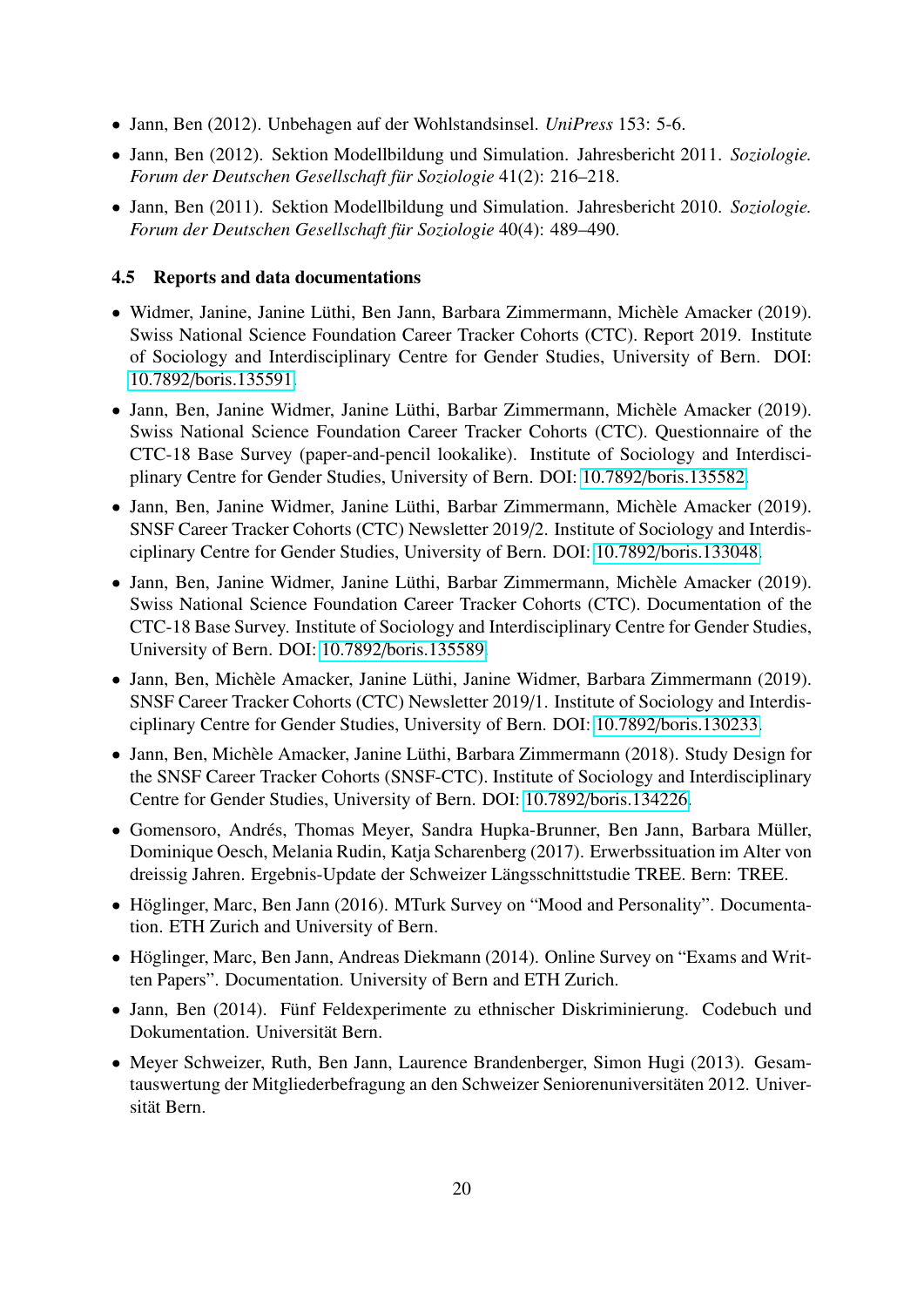- Meyer Schweizer, Ruth, Ben Jann, Laurence Brandenberger, Simon Hugi (2013). Evaluation de l'enquête 2012 auprès des membres des Universités des seniors en Suisse. Université de Berne.
- Meyer Schweizer, Ruth, Ben Jann, Simon Hugi, Laurence Brandenberger (2013). Mitgliederbefragung an den Schweizer Senioren-Universitäten 2012. Codebuch und Dokumentation. Universität Bern.
- Jann, Ben, Laurcence Brandenberger (2012). An Experimental Survey Measuring Plagiarism Using the Crosswise Model. Codebook and Documentation. University of Bern.
- Jann, Ben, Friederike Eberlein (2012). An Experimental Survey Measuring Plagiarism Using the Item Count Technique. Codebook and Documentation. University of Bern.
- Jann, Ben, Laurcence Brandenberger (2012). An Experimental Survey Measuring Plagiarism Using the Randomized Response Technique. Codebook and Documentation. University of Bern.
- Fritschi, Tobias, Thomas Oesch, Ben Jann (2009). Gesellschaftliche Kosten der Ausbildungslosigkeit in der Schweiz. Schlussbericht. Im Auftrag von Travail.Suisse. Bern: Büro BASS.
- Fritschi, Tobias und Ben Jann (2008). Gesellschaftliche Kosten unzureichender Integration von Zuwanderinnen und Zuwanderern in Deutschland. Welche gesellschaftlichen Kosten entstehen, wenn Integration nicht gelingt? – Von: BASS, Bertelsmann Stiftung, Gütersloh.
- Diekmann, Andreas, Ben Jann (2001). Der Schweizer Arbeitsmarktsurvey, Panel 2000. Ergebnisbericht und Codebuch, Universität Bern.
- Jann, Ben (2001). Ungleichheit und Gerechtigkeit 2001. Codebuch und Dokumentation, Universität Bern.
- Diekmann, Andreas, Henriette Engelhardt, Ben Jann (Bearbeitung), Klaus Armingeon, Simon Geissbühler (1999). Der Schweizer Arbeitsmarktsurvey. Codebuch und Dokumentation, Universität Bern.
- Armingeon, Klaus, Simon Geissbühler, Andreas Diekmann, Henriette Engelhardt, Ben Jann (editor) (1999). Swiss 1996 ISSP Module on "Role of Government", Codebook and Documentation, University of Berne.
- Diekmann, Andreas, Henriette Engelhardt, Ben Jann (editor), Klaus Armingeon, Simon Geissbühler (1999). Swiss 1997 ISSP Module on "Work Orientations", Codebook and Documentation, University of Berne.
- Berschinger, Samuel, Ben Jann, Peter Andreas Keller, Helen Plüss, Susanne Steiner (1998). Gentechnologisch veränderte Sojabohne. Reflexion und Diskussion des Bewilligungsverfahrens. Universität Bern: IKAÖ.

#### <span id="page-20-0"></span>4.6 Software components

• Jann, Ben, Simon Seiler (2019). UDIFF: Stata module to estimate the generalized unidiff model for individual-level data. Statistical Software Components S458711, Boston College Department of Economics.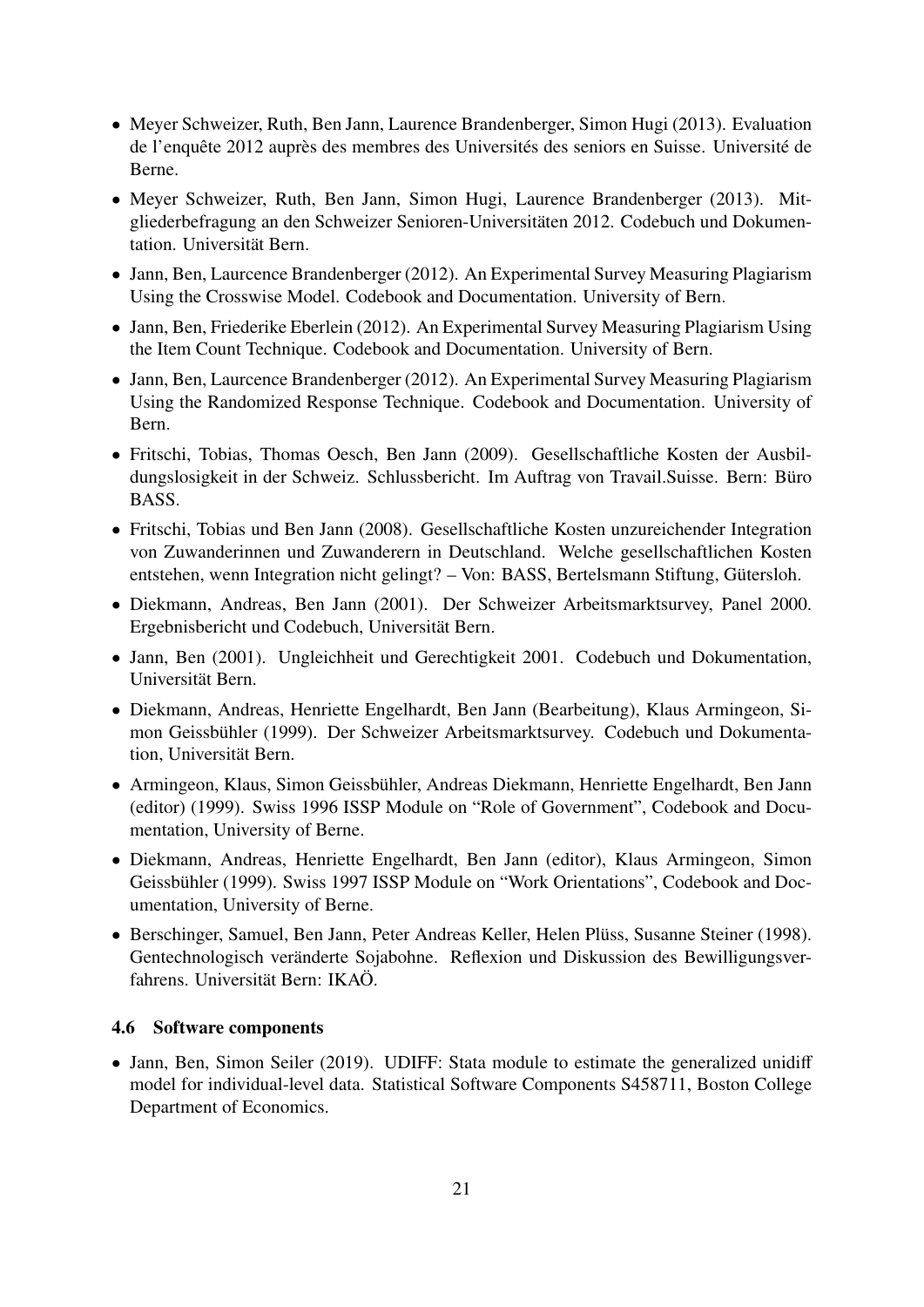- Jann, Ben (2019). ISCOGEN: Stata module to translate ISCO codes. Statistical Software Components S458665, Boston College Department of Economics.
- Jann, Ben, Vincenzo Verardi, Catherine Vermandele (2019). ROBBOX: Stata module to compute generalized box plots. Statistical Software Components S458620, Boston College Department of Economics.
- Jann, Ben (2019). HEATPLOT: Stata module to create heat plots and hexagon plots. Statistical Software Components S458598, Boston College Department of Economics.
- Jann, Ben (2019). COLRSPACE: Stata module providing a class-based color management system in Mata. Statistical Software Components S458597, Boston College Department of Economics.
- Jann, Ben, Vincenzo Verardi, Catherine Vermandele (2018). ROBSTAT: Stata module to compute robust univariate statistics. Statistical Software Components S458524, Boston College Department of Economics.
- Jann, Ben (2017). PALETTES: Stata module to provide color palettes, symbol palettes, and line pattern palettes. Statistical Software Components S458444, Boston College Department of Economics.
- Jann, Ben (2017). GRSTYLE: Stata module to customize the overall look of graphs. Statistical Software Components S458414, Boston College Department of Economics.
- Jann, Ben (2017). KMATCH: Stata module for multivariate-distance and propensity-score matching. Statistical Software Components S458346, Boston College Department of Economics.
- Jann, Ben (2016). WEBDOC: Stata module to create a HTML or Markdown document including Stata output. Statistical Software Components S458209, Boston College Department of Economics.
- Jann, Ben (2016). LORENZ: Stata module to estimate and display Lorenz curves and concentration curves. Statistical Software Components S458133, Boston College Department of Economics.
- Jann, Ben (2015). PSHARE: Stata module to compute and graph percentile shares. Statistical Software Components S458036, Boston College Department of Economics.
- Jann, Ben (2014). ADDPLOT: Stata module to add twoway plot objects to an existing twoway graph. Statistical Software Components S457917, Boston College Department of Economics.
- Jann, Ben (2013). COEFPLOT: Stata module to plot regression coefficients and other results. Statistical Software Components S457686, Boston College Department of Economics.
- Jann, Ben (2010). ROBREG: Stata module providing robust regression estimators. Statistical Software Components S457114, Boston College Department of Economics.
- Jann, Ben (2009). OAXACA9: Stata module to compute the Blinder-Oaxaca decomposition (older Version of OAXACA). Statistical Software Components S457102, Boston College Department of Economics.
- Jann, Ben (2009). SAVERESULTS: Stata module to save output from a command in a file on disk. Statistical Software Components S457089, Boston College Department of Economics.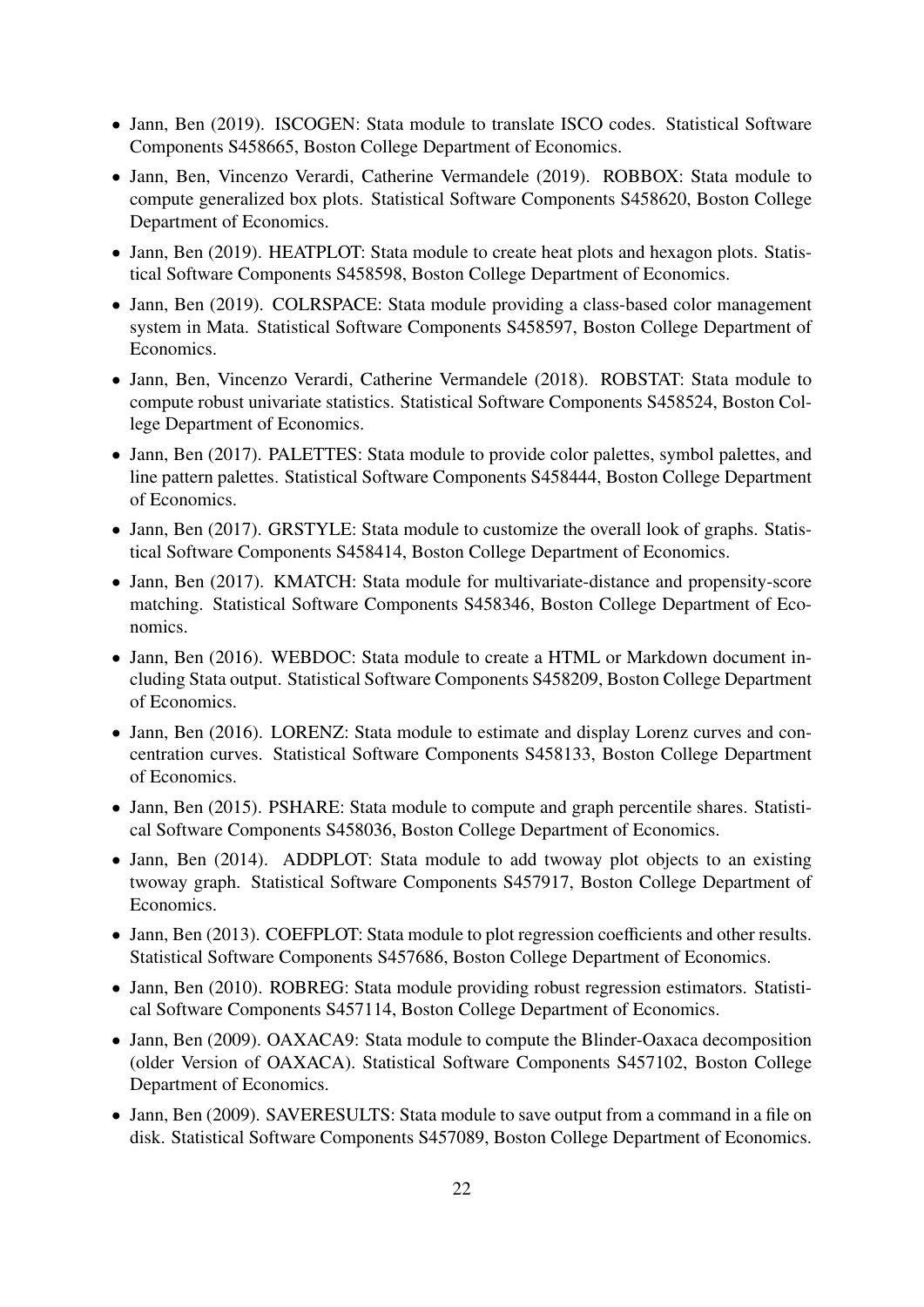- Jann, Ben (2009). PANELS: Stata module to count panels and apply a command to panel units. Statistical Software Components S457086, Boston College Department of Economics.
- Jann, Ben (2009). TEXDOC: Stata module to create a L<sup>AT</sup>EX document including Stata output. Statistical Software Components S457021, Boston College Department of Economics.
- Jann, Ben (2009). TR: Stata module providing prefix command to trace program execution. Statistical Software Components S457008, Boston College Department of Economics.
- Jann, Ben (2008). TABLETUTORIAL: Stata module to provide tutorial on automated table generation and reporting. Statistical Software Components S456977, Boston College Department of Economics.
- Jann, Ben, Roberto G. Gutierrez (2008). PSPLINE: Stata module providing a penalized spline scatterplot smoother based on linear mixed model technology. Statistical Software Components S456972, Boston College Department of Economics, revised 25 Jan 2009.
- Jann, Ben (2008). NLCHECK: Stata module to check linearity assumption after model estimation. Statistical Software Components S456968, Boston College Department of Economics.
- Jann, Ben (2008). LOGITCPRPLOT: Stata module to graph component-plus-residual plot for logistic regression. Statistical Software Components S456969, Boston College Department of Economics, revised 28 Jan 2009.
- Jann, Ben (2008). RRREG: Stata module to estimate linear probability model for randomized response data. Statistical Software Components S456962, Boston College Department of Economics.
- Jann, Ben (2008). OAXACA: Stata module to compute the Blinder-Oaxaca decomposition. Statistical Software Components S456936, Boston College Department of Economics, revised 30 Dec 2009.
- Jann, Ben (2007). DIGDIS: Stata module to analyze the distribution of digits. Statistical Software Components S456853, Boston College Department of Economics.
- Jann, Ben (2007). MGOF: Stata module to perform goodness-of-fit tests for multinomial data. Statistical Software Components S456854, Boston College Department of Economics, revised 14 Jul 2008.
- Jann, Ben (2007). EREPOST: Stata module to repost the estimation results. Statistical Software Components S456850, Boston College Department of Economics, revised 30 Jul 2007.
- Jann, Ben (2007). MARKTOUSE: Stata module to mark the observations to be used. Statistical Software Components S456846, Boston College Department of Economics.
- Jann, Ben (2007). LABELSOF: Stata module to obtain a list of labeled values. Statistical Software Components S456834, Boston College Department of Economics.
- Jann, Ben (2007). FRE: Stata module to display one-way frequency table. Statistical Software Components S456835, Boston College Department of Economics, revised 09 Feb 2009.
- Jann, Ben, Stefan Wehrli (2006). ADOLIST: Stata module to manage lists of ado packages. Statistical Software Components S456801, Boston College Department of Economics, revised 30 Aug 2007.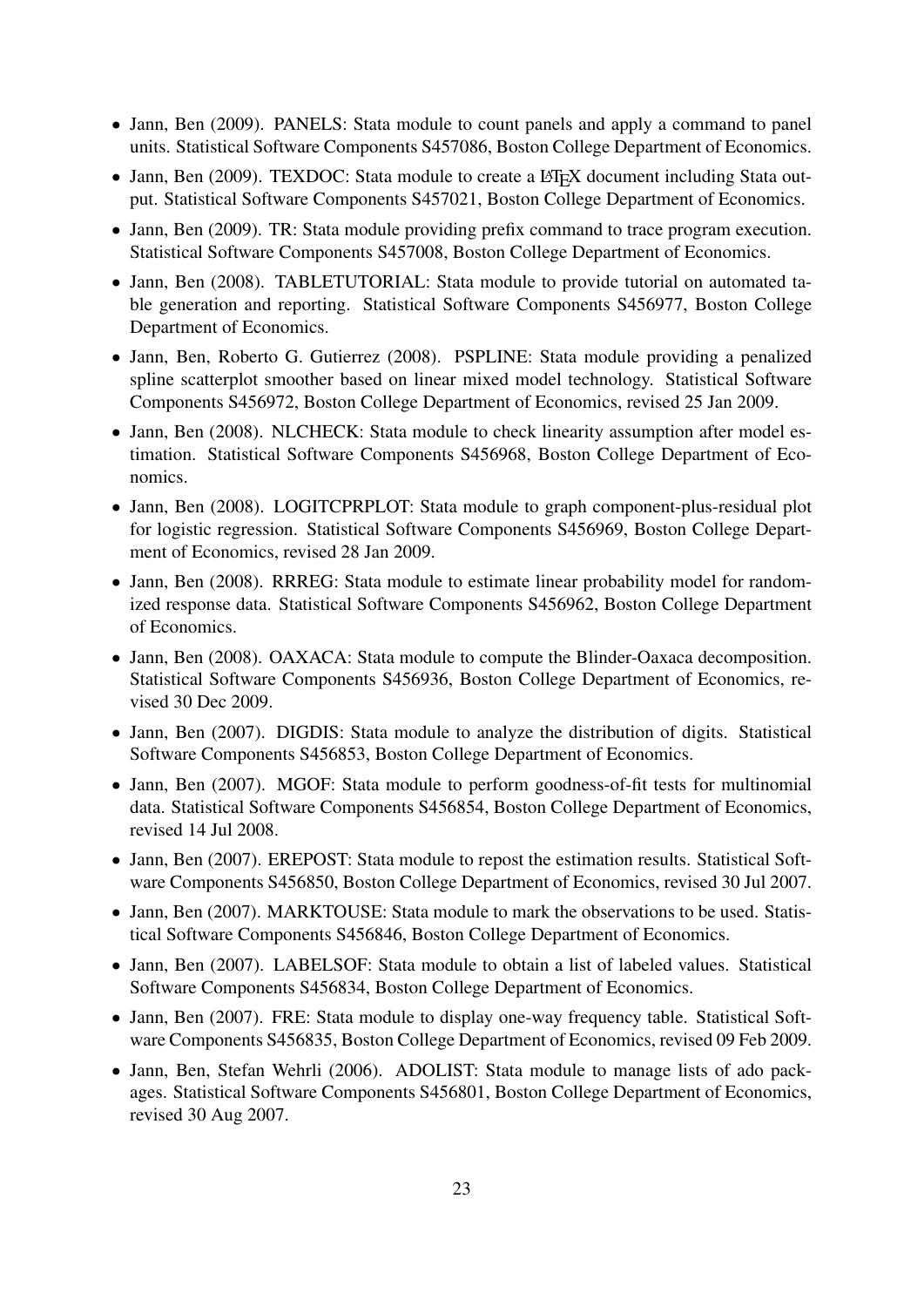- Jann, Ben (2006). ANOGI: Stata module to generate Analysis of Gini. Statistical Software Components S456730, Boston College Department of Economics, revised 08 Aug 2007.
- Jann, Ben (2006). GSAMPLE: Stata module to draw a random sample. Statistical Software Components S456705, Boston College Department of Economics.
- Jann, Ben (2006). FAIRLIE: Stata module to generate nonlinear decomposition of binary outcome differentials. Statistical Software Components S456727, Boston College Department of Economics, revised 26 May 2008.
- Jann, Ben (2006). VALUESOF: Stata module to return the contents of a variable in a macro. Statistical Software Components S456705, Boston College Department of Economics, revised 26 May 2008.
- Jann, Ben (2006). VIEWRESULTS: Stata module to display results of a command in the Viewer. Statistical Software Components S456704, Boston College Department of Economics, revised 28 Oct 2009.
- Jann, Ben (2005). KDENS: Stata module for univariate kernel density estimation. Statistical Software Components S456410, Boston College Department of Economics, revised 26 May 2008.
- Jann, Ben (2005). RRLOGIT: Stata module to estimate logistic regression for randomized response data. Statistical Software Components S456203, Boston College Department of Economics, revised 30 Sep 2008.
- Jann, Ben (2005). MOREMATA: Stata module (Mata) to provide various functions. Statistical Software Components S455001, Boston College Department of Economics, revised 19 Feb 2009.
- Jann, Ben (2005). SMITHWELCH: Stata module to compute Smith-Welch trend decomposition of outcome differentials. Statistical Software Components S444805, Boston College Department of Economics, revised 25 Oct 2006.
- Jann, Ben (2005). JMPIERCE: Stata module to perform Juhn-Murphy-Pierce decomposition. Statistical Software Components S449301, Boston College Department of Economics, revised 25 Oct 2006.
- Jann, Ben (2005). JMPIERCE2: Stata module to perform Juhn-Murphy-Pierce trend decomposition of outcome differentials. Statistical Software Components S444804, Boston College Department of Economics, revised 27 Aug 2008.
- Jann, Ben (2005). INVCDF: Stata module to invert the cumulative distribution function. Statistical Software Components S444802, Boston College Department of Economics.
- Jann, Ben (2005). RELRANK: Stata module to generate relative data (grade transformation). Statistical Software Components S448801, Boston College Department of Economics.
- Jann, Ben (2005). SHUFFLE: Stata module to shuffle a list. Statistical Software Components S449301, Boston College Department of Economics.
- Jann, Ben (2005). SUPCLUST: Stata module to build superordinate categories. Statistical Software Components S450605, Boston College Department of Economics, revised 06 Apr 2006.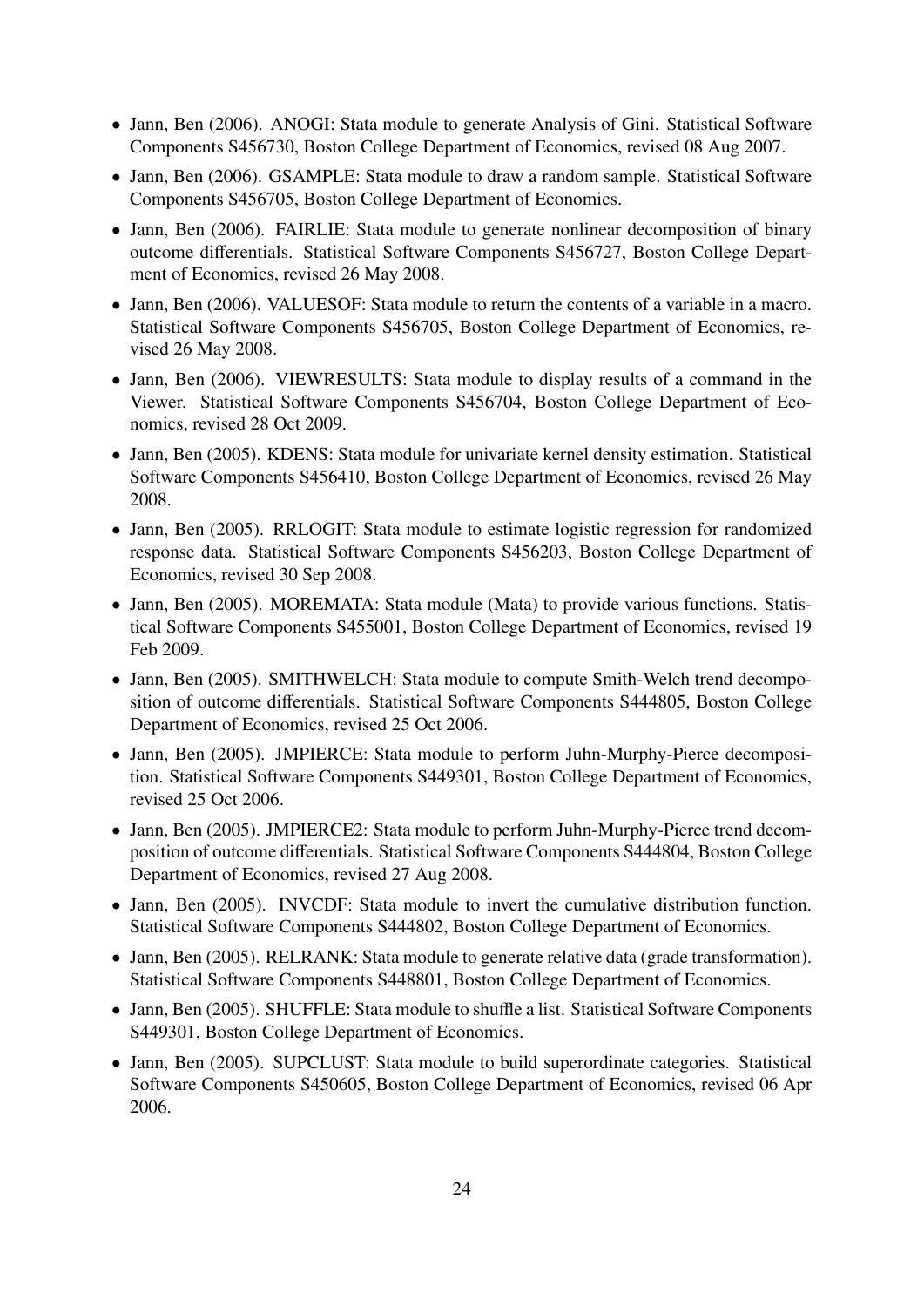- Jann, Ben (2005). AVPLOTS4: Stata module to graph added-variable plots for sepcified regressors in a single image. Statistical Software Components S450102, Boston College Department of Economics.
- Jann, Ben (2005). CPRPLOTS: Stata module to graph (augmented) component-plus-residual plots in a single image. Statistical Software Components S450601, Boston College Department of Economics.
- Jann, Ben (2005). CPRPLOT2: Stata module to graph component-plus-residual plots for transformed regressors. Statistical Software Components S450602, Boston College Department of Economics, revised 22 Sep 2008.
- Jann, Ben (2005). ESTWRITE: Stata module to store estimates in a Stata dataset on disk. Statistical Software Components S450201, Boston College Department of Economics, revised 05 Sep 2009.
- Jann, Ben (2005). OAXACA8: Stata module to compute Oaxaca-Blinder decompositions of outcome differentials. Statistical Software Components S450604, Boston College Department of Economics, revised 06 May 2008.
- Jann, Ben (2005). DEVCON: Stata module to apply the deviation contrast transform to estimation results. Statistical Software Components S450603, Boston College Department of Economics, revised 31 Jul 2006.
- Blasnik, Michael, Ben Jann (2004). MAT2TXT: Stata module to write matrix to ASCII file. Statistical Software Components S437601, Boston College Department of Economics.
- Jann, Ben (2004). CENTER: Stata module to center (or standardize) variables. Statistical Software Components S4444102, Boston College Department of Economics, revised 30 Jan 2007.
- Jann, Ben (2004). COCHRAN: Stata module to test for equality of proportions in matched samples (Cochran's Q). Statistical Software Components S4444105, Boston College Department of Economics.
- Jann, Ben (2004). DUNCAN: Stata module to calculate dissimilarity index. Statistical Software Components S447202, Boston College Department of Economics, revised 16 Feb 2005.
- Jann, Ben (2004). ERET2: Stata module to save results in e(). Statistical Software Components S447204, Boston College Department of Economics, revised 13 May 2005.
- Jann, Ben (2004). ESTOUT: Stata module to export estimation results from estimates table. Statistical Software Components S439301, Boston College Department of Economics, revised 12 Oct 2009.
- Jann, Ben (2004). FVIEW: Stata module to find and view a file. Statistical Software Components S447203, Boston College Department of Economics.
- Jann, Ben (2004). MGEN: Stata module to apply generate to a matrix. Statistical Software Components S437902, Boston College Department of Economics, revised 28 Jan 2005.
- Jann, Ben (2004). SORTLISTBY: Stata module to sort by random or by ancillary numlist. Statistical Software Components S437901, Boston College Department of Economics.
- Jann, Ben, Hilde Schaeper (2004). MRTAB: Stata module to compute one- and two-way tables of multiple responses. Statistical Software Components S437201, Boston College Department of Economics, revised 25 Jun 2007.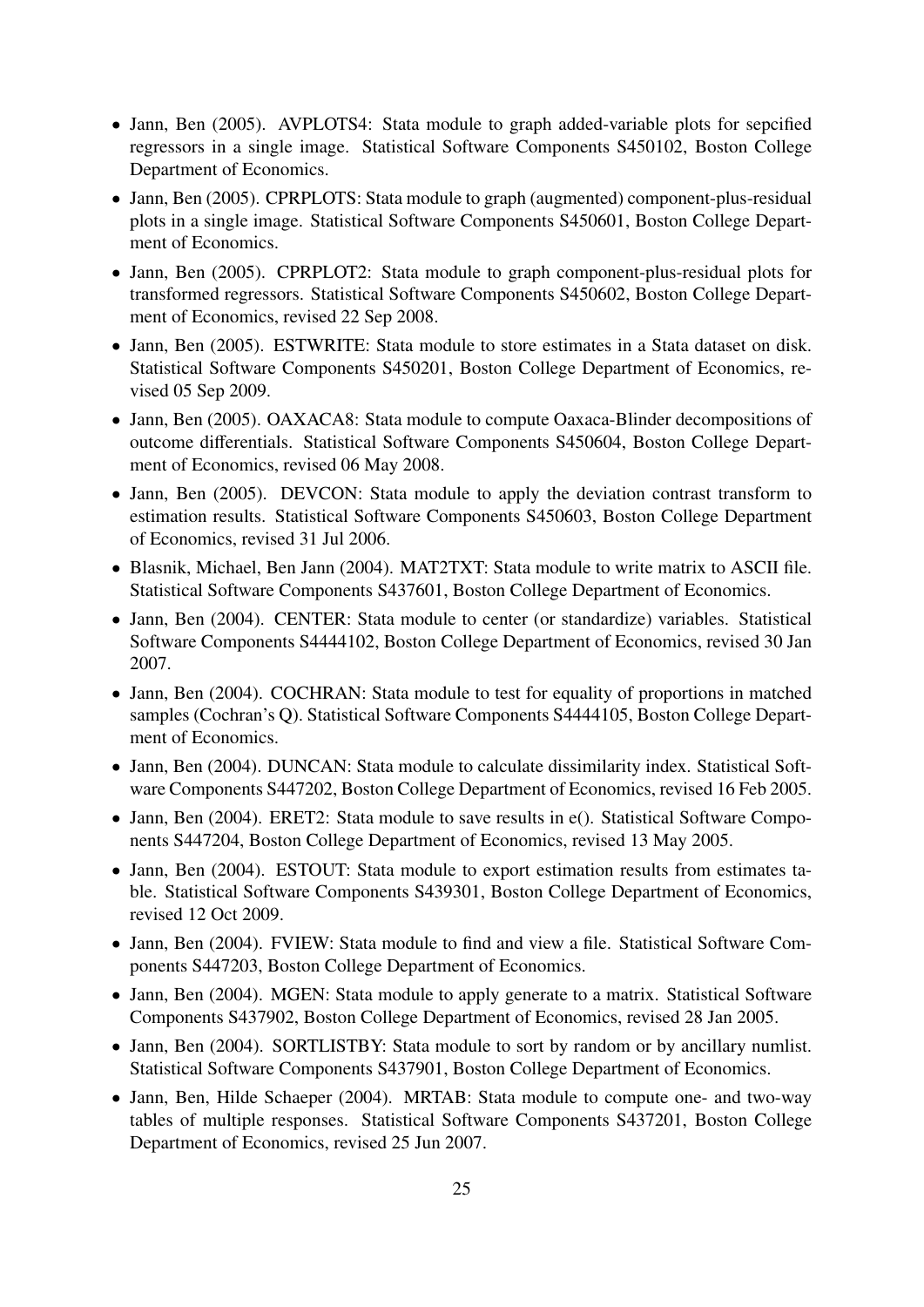- Winter, Nick, Ben Jann (2004). SPLITVALLABELS: Stata module to split up value labels for multi-line graph labelling. Statistical Software Components S436401, Boston College Department of Economics, revised 14 Aug 2008.
- Jann, Ben (2003). WGTTEST: Stata module to test the impact of sampling weights in regression analysis. Statistical Software Components S4444104, Boston College Department of Economics, revised 14 Jul 2004.
- Jann, Ben (2002). ALPHAWGT: Stata module to calculate Cronbach's alpha for weighted data. Statistical Software Components S4444101, Boston College Department of Economics, revised 14 Jul 2004.
- Jann, Ben (2002). DECOMPOSE: Stata module to calculate decomposition of wage differentials. Statistical Software Components S4444103, Boston College Department of Economics, revised 12 May 2005.

#### <span id="page-25-0"></span>4.7 Working papers (Selection)

- Jann, Ben (2020). Influence functions continued. A framework for estimating standard errors in reweighting, matching, and regression adjustment . University of Bern Social Sciences Working Paper No. 35 (https://[ideas.repec.org](https://ideas.repec.org/p/bss/wpaper/35.html)/p/bss/wpaper/35.html).
- Brunetti, Aymo, Konstantin Büchel, Martina Jakob, Ben Jann, Christoph Kühnhanss, Daniel Steffen (2020). Teacher Content Knowledge in Developing Countries: Evidence from a Math Assessment in El Salvador. University of Bern Social Sciences Working Papers No. 34 (https://[ideas.repec.org](https://ideas.repec.org/p/bss/wpaper/34.html)/p/bss/wpaper/34.html).
- Jann, Ben, Sandra Hupka-Brunner (2019). Warum werden Frauen so selten MINT-Fachkräfte? Zur Bedeutung der Differenz zwischen mathematischen Kompetenzen und Selbstkonzept. TREE Working Paper Series No. 3. DOI: 10.7892/[boris.134223.](http://dx.doi.org/10.7892/boris.134223)
- Jann, Ben (2019). Influence functions for linear regression (with an application to regression adjustment). University of Bern Social Sciences Working Paper No. 32 (https://[ideas.repec.](https://ideas.repec.org/p/bss/wpaper/32.html) org/p/bss/wpaper/[32.html](https://ideas.repec.org/p/bss/wpaper/32.html)).
- Jann, Ben (2018). Color palettes for Stata graphics. University of Bern Social Sciences Working Paper No. 31 (https://[ideas.repec.org](https://ideas.repec.org/p/bss/wpaper/31.html)/p/bss/wpaper/31.html).
- Jann, Ben (2018). Customizing Stata graphs made even easier. University of Bern Social Sciences Working Paper No. 30 (https://[ideas.repec.org](https://ideas.repec.org/p/bss/wpaper/30.html)/p/bss/wpaper/30.html).
- Jann, Ben (2017). Customizing Stata graphs made easy. University of Bern Social Sciences Working Paper No. 29 (https://[ideas.repec.org](https://ideas.repec.org/p/bss/wpaper/29.html)/p/bss/wpaper/29.html).
- Jann, Ben, Elisabeth Coutts (2017). Social Status and Peer-Punishment: Findings from Two Road Traffic Field Experiments. University of Bern Social Sciences Working Paper No. 27 (https://[ideas.repec.org](https://ideas.repec.org/p/bss/wpaper/27.html)/p/bss/wpaper/27.html).
- Becker, Rolf, Ben Jann (2016). Educational expansion and homogamy. An analysis of the consequences of educational upgrading for assortative mating in Switzerland. University of Bern Social Sciences Working Paper No. 25 (https://[ideas.repec.org](https://ideas.repec.org/p/bss/wpaper/25.html)/p/bss/wpaper/25.html).
- Hevenstone, Debra, Ben Jann (2016). Fiscal Federalism and Tax Equalization: The potential for progressive local taxes. University of Bern Social Sciences Working Paper No. 19 ([https:](https://ideas.repec.org/p/bss/wpaper/19.html) //[ideas.repec.org](https://ideas.repec.org/p/bss/wpaper/19.html)/p/bss/wpaper/19.html).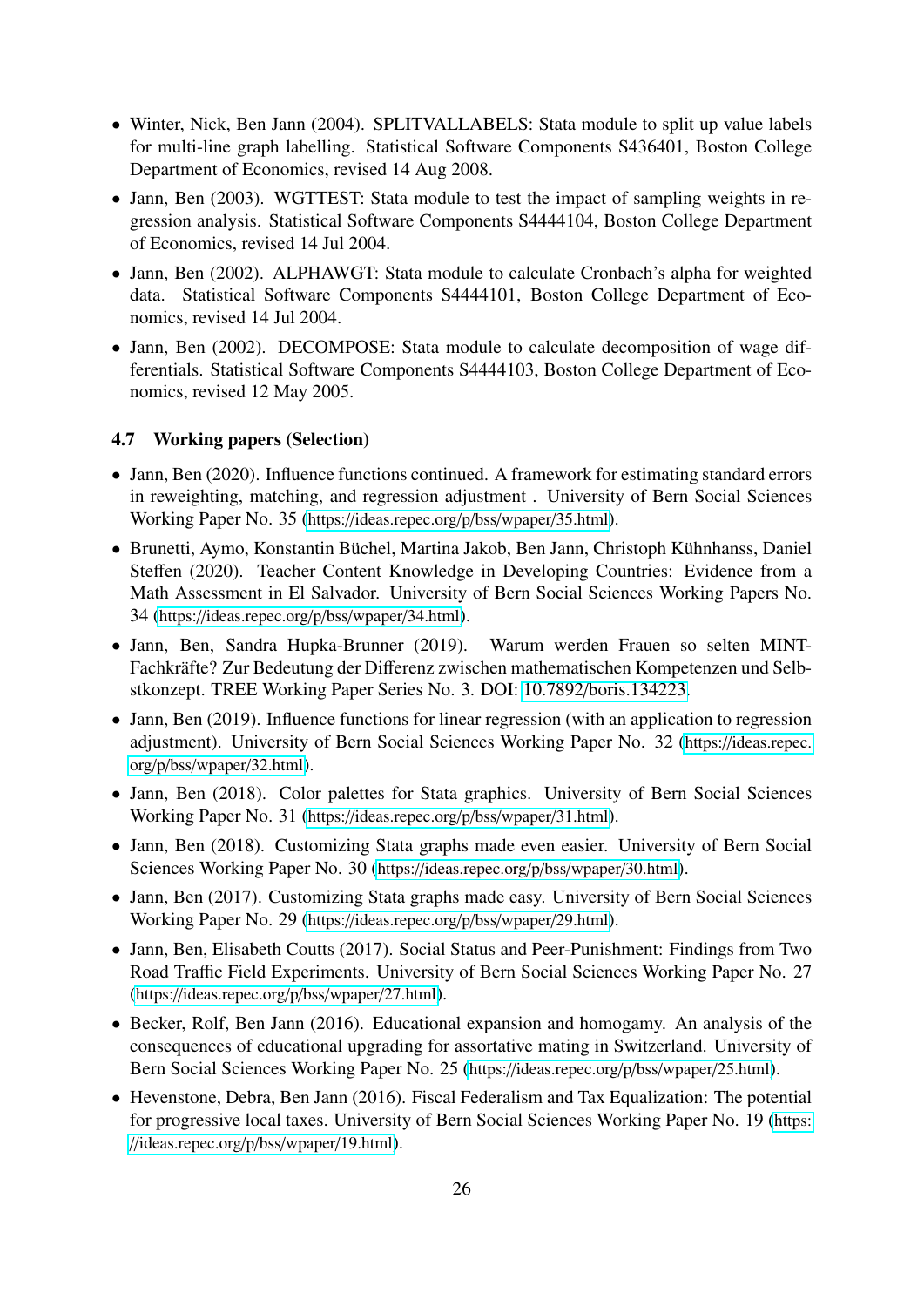- Höglinger, Marc, Ben Jann (2016). More Is Not Always Better: An Experimental Individual-Level Validation of the Randomized Response Technique and the Crosswise Model. University of Bern Social Sciences Working Paper No. 18 (http://[ideas.repec.org](http://ideas.repec.org/p/bss/wpaper/18.html)/p/bss/wpaper/18. [html](http://ideas.repec.org/p/bss/wpaper/18.html)).
- Jann, Ben (2016). Estimating Lorenz and concentration curves in Stata. University of Bern Social Sciences Working Papers No. 15 (http://[ideas.repec.org](http://ideas.repec.org/p/bss/wpaper/15.html)/p/bss/wpaper/15.html).
- Jann, Ben (2015). Creating LaTeX documents from within Stata using texdoc. University of Bern Social Sciences Working Papers No. 14 (http://[ideas.repec.org](http://ideas.repec.org/p/bss/wpaper/14.html)/p/bss/wpaper/14.html).
- Jann, Ben (2015). Assessing inequality using percentile shares. University of Bern Social Sciences Working Papers No. 13 (http://[ideas.repec.org](http://ideas.repec.org/p/bss/wpaper/13.html)/p/bss/wpaper/13.html).
- Jann, Ben, Robert Fluder (2015). Erbschaften und Schenkungen im Kanton Bern, Steuerjahre 2002 bis 2012. University of Bern Social Sciences Working Paper No. 11 ([http:](http://ideas.repec.org/p/bss/wpaper/11.html) //[ideas.repec.org](http://ideas.repec.org/p/bss/wpaper/11.html)/p/bss/wpaper/11.html).
- Jann, Ben (2015). Methodological Report on Kaul and Wolf's Working Papers on the Effect of Plain Packaging on Smoking Prevalence in Australia and the Criticism Raised by OxyRomandie. University of Bern Social Sciences Working Paper No. 10 (http://[ideas.repec.org](http://ideas.repec.org/p/bss/wpaper/10.html)/p/ bss/wpaper/[10.html](http://ideas.repec.org/p/bss/wpaper/10.html)).
- Höglinger, Marc, Ben Jann, Andreas Diekmann (2014). Sensitive Questions in Online Surveys: An Experimental Evaluation of the Randomized Response Technique and the Crosswise Model. University of Bern Social Sciences Working Paper No. 9 (http://[ideas.repec.org](http://ideas.repec.org/p/bss/wpaper/9.html)/ p/bss/[wpaper](http://ideas.repec.org/p/bss/wpaper/9.html)/9.html).
- Jann, Ben, Simon Seiler (2014). A new methodological approach for studying intergenerational mobility with an application to Swiss data. University of Bern Social Sciences Working Paper No. 5 (http://[ideas.repec.org](http://ideas.repec.org/p/bss/wpaper/5.html)/p/bss/wpaper/5.html).
- Jann, Ben (2013). Plotting regression coefficients and other estimates in Stata. University of Bern Social Sciences Working Paper No. 1 (http://[ideas.repec.org](http://ideas.repec.org/p/bss/wpaper/1.html)/p/bss/wpaper/1.html).
- Jann, Ben (2013). Predictive Margins and Marginal Effects in Stata. German Stata Users' Group Meeting 2013 (http://[ideas.repec.org](http://ideas.repec.org/p/boc/dsug13/11.html)/p/boc/dsug13/11.html).
- Engelhardt, Henriette, Liliya Leopold, Ben Jann (2012). The impact of early and adult life conditions on educational health inequality over the life course: A counterfactual decomposition of survival functions and hazard rates. Chair of Population Studies Discussion Papers No. 13/2012, University of Bamberg (http://[www.uni-bamberg.de](http://www.uni-bamberg.de/demografie/leistungen/research/discussion-papers/)/demografie/leistungen/ research/[discussion-papers](http://www.uni-bamberg.de/demografie/leistungen/research/discussion-papers/)/).
- Xie, Yu, Jennie Brand, Ben Jann (2011). Estimating Heterogeneous Treatment Effects with Observational Data. PSC Research Report No. 11-729 (http://[www.psc.isr.umich.edu](http://www.psc.isr.umich.edu/pubs/abs/6821)/pubs/abs/ [6821](http://www.psc.isr.umich.edu/pubs/abs/6821)).
- Jann, Ben (2005). Standard Errors for the Blinder-Oaxaca Decomposition. German Stata Users' Group Meetings 2005 (http://[ideas.repec.org](http://ideas.repec.org/p/boc/dsug05/03.html)/p/boc/dsug05/03.html).
- Jann, Ben (2003). How to use WinEdt 5 as an interface for TDA. Professur für Soziologie, ETH Zürich (http://[www.socio.ethz.ch](http://www.socio.ethz.ch/people/jannb/wp/wetda.pdf)/people/jannb/wp/wetda.pdf).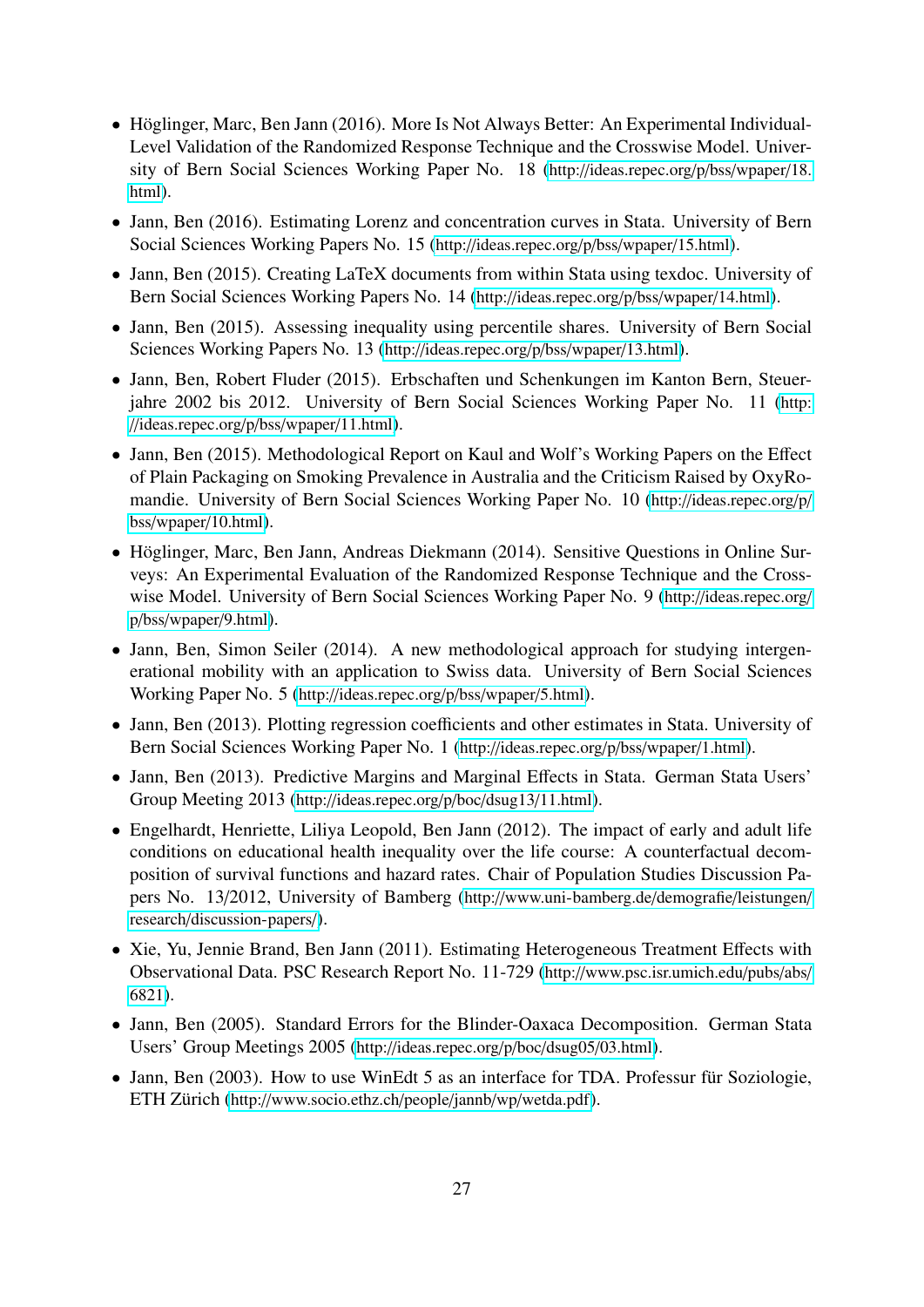- Jann, Ben (2003). Lohngerechtigkeit und Geschlechterdiskriminierung: Experimentelle Evidenz. Professur für Soziologie, ETH Zurich (http://[www.socio.ethz.ch](http://www.socio.ethz.ch/people/jannb/wp/lohngerecht.pdf)/people/jannb/wp/ [lohngerecht.pdf](http://www.socio.ethz.ch/people/jannb/wp/lohngerecht.pdf)).
- Jann, Ben (2001). Stichprobenziehung aus TwixTel. Institut für Soziologie, Universität Bern (http://[www.socio.ethz.ch](http://www.socio.ethz.ch/people/jannb/wp/twixtel.pdf)/people/jannb/wp/twixtel.pdf).
- Diekmann, Andreas, Henriette Engelhardt, Ben Jann (2000). Expansion of the Service Sector. A Comparison of the Labor Markets in the USA, West Germany and Switzerland. Institut für Soziologie, Universität Bern (http://[www.socio.ethz.ch](http://www.socio.ethz.ch/people/jannb/wp/services.pdf)/people/jannb/wp/services.pdf).
- Diekmann, Andreas, Henriette Engelhardt, Ben Jann (1999). Arbeitsverhältnisse in der Schweiz. Ergebnisse aus dem Schweizer Arbeitsmarktsurvey. Institut für Soziologie, Universität Bern (http://[www.socio.ethz.ch](http://www.socio.ethz.ch/people/jannb/wp/Arbeit13.pdf)/people/jannb/wp/Arbeit13.pdf).

#### <span id="page-27-0"></span>4.8 Presentations

- Brunetti, Aymo, Konstantin Büchel, Martina Jakob, Ben Jann, Christoph Kühnhanss, Daniel Steffen: How effective are computer-based teacher training programs? Evidence from a randomized controlled trial in El Salvador. Venice International University, November 18–21, 2019.
- Jann, Ben: Ungleicher Lohn für gleichwertige Arbeit? Geschlechterdifferenzen auf dem Schweizer Arbeitsmarkt. KOF Prognosetagung 2019, October 2, 2019.
- Jann, Ben: Labor market entry of Swiss sociology graduates at the master's level. Congress of the Swiss Sociological Association on "The Future of Work", Session on "The Labor Market of Sociologists – Structures, Trends, Perspectives", Neuchâtel, September 10–12, 2019.
- Jann, Ben: Heat (and hexagon) plots in Stata. 2019 London Stata Conference, London, September 5–6, 2019.
- Seiler, Simon, Ben Jann: International Comparison of Social Mobility using the M-Index. ISA RC28 Summer Meeting, Princeton University, August 15–17, 2019.
- Seiler, Simon, Ben Jann: Bringing the Margins Back In. Using the M-Index for the Analysis of Social Mobility. 114th Annual Meeting of the American Sociological Association, Section on Methodology, Topics in Sociological Methodology, Session 2, New York, August 10–13, 2019.
- Jann, Ben: Heat (and hexagon) plots in Stata. 2019 German Stata Users Group meeting, Munich, May 24, 2019.
- Jann, Ben: Einkommens- und Vermögensungleichheit in der Schweiz. Universitäre Vorlesungen für Seniorinnen und Senioren, Regionaler Seniorinnen- und Senioren-Verband Winterthur (RSVW), ZHAW Winterthur, November 28, 2018.
- Farys, Rudolf, Oliver Hümbelin, Ben Jann: Potentials of linking administrative data and survey data for inequality research. BigSurv18 on "Exploring New Statistical Frontiers at the Intersection of Survey Science and Big Data", Barcelona, October 25–27, 2018.
- Jann, Ben: Customizing Stata graphs made easy. 2018 Swiss Stata Users Group meeting, Zurich, October 25, 2018.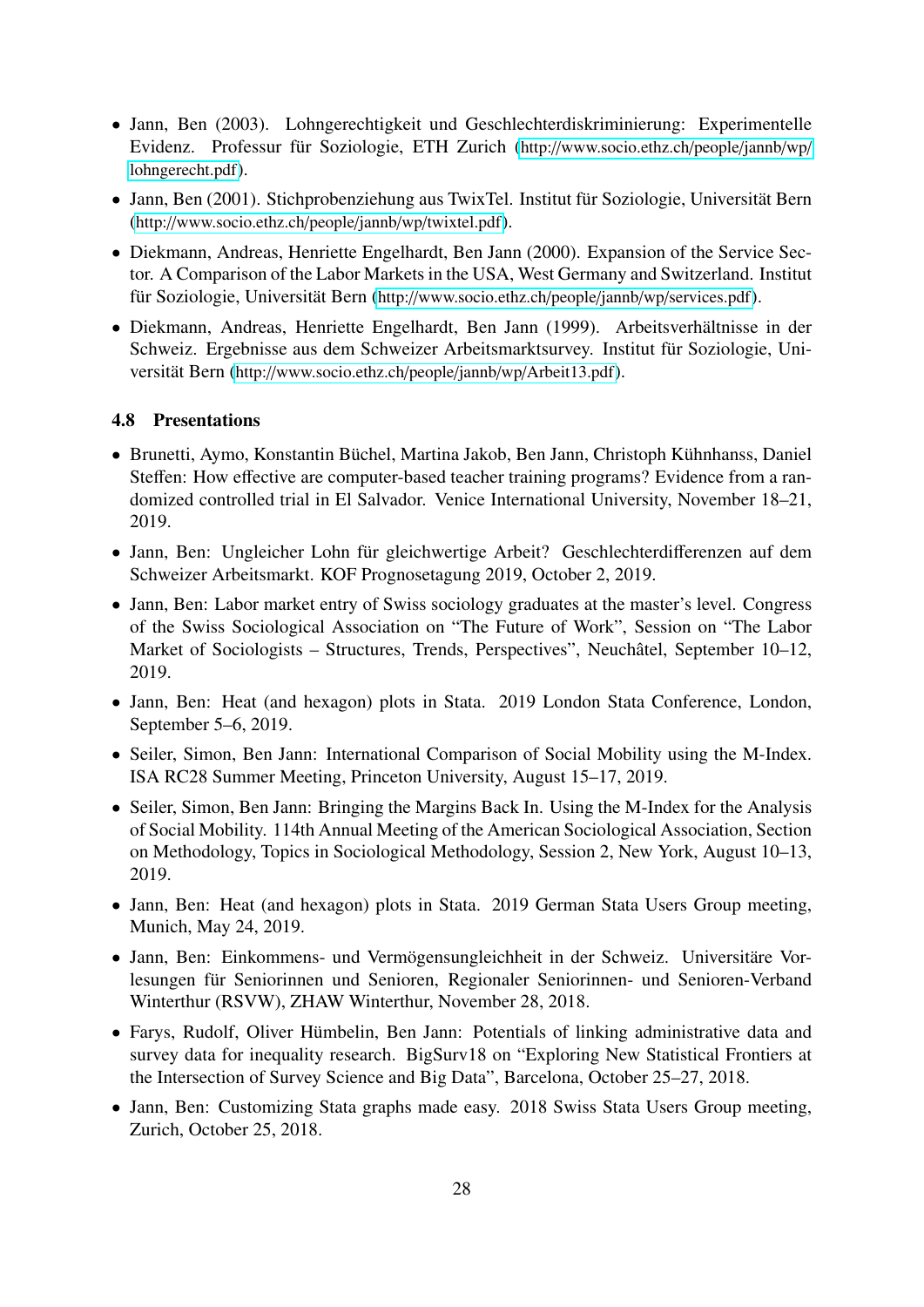- Stefan Sacchi, Christina von Rotz, Barbara Müller, Ben Jann: Prepaid incentives and survey quality in youth surveys. Experimental evidence from the TREE panel. ESA RN21 Midterm Conference on "Potentials and Limits of Quantitative Research in the Social Sciences", Cracow, October 3–6, 2018.
- Jann, Ben, Barbara Zimmermann: Zweierlei Mass für Frauen und Männer? Zur doppelten Moral der Bewertung gerechter Löhne. Vortragsreihe "Geschlechterforschung an den Fakultäten der Universität Bern", University of Bern, September 24, 2018.
- Jann, Ben: Customizing Stata graphs made easy. 2018 London Stata Users Group meeting, London, September 6–7, 2018.
- Stefan Sacchi, Christina von Rotz, Barbara Müller, Ben Jann: The Effect of Incentives on Survey Quality and Attrition Bias. Experimental Evidence from the Second TREE Cohort. 6th International pairfam Conference on "Innovations in Panel Data Methods", Munich, June 28–29, 2018.
- Jann, Ben: Customizing Stata graphs made easy. 2018 German Stata Users Group meeting, Konstanz, June 22, 2018.
- Jann, Ben: Assessing inequality using percentile shares. An application to Swiss tax data. BIGSSS (Bremen International Graduate School of Social Sciences) Lecture Series, University of Bremen, June 13, 2018.
- Jann, Ben: Wie ungleich ist die Schweiz? Befunde zur Verteilung von Einkommen und Vermögen. Buch am Mittag, Bibliothek Münstergasse, Bern, June 12, 2018.
- Farys, Rudolf, Oliver Hümbelin, Ben Jann: Reweighting good data with bad data how administrative data questions survey based income inequality estimations. ISA RC28 Spring Meeting on "Rethinking Social Inequality in the Globalizing World", Seoul, Korea, May 25–27, 2018.
- Farys, Rudolf, Oliver Hümbelin, Ben Jann: Obtaining population-wide inequality estimates for Switzerland by reweighting high-quality subpopulation tax data. Erster Kongress der Akademie für Soziologie, Munich, April 4–6, 2018.
- Verardi, Vincenzo, Ben Jann: Robust Statistics in Stata, 2017 London Stata Users Group meeting, London, September 7–8, 2017.
- Jann, Ben: Kernel matching with automatic bandwidth selection, 2017 London Stata Users Group meeting, London, September 7–8, 2017.
- Jann, Ben: Why Propensity Scores Should Be Used for Matching, 2017 German Stata Users Group Meeting, Berlin, June 23, 2017.
- Jann, Ben: Why Propensity Scores Should Be Used for Matching, Social Science Research Colloquium, TU-Kaiserslautern, June 21, 2017.
- Jann, Ben: Einkommens- und Vermögensungleichheit in der Schweiz, Seniorenuniversität Bern, Bern, May 19, 2017.
- Jann, Ben: Creating LATEX and HTML documents from within Stata using texdoc and webdoc, Swiss Stata Users Group meeting, Bern, November 17, 2016.
- Jann, Ben: Creating LATEX and HTML documents from within Stata using texdoc and webdoc, Nordic and Baltic Stata Users Group meeting, Oslo, September 13, 2016.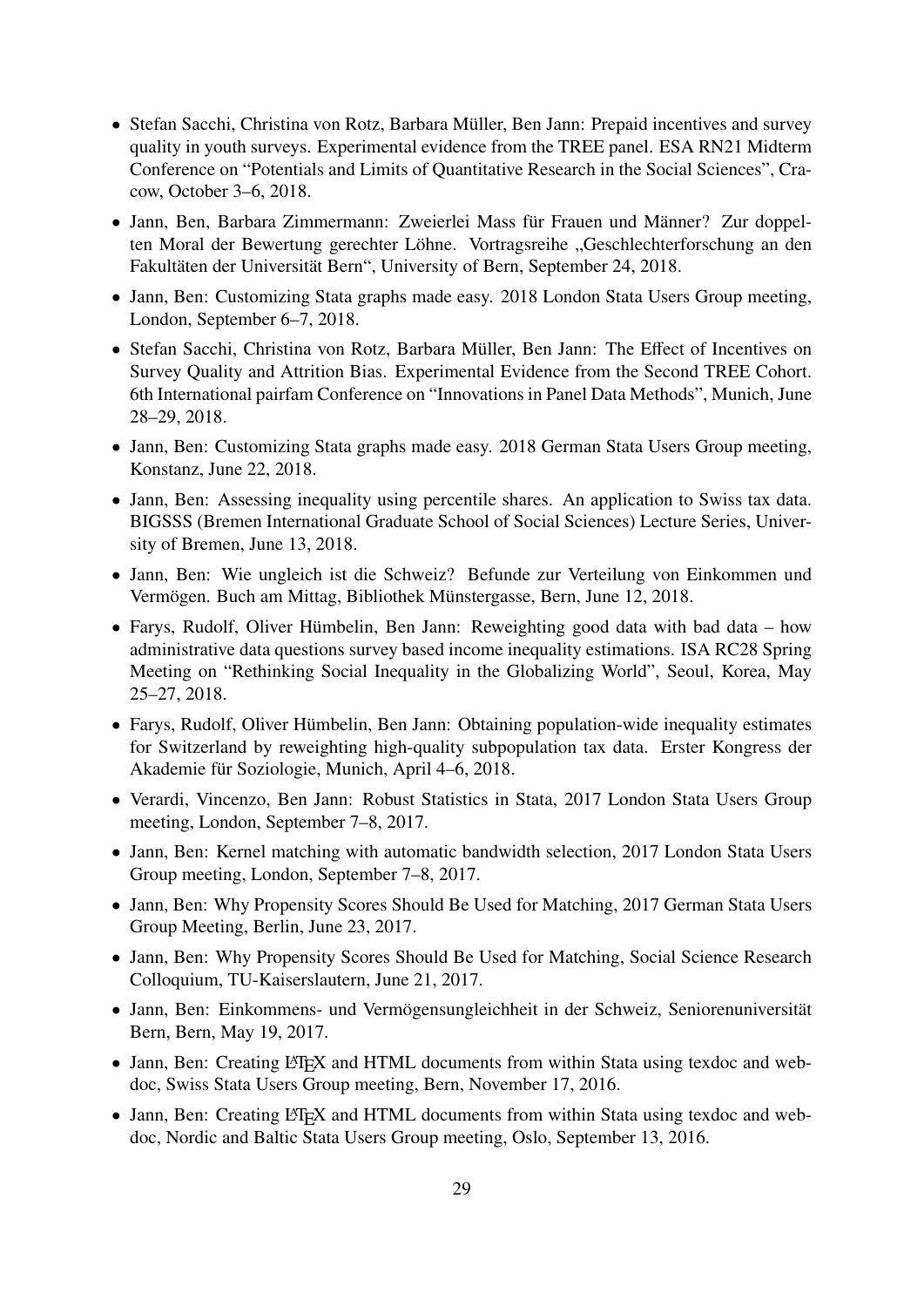- Jann, Ben: texdoc 2.0: An update on creating LATEX documents from within Stata, UK Stata Users Group meeting, London, September 8–9, 2016.
- Jann, Ben: texdoc 2.0: An update on creating LAT<sub>EX</sub> documents from within Stata, Belgian Stata Users Group Meeting, Brussels, September 6, 2016.
- Jann, Ben: texdoc 2.0: An update on creating LATEX documents from within Stata, German Stata Users Group Meeting, Cologne, June 10, 2016.
- Jann, Ben: "Assessing inequality using percentile shares. An application to Swiss tax data", ISPM Seminar, Institute of Social and Preventive Medicine, University of Bern, April 28, 2016.
- Hugi, Simon, Ben Jann: "A Validation Study on Voter Turnout Bias in Switzerland", Venice International University, November 16–18, 2015.
- Jann, Ben: "Assessing Inequality Using Percentile Shares", Colloquia on Probability and Statistics, Institute of Mathematical Statistics and Actuarial Science, University of Bern, November 6, 2015.
- Jann, Ben: "Assessing Inequality Using Percentile Shares", 6th Workshop of the Sinergia Project "The Swiss Confederation: A Natural Laboratory for Research on Fiscal and Political Decentralization", Università della Svizzera Italiana Lugano, October 23, 2015.
- Hugi, Simon, Ben Jann: "A Validation Study on Voter Turnout Bias in Switzerland", International Total Survey Error Conference, Baltimore, September 19–22, 2015.
- Jann, Ben: "A new Stata command for computing and graphing percentile shares", United Kingdom Stata Users' Group Meetings 2015, London, September 10–11, 2015.
- Jann, Ben, Simon Seiler: "A New Methodological Approach for Studying Intergenerational Mobility with an Application to Swiss Data", Conference on "(Persistent) Inequalities Revisited: Social Origin, Education, and Social Mobility", Centro Stefano Franscini (CSF), Monte Verità, Ascona, Switzerland, July 26–31, 2015.
- Hugi, Simon, Ben Jann: "A Validation Study on Voter Turnout Bias in Switzerland", 6th Conference of the European Survey Research Association (ESRA), Reykjavik, July 13–17, 2015.
- Jann, Ben: "A new Stata command for computing and graphing percentile shares", 13th German Stata Users Group Meeting, Institute for Employment Research, Nuremberg, June 26, 2015.
- Jann, Ben: "Heterogeneous Treatment Effect Analysis in Stata", Heterogeneous Treatment Effects Project Workshop, University of Michigan, Ann Arbor, June 19, 2015.
- Jann, Ben, Simon Seiler: "A New Methodological Approach for Studying Intergenerational Mobility with an Application to Swiss Data", Research Seminar, Institute for Social Research, University of Michigan, Ann Arbor, June 18, 2015.
- Jann, Ben, Simon Seiler: "A New Methodological Approach for Studying Intergenerational Mobility with an Application to Swiss Data", Spring Meeting of the Research Committee on Social Stratification and Mobility (RC28) of the International Sociological Association (ISA) on "Social Inequality, Cohesion and Solidarity" Tilburg, May 28–30, 2015.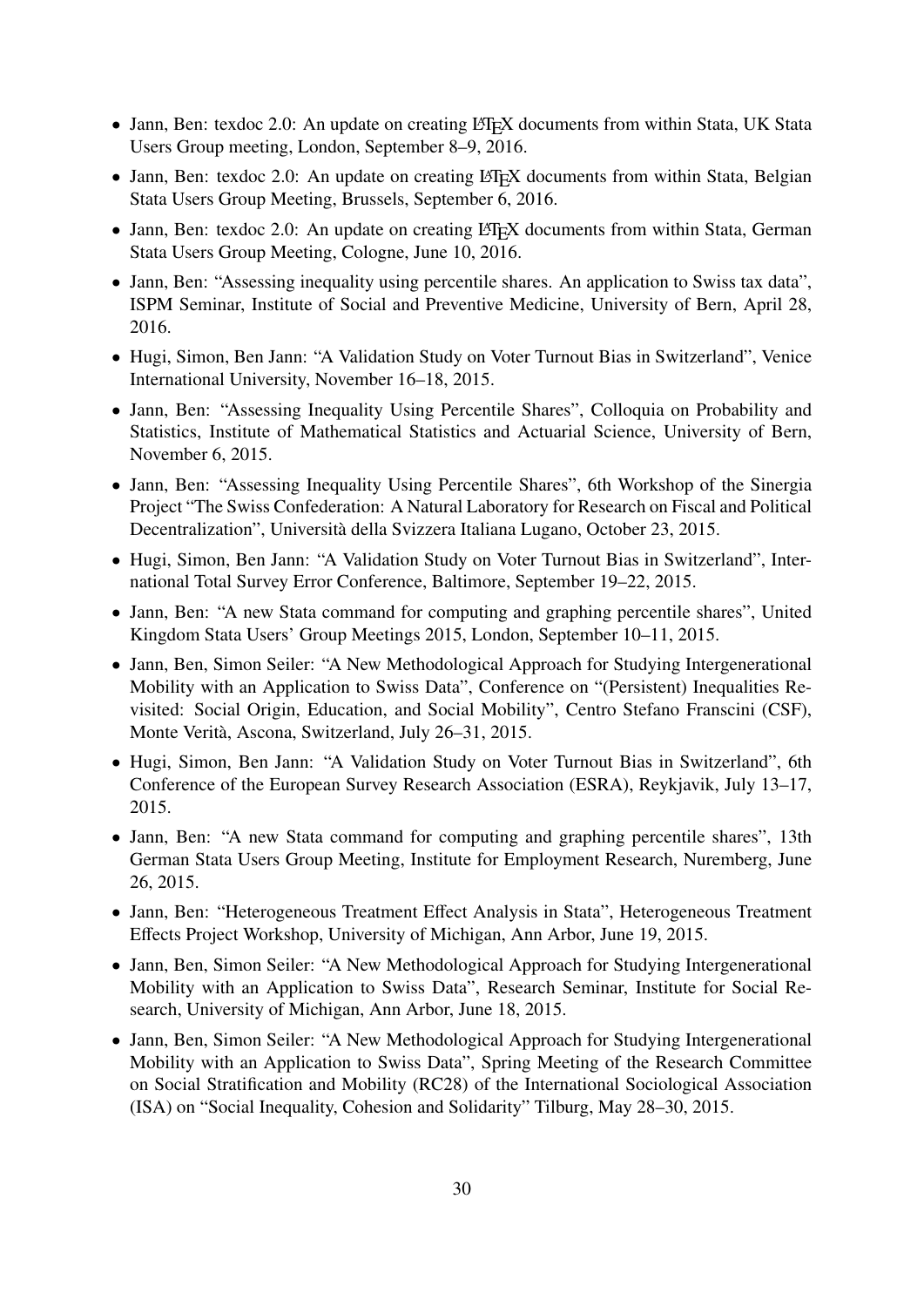- Jann, Ben, Simon Seiler: "A New Methodological Approach for Studying Intergenerational Mobility with an Application to Swiss Data", Forschungskolloquium Empirische Sozialforschung, Universität Konstanz, 16. Dezember 2014.
- Jann, Ben, Simon Seiler: "Ethnische Diskriminierung auf dem Schweizer Wohnungsmarkt", Venice International University, November 10–13, 2014.
- Jann, Ben: "How to write a Stata program", GESIS Leibniz-Institut für Sozialwissenschaften, Mannheim, October 30, 2014.
- Jann, Ben, Robert Fluder: "Trends in Wealth Inequality in Switzerland", Conference on "The Evolution of Economic and Social Inequalities in Switzerland (and Beyond)", University of Neuchâtel, October 23-24, 2014.
- Farys, Rudolf, Robert Fluder, Tobias Fritschi, Oliver Hümbelin, Ben Jann: "Trends in Income Inequality in Switzerland", Conference on "The Evolution of Economic and Social Inequalities in Switzerland (and Beyond)", University of Neuchâtel, October 23-24, 2014.
- Jann, Ben: "A new command for plotting regression coefficients and other estimates", 2014 UK Stata Users Group meeting, London, September 11-12, 2014.
- Jann, Ben: "Ausländerkriminalität in der polizeilichen Kriminalstatistik: Sozialstrukturelle Determinanten herkunftsspezifischer Beschuldigtenbelastungsraten", 10. Schweizerische Migrationsrechtstage, Universität Bern, 28. und 29. August 2014.
- Jann, Ben, Simon Seiler: "A New Methodological Approach for Studying Intergenerational Mobility with an Application to Swiss Data", Annual Meeting of the American Sociological Association, San Francisco, August 16-19, 2014.
- Jann, Ben: "A new command for plotting regression coefficients and other estimates", 12th German Stata Users Group meeting, Hamburg, June 13, 2014.
- Jann, Ben: "Gleichwertige Arbeit Ungleicher Lohn", Vortrag im Rahmen der Veranstaltungsreihe "Frau – Mann – Mensch", Universität Luzern, 16. April 2014.
- Jann, Ben: "Determinanten herkunftsspezifischer Kriminalitätsraten in der Schweiz Eine Analyse der polizeiliche Kriminalstatistik", Frühjahrstagung der DGS-Sektion Modellbildung und Simulation "Devianz und Delinquenz: Theorien, Modelle und empirische Analysen", Universität Erfurt, 20.–21. März 2014.
- Jann, Ben: "Sensitive Questions in Online Surveys: An Experimental Comparison of the RRT and the Crosswise Model", Schweizer Kompetenzzentrum Sozialwissenschaften (FORS) in Lausanne, 28. Januar 2014.
- Jann, Ben, Simon Seiler: "Intergenerational Mobility in Switzerland. A Comparison of Methodological Approaches", Vortragsreihe zum Thema "Life Course and Inequality" an der Universität Lausanne, 11. Dezember 2013.
- Jann, Ben: "Determinanten herkunftsspezifischer Kriminalitätsraten in der Schweiz. Eine Analyse der polizeilichen Kriminalstatistik", Venice International University, November 18– 21, 2013.
- Höglinger, Marc, Ben Jann, Ivar Krumpal, Felix Wolter: "Asking sensitive questions: Possibilities and limits of randomized response and other techniques in different survey modes", 3rd International PPSM Conference "Survey Methods in Future Research", Bremen, September 12-13, 2013.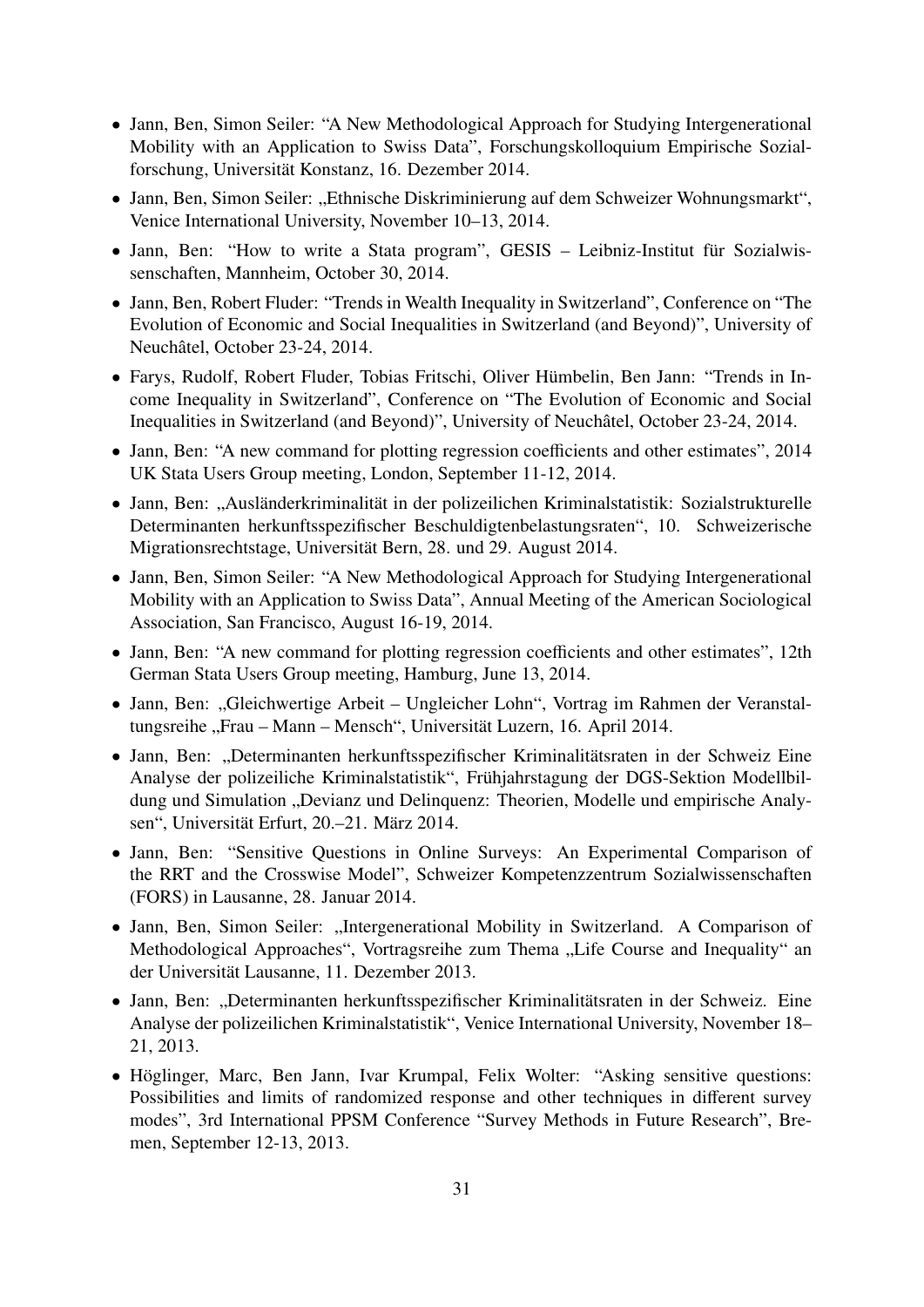- Höglinger, Marc, Ben Jann, Andreas Diekmann: "Sensitive Questions in Online Surveys: An Experimental Comparison of the RRT and the Crosswise Model", Annual Meeting of the American Sociological Association, New York, August 10-13, 2013.
- Fluder, Robert, Tobias Fritschi, Oliver Hümbelin, Rudolf Farys, Ben Jann: "Inequality in Income and Wealth in Switzerland from 1970 to 2010", Plenary session on "Recent Developments in Economic Inequality" at the SSA Congress 2013, Bern, June 26–28, 2013.
- Jann, Ben: "Predictive Margins and Marginal Effects in Stata." 11th German Stata Users Group meeting Potsdam, June 7, 2013.
- Diekmann, Andreas, Ben Jann: "Diskriminierung ethnischer Minderheiten in der Schweiz: Ergebnisse aus Feldexperimenten", Frühjahrstagung der DGS-Sektion "Modellbildung und Simulation" zum Thema "Theoretische und empirische Modellierung von Segregation und Diskriminierung", Konstanz, 21./22. März 2013.
- Jann, Ben: "Survey estimation and marginal effects in Stata", DAGStat 2013 3rd joint Statistical Meeting, Freiburg, March 18–22, 2013.
- Jann, Ben: "Herkunft und Kriminalität. Soziologische Determinanten", Jahrestagung der Schweizerische Arbeitsgruppe für Kriminologie, Interlaken, 6. bis 8. März 2013.
- Jann, Ben: "Asking Sensitive Questions in Online Surveys: An Experimental Comparison of the Randomized Response Technique and the Crosswise Model", University of Vienna, Department of Methods in the Social Sciences, January 30, 2013.
- Jann, Ben, Benita Combet: "Zur Entwicklung der intergenerationalen Mobilität in der Schweiz im zwanzigsten Jahrhundert", SGBF-Kongress 2012 "Bildungsungleichheit und Gerechtigkeit – Wissenschaftliche und gesellschaftliche Herausforderungen", Bern, 2.–4. Juli 2012.
- Jann, Ben: "Robust Regression in Stata", German Stata Users Group meeting, Berlin, June 1, 2012.
- Jann, Ben: "Statistical Analysis of Data from Sensitive Question Techniques", Minikonferenz des quantitativen Methodenzentrums der Universität Leipzig zum Thema "Asking Sensitive Questions: Theory and Data Collection Methods", Leipzig, 7.-9. Juni 2012.
- Diekmann, Andreas, Marc Höglinger, Ben Jann: "Asking Sensitive Questions in Online Surveys. An Experimental Comparison of the Randomized Response Technique and the Crosswise Model", Kolloquium IMU - Consumer Behavior, Bern, March 22, 2012.
- Diekmann, Andreas, Marc Höglinger, Ben Jann: "Asking Sensitive Questions in Online Surveys. An Experimental Comparison of the Randomized Response Technique and the Crosswise Model", General Online Research (GOR) 2012, Mannheim, March 5-7, 2012.
- Jann, Ben, Andreas Diekmann: "Double Standards in Just Earnings for Men and Women. An Explanation", Venice International University, November 28 – December 2, 2011.
- Höglinger, Marc, Ben Jann, Andreas Diekmann, "Sensitive Question Techniques in Online Surveys: An Experimental Comparison of Different Approaches." Venice International University, November 28-December 2, 2011.
- Trappmann, Mark, Ivar Krumpal, Antje Kirchner, Ben Jann: "Social desirability bias in survey measures of illicit work", 2nd International Conference of the German Priority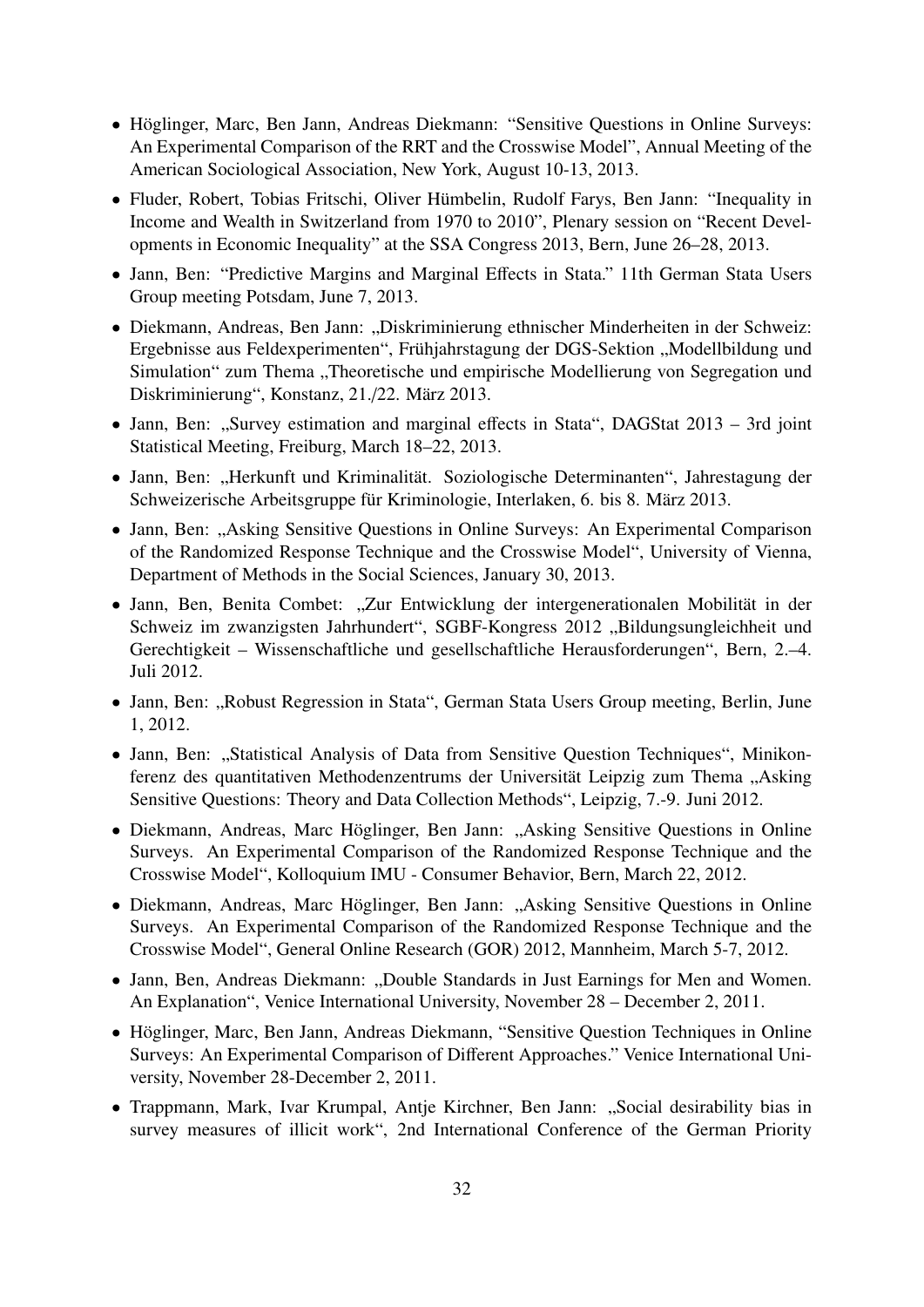Programme on Survey Methodology (PPSM) on "Advancing Survey Methods", Bremen, November 17/18, 2011.

- Jann, Ben: "Plagiarism in student papers and cheating on exams: Results from surveys using special techniques for sensitive questions", UK Stata Users Group meeting, London, September 15–16, 2011.
- Diekmann, Andreas, Marc Höglinger, Ben Jann: "Sensitive Question Techniques in Online Surveys: An Experimental Comparison of Different Implementations", 4th Conference of the European Survey Research Association (ESRA), Lausanne, July 18-22, 2011.
- Jann, Ben: "Plagiarism in student papers and cheating on exams: Results from surveys using special techniques for sensitive questions", German Stata Users Group meeting, Bamberg, July 1, 2011.
- Combet, Benita, Ben Jann: "Like Father, Like Son. Intergenerational Transmission of Social Inequality in Switzerland", 6th International Conference of Panel Data Users in Switzerland, Lausanne, June 8/9, 2011.
- Diekmann, Andreas, Marc Höglinger, Ben Jann: "Asking sensitive questions: Testing a new alternative to the Randomized Response Technique", 2011 ASA Spring Methodology Conference, Tilburg, May 18-20, 2011.
- Jann, Ben, Julia Jerke, Ivar Krumpal: "Asking Sensitive Questions Using the Crosswise Model: Some Experimental Results", XVII ISA World Congress of Sociology, Göteborg, July 11–17, 2010.
- Jann, Ben: "Heterogeneous treatment-effect analysis", German Stata Users Group meeting, Berlin, June 25, 2010.
- Jann, Ben: "Plagiarism in Student Papers. Prevalence Estimation Using Special Techniques for Sensitive Questions", Venice International University, November 30 – December 4, 2009.
- Jann, Ben: "Plagiate in studentischen Arbeiten. Prävalenzschätzungen mit Hilfe spezieller Techniken für heikle Fragen", Berufungsvortrag an der Humboldt-Universität zu Berlin, 23. November 2009.
- Jann, Ben: "Output processing and automatic reporting with Stata", Italian Stata Users Group meeting, Florence, November 19–20, 2009. http://[ideas.repec.org](http://ideas.repec.org/s/boc/isug09.html)/s/boc/isug09.html
- Jann, Ben, Julia Jerke, Ivar Krumpal: "Asking Sensitive Questions Using the Crosswise Model: Some Experimental Results", International Conference of the German Priority Programme on Survey Methodology (PPSM) on "Improving Survey Methods" , Bremen, November 12/13, 2009.
- Jann, Ben: "Plagiate in studentischen Arbeiten. Prävalenzschätzungen mit Hilfe spezieller Techniken für heikle Fragen", fünftes wissenschaftliches Kolloquium der Professur für empirische Sozialforschung mit Schwerpunkt Demoskopie der Universität Konstanz und des Instituts für Demoskopie Allensbach, im Ratsaal der Stadt Konstanz, 26. Oktober 2009.
- Jann, Ben: "Recent developments in output processing", 2009 UK Stata Users Group meeting, London, September 10–11, 2009.
- Jann, Ben: "Zum Einfluss vorschulischer Kinderbetreuung auf den Bildungsweg", Universität Leipzig, 10. Juli 2009.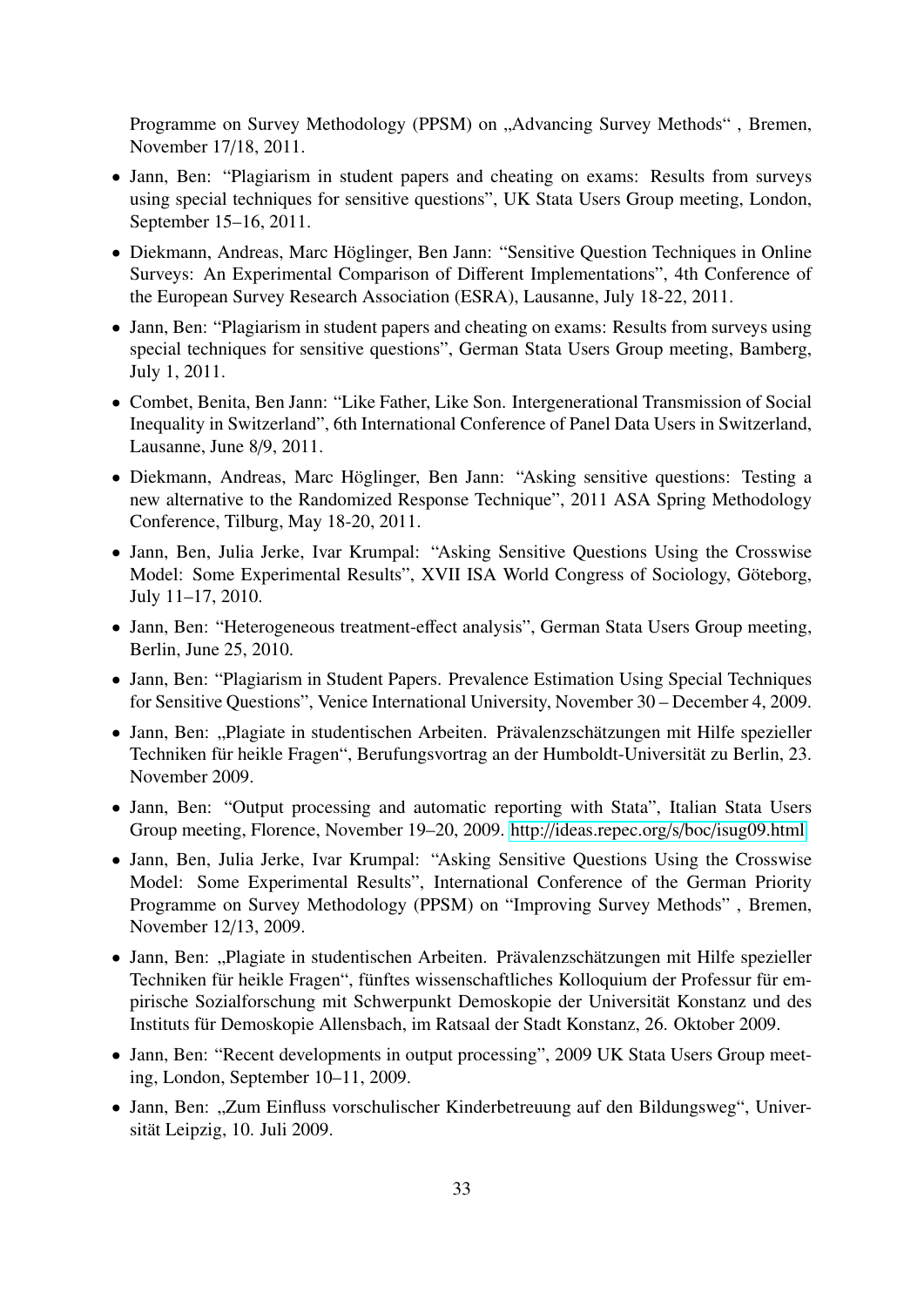- Jann, Ben: "Zum Einfluss vorschulischer Kinderbetreuung auf den Bildungsweg", Universität Duisburg, 7. Juli 2009.
- Jann, Ben: "Creating LaTeX documents from within Stata", German Stata Users Group meeting, Bonn, June 26, 2009.
- Jann, Ben: "Die relative Verteilung als Ansatz zur Analyse von Gruppenunterschieden", Ludwig-Maximilians-Universität München, 23. Juni 2009.
- Jann, Ben: "Methodische Aspekte der Analyse von Einkommensdiskriminierung", Institut für Arbeitsmarkt- und Berufsforschung in Nürnberg, 22. Juni 2009.
- Jann, Ben: "Zum Einfluss vorschulischer Kinderbetreuung auf den Bildungsweg", Universität Osnabrück, 20. Mai 2009.
- Jann, Ben: "Die Schweizerische Arbeitskräfteerhebung (SAKE)", Seminar "Möglichkeiten und Grenzen der Bildungsstatistik", Universität Bern, 13. Juni 2009.
- Coutts, Elisabeth, Ben Jann: "Sensitive Questions in Online Surveys: Experimental Results for the Randomized Response Technique (RRT) and the Unmatched Count Technique (UCT)", General Online Research 2009, Vienna April 06-08, 2009.
- Jann, Ben: "Double Standards in Just Earnings for Males and Females? A Replication Study on Earnings Judgments and Sex Discrimination", Seminar "Rational Choice Sociology: Theoretical Contributions and Empirical Applications", Venice International University, December 1-5, 2008.
- Jann, Ben: "Automated table generation and reporting with Stata", CEPS/INSTEAD, Differdange, Luxembourg, October 24, 2008.
- Coutts, Elisabeth, Ben Jann: "Sensitive Questions in Online Surveys: Experimental Results for the Randomized Response Technique (RRT) and the Unmatched Count Technique (UCT)", Priority Programme on Survey Methodology (PPSM) Meeting, Kassel, September 25–26, 2008.
- Jann, Ben, Elisabeth Coutts: "Sensitive Questions in Online Surveys: Experimental Results for the Randomized Response Technique (RRT) and the Unmatched Count Technique (UCT)", 103rd Annual Meeting of the American Sociological Association, Boston, August 1–4, 2008.
- Jann, Ben: "Relative Distribution Methods in Stata", 6th German Stata Users Group Meeting, Berlin, June 27, 2008.
- Jann, Ben: "Erwerbsarbeit, Einkommen und Geschlecht. Studien zum Schweizer Arbeitsmarkt", ETH Zurich, 7. Mai 2008.
- Jann, Ben: "Double Standards in Just Earnings for Males and Females? A Replication Study on Earnings Judgments and Sex Discrimination", Seminar "Diskriminierung" in Konstanz, November 16, 2007.
- Diekmann, Andreas, Ben Jann, Wojtek Przepiorka, Stefan Wehrli: "Evolution of Cooperation on Anonymous Markets", ECCS 2007 Satellite Workshop "Enhancing Social Interaction: Recommendation Systems, Reputation, P2P, Trust and Social Networks" in Dresden, October 4, 2007.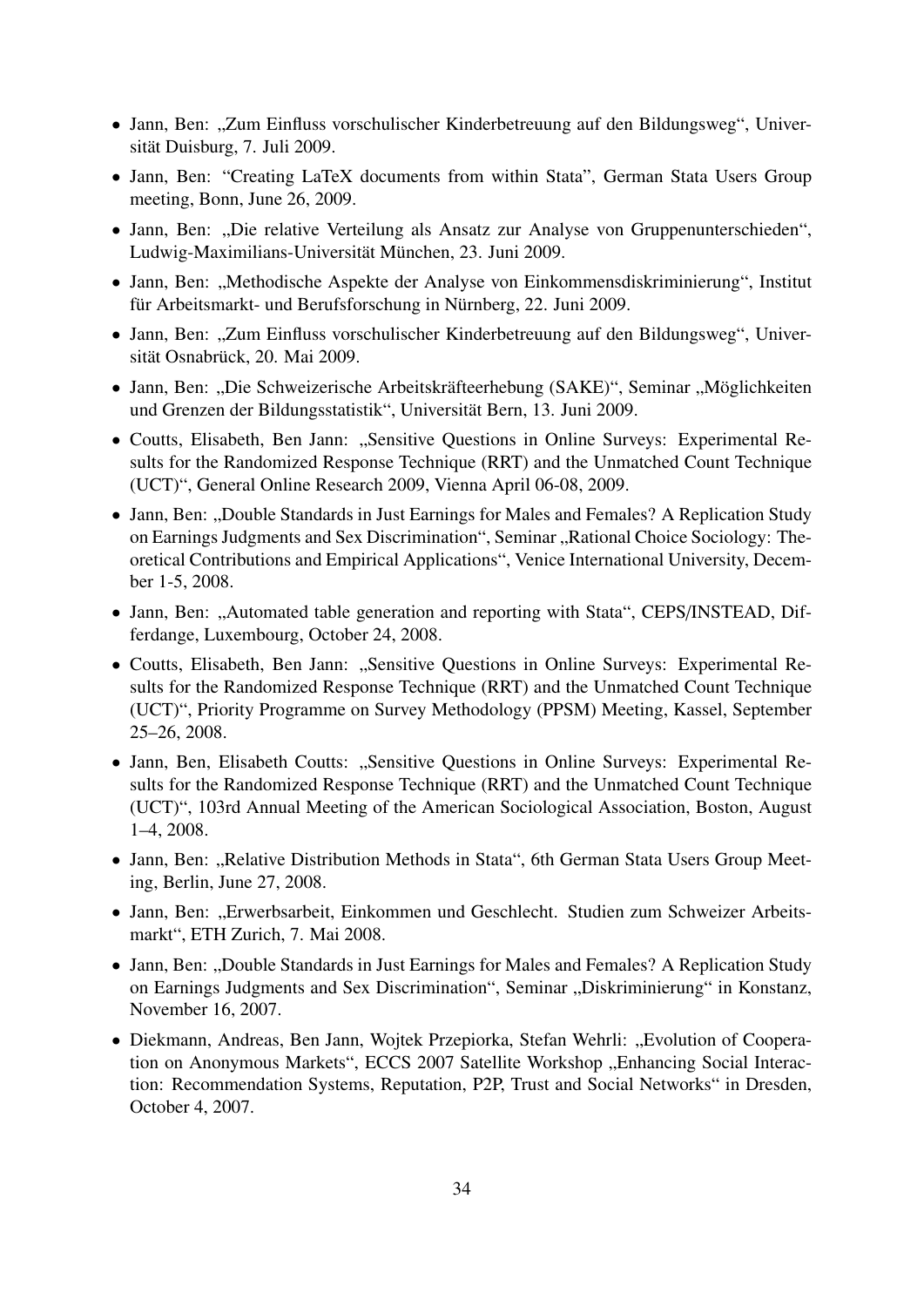- Jann, Ben: "adolists: A new concept for Stata", 2007 UK Stata Users Group meeting in London, September 10–11, 2007.
- Jann, Ben: "From estimation output to document tables: A long way made short", 2007 North American Stata Users Group meeting in Boston, August 13–14, 2007.
- Jann, Ben: "adolists: A new concept for Stata", 2007 North American Stata Users Group meeting in Boston, August 13–14, 2007.
- Jann, Ben: "Die relative Verteilung als Konzept zur Analyse von Gruppenunterschieden", Forschungskolloquium "Empirische Sozialforschung", Universität Konstanz, 27. Juni 2007.
- Jann, Ben: "Making regression tables simplified", 2007 German Stata Users Group meeting in Essen, April 2, 2007.
- Jann, Ben, Elisabeth Coutts: "Social Status and Aggression in Road Traffic. An Analysis of Horn-Honking Responses", Seminar on "Rational Choice Sociology: Theory and Empirical Applications", Venice International University, December 4–8, 2006.
- Jann, Ben: "Regressionsdiagnostik", Kolloquium "Soziologie" an der ETH Zürich, 30. Mai 2006.
- Jann, Ben, Stefan Wehrli, Andreas Diekmann: "Reciprocity of Feedback in Internet Auctions", General Online Research 2006 (GOR06), Bielefeld, March 21-22, 2006.
- Jann, Ben: "Der Berner Stichprobenplan: Ein Vorschlag für eine effiziente Klumpenstichprobe", Tagung "Stichprobenqualität in Bevölkerungsumfragen" der Arbeitsgemeinschaft Sozialwissenschaftlicher Institute e.V. (ASI) und der Methodensektion der DGS, Berlin, 14.– 15. Oktober 2005.
- Jann, Ben: "From regression estimates to document tables: output formatting using -estout-", 11th UK Stata Users Group Meeting in London, May 17–18, 2005.
- Jann, Ben: "Swimming downstream: Geschlechtsspezifische Lohnungleichheit und berufliche Segregation in der Schweiz", Fakultät für Sozialwissenschaften der Universität Mannheim, 9. Mai 2005.
- Jann, Ben: "Standard Errors for the Blinder-Oaxaca Decomposition", 3rd German Stata Users Group Meeting in Berlin, April 8, 2005.
- Jann, Ben: "Swimming downstream: Geschlechtsspezifische Lohnungleichheit und berufliche Segregation in der Schweiz", Kolloquium "Soziologie" an der ETH Zürich, 5. April 2005.
- Jann, Ben: "Zur Prüfung konkurrierender Hypothesen. Eine Reanalyse von Wu und Xie, ASR, 3/2003", Frühjahrstagung der Methodensektion der DGS in Konstanz, 25. Februar 2005.
- Jann, Ben: "The Market Does Pay Off: Earnings Returns to Education in Urban China, Revisited (A Reanalysis of Wu and Xie, ASR, June 2003)", Seminar on "Rational Choice Sociology: Theory and Empirical Applications", Venice International University, December 6–10, 2004.
- Diekmann, Andreas, Ben Jann: "Erosion der Normalarbeit und soziale Ungleichheit", 32. Kongress der Deutschen Gesellschaft für Soziologie, München, 4.–8. Oktober 2004, Sektion "Modellbildung und Simulation".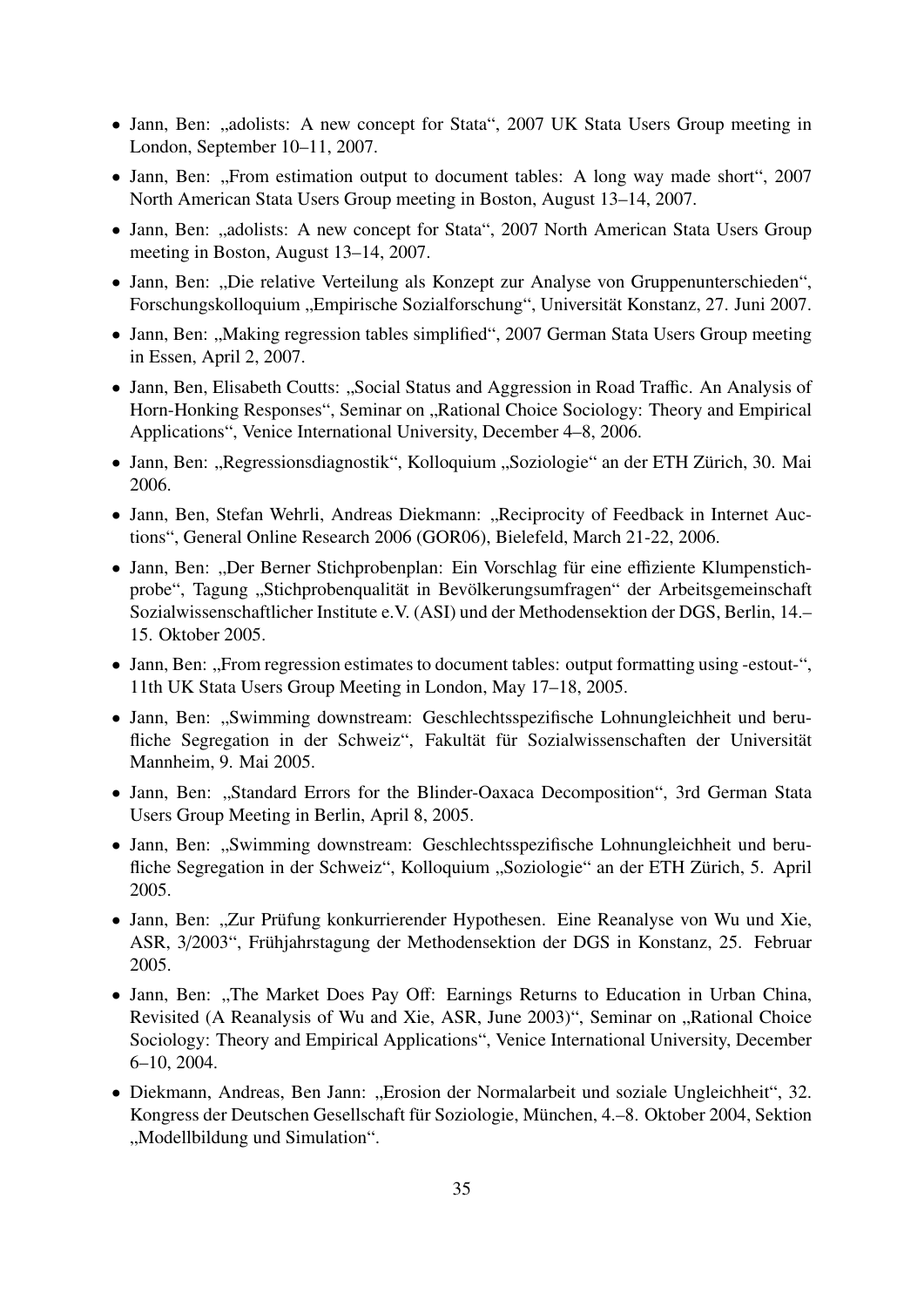- Jann, Ben: "Tabulation of multiple responses", 10th UK Stata Users Group Meeting, London, June 28–29, 2004.
- Jann, Ben: "Tabulation of multiple response sets, revisited", 2nd German Stata Users Group Meeting, WZB Berlin, April 5, 2004.
- Diekmann, Andreas, Ben Jann, David Wyder: "Trust and Reputation in Internet Auctions", 6th International German Online Research Conference (GOR 2004), Universität Duisburg-Essen, March 30, 2004.
- Jann, Ben: "Know your data! Assumption testing and outlier identification", Seminar "Rational Choice Sociology: Theoretical Problems and Empirical Applications", Venice International University, November 10–15, 2003.
- Jann, Ben: "Ereignisanalyse", Mittelbauseminar des Instituts für Soziologie der Universität Zürich, 16. Juni 2003.
- Jann, Ben: "Lohngerechtigkeit und Geschlechterdiskriminierung: Experimentelle Evidenz", AB A-Kolloquium am Mannheimer Zentrum für Europäische Sozialforschung, 13. Mai 2003.
- Jann, Ben: "Fairness Judgments of Earnings and Sex Discrimination: Experimental Evidence", Seminar "Rational Choice Sociology: Theory and Empirical Applications", Venice International University, November 4–8, 2002.
- Diekmann, Andreas, Ben Jann: "Das Ende der Normalarbeit: Mythos oder Wirklichkeit?", 31. Kongress der Deutschen Gesellschaft für Soziologie, Leipzig, 7.–11. Oktober 2002, Sektion "Methoden der empirischen Sozialforschung".
- Jann, Ben: "Die Erosion der Normalarbeit", Forschungskolloquium des Instituts für Soziologie der Universität Bern, 23. April 2002.
- Jann, Ben: "Old-Boys-Network: Militärdienst und ziviler Berufserfolg", Frühjahrstagung 2002 der Sektion "Modellbildung und Simulation" in München, 21./22. März 2002.
- Jann, Ben: "Buying Organic Food: A Multi Level Model of Consumer Behaviour", Seminar "Rationality and Beyond", Venice International University, November 19–23, 2001.
- Jann, Ben: "The Use of New Technology and Occupational Mobility: An Event History Analysis of the Swiss Labor Market", Brown Bag Seminar am Volkswirtschaftlichen Institut der Universität Bern, 5. Juni 2001.
- Jann, Ben: "Neue Technologien und berufliche Mobilität", Forschungskolloquium des Instituts für Soziologie der Universität Bern, 10. April 2001.
- Jann, Ben: "Approaches to Bounded Rationality: the Modeling of Limited Information Search and Processing Capabilities", Seminar "Problems in the Application of Rational Choice Theory", Venice International University, October 23–28, 2000.
- Diekmann, Andreas, Henriette Engelhardt, Ben Jann: "Expansion of the Service Sector. A Comparison of the Labor Markets in the USA, West Germany and Switzerland", 95th Annual Meeting of the American Sociological Association, August 12–16, 2000, Washington DC.
- Jann, Ben: "Arbeitsverhältnisse in der Schweiz Ergebnisse aus dem Schweizer Arbeitsmarktsurvey", Mittwochskolloquium des Instituts für Soziologie der Universität Bern, 17. November 1999.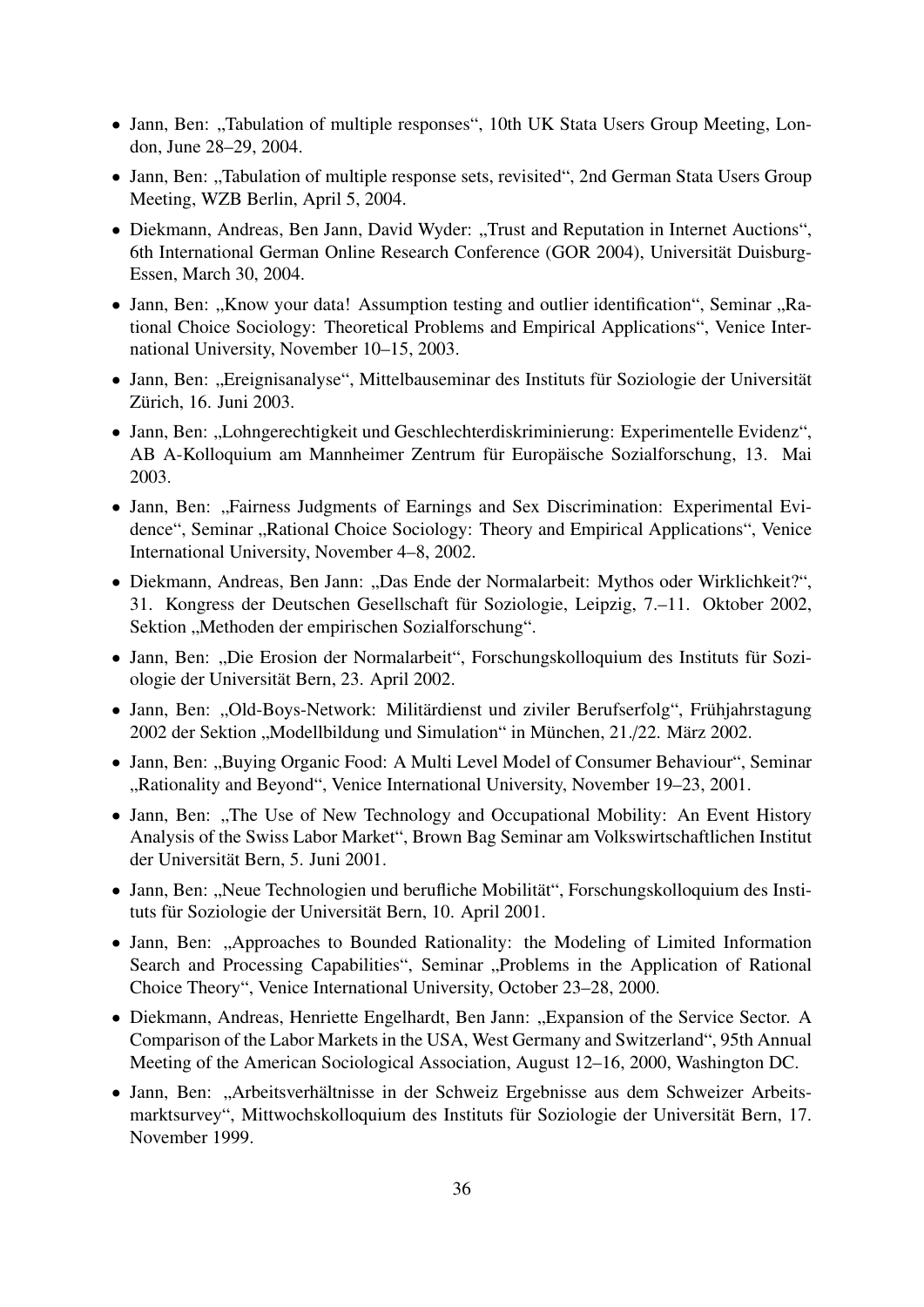- Jann, Ben: "Examining Validity of Behavioral Indicators: an Application of Smallest Space Analysis", 7th International Facet Theory Conference, July 1999, Bern.
- Jann, Ben: "Sind die empirischen Ergebnisse zum Umweltverhalten Artefakte? Ein Beitrag zum Validitätsproblem der Messung von Umweltverhalten", 3. Berner Ökologietag, 4. Mai 1999.
- Diekmann, Andreas, Ben Jann: "Sind die empirischen Ergebnisse zum Umweltverhalten Artefakte? Ein Beitrag zum Validitätsproblem der Messung von Umweltverhalten", 29. Kongress der Deutschen Gesellschaft für Soziologie, Freiburg im Breisgau, 14.–18. September 1998, Sektion "Methoden der empirischen Sozialforschung".

# <span id="page-36-0"></span>5 Teaching

### <span id="page-36-1"></span>5.1 Regular courses

#### University of Bern, since fall 2010

- Vorlesung und Übung: Kausalanalyse in den Sozialwissenschaften (FS 2020, FS 2019, FS 2018 mit R. Farys)
- Vorlesung und Übung: Fortgeschrittene Methoden der Datenanalyse (HS 2019, HS 2018, HS 2017 mit R. Farys)
- Vorlesung und Übung: Fortgeschrittene Methoden der Datenanalyse I (HS 2015, HS 2014, HS 2013, HS 2012, HS 2011 mit R. Farys)
- Vorlesung und Übung: Fortgeschrittene Methoden der Datenanalyse II (FS 2017, FS 2016, FS 2015, FS 2014, FS 2013, FS 2012 mit R. Farys)
- Vorlesung: Sozialstrukturanalyse I: Demographie (FS 2017, FS 2015, HS 2013, HS 2012)
- Vorlesung: Sozialstrukturanalyse II: Soziale Ungleichheit (FS 2018, FS 2016, FS 2014, FS 2013)
- Vorlesung: Sozialstrukturanalyse (HS 2011, HS 2010)
- Seminar: Dekompositionsmethoden in den Sozialwissenschaften (HS 2019)
- Seminar: Wirkungsanalysen in der Entwicklungszusammenarbeit (FS 2019 mit M. Jakob und C. Kühnhanss)
- Seminar: Ungleichheit und soziale Mobilität: Modelle und Analysen (HS 2015 mit R. Farys)
- Seminar: Interdisziplinäre Sichtweisen auf Bildungsverläufe (FS 2018 mit R. Becker, D. Glauser, und S. Hupka-Brunner)
- Seminar: Ungleichheit und Gerechtigkeit (FS 2017 mit R. Farys und S. Seiler; HS 2014, HS 2012 mit B. Combet)
- Seminar: Abweichendes Verhalten (FS 2015; FS 2012 mit B. Combet)
- Seminar: Diskriminierung (HS 2017, FS 2014 mit S. Seiler; FS 2011)
- Seminar: Arbeitsmarktsoziologie (FS 2016; HS 2013 mit B. Combet; HS 2010)
- Forschungsseminar: Sozialstrukturanalyse (HS 2013/FS 2014 mit D. Hevenstone, S. Seiler, R. Farys)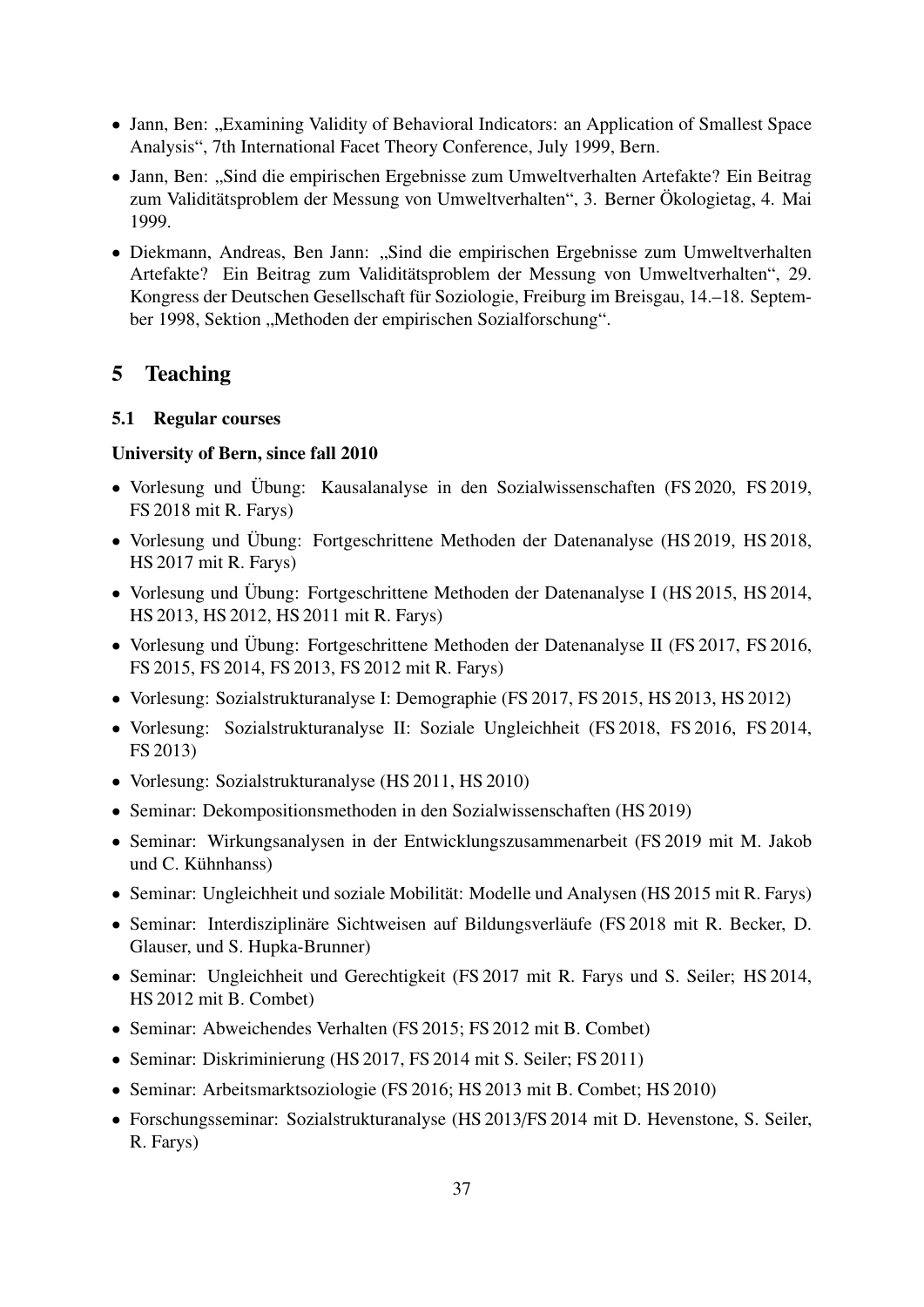- Proseminar: Einführung in die Entwicklungssoziologie (HS 2018 mit M. Jakob und C. Kühnhanss)
- Proseminar: Einführung in die Geschlechtersoziologie (FS 2020, HS 2017 mit B. Zimmermann)
- Proseminar: Soziale Dilemmata und die Entstehung von Kooperation (HS 2015 mit S. Seiler)
- Proseminar: Einführung in die erklärende Soziologie (HS 2014 mit S. Seiler)
- Proseminar: Einführung in die Soziologie (FS 2013 mit S. Seiler; FS 2012 mit B. Combet; FS 2011)
- Kolloquium: Research Colloquium Sustainable Social Development (FS 2020, HS 2019 mit S. Bieri, M.G. Ceddia, S. Vogt)
- Kolloquium: Forschungskolloquium Soziologie (FS 2019, HS 2018 mit R. Becker, A. Franzen, C. Joppke und S. Vogt; FS 2018 mit R. Becker, A. Franzen und C. Joppke; FS 2017 mit R. Becker, A. Franzen, C. Joppke und U. Liebe; FS 2016 mit A. Franzen, C. Imdorf, C. Joppke und U. Liebe; HS 2015 mit A. Franzen, C. Joppke und U. Liebe; HS 2014 mit C. Joppke und U. Liebe)
- Kolloquium: Forschungskolloquium Soziologie / Bildungssoziologie / Sportsoziologie (FS 2015, mit A. Franzen, R. Becker und S. Nagel)
- Kolloquium: Forschungskolloquium Empirie (FS 2014 mit A. Franzen, U. Liebe und R. Becker; HS 2013, FS 2013, FS 2012 mit A. Franzen und R. Becker; HS 2011, HS 2010 mit A. Franzen)
- Forschungskolloquium Politische Soziologie und Sozialstrukturanalyse (HS 2012 mit M. Freitag)
- Kolloquium: Forschungskolloquium Soziologie und Bildungssoziologie (FS 2011 mit R. Becker)
- Collegium generale: Vorlesungsreihe zum Thema "Schuld und Schulden" (HS 2017, Mitglied der Programmkommission)

#### University of Leipzig, summer semester 2010

- Vorlesung: Methoden der empirischen Sozialforschung 2
- Seminar: Arbeitsmarktsoziologie
- Seminar mit Übungen: Kausalanalyse
- Diplomandenkolloquium

#### ETH Zurich, 2003–2010

- Vorlesung mit Übungen: Multivariate methods (HS 2009, HS 2008, HS 2007, WS 2006/2007 gemeinsam mit A. Diekmann und R. Hansmann)
- Seminar: Kolloquium "Soziologie" (FS 2010, FS 2009, FS 2008, SS 2007, SS 2006, SS 2005, WS 2004/2005 gemeinsam mit A. Diekmann und H. Scholz)
- Vorlesung mit Übungen: Methoden der empirischen Sozialforschung (FS 2010, HS 2008, HS 2007, WS 2006/2007, WS 2005/2006)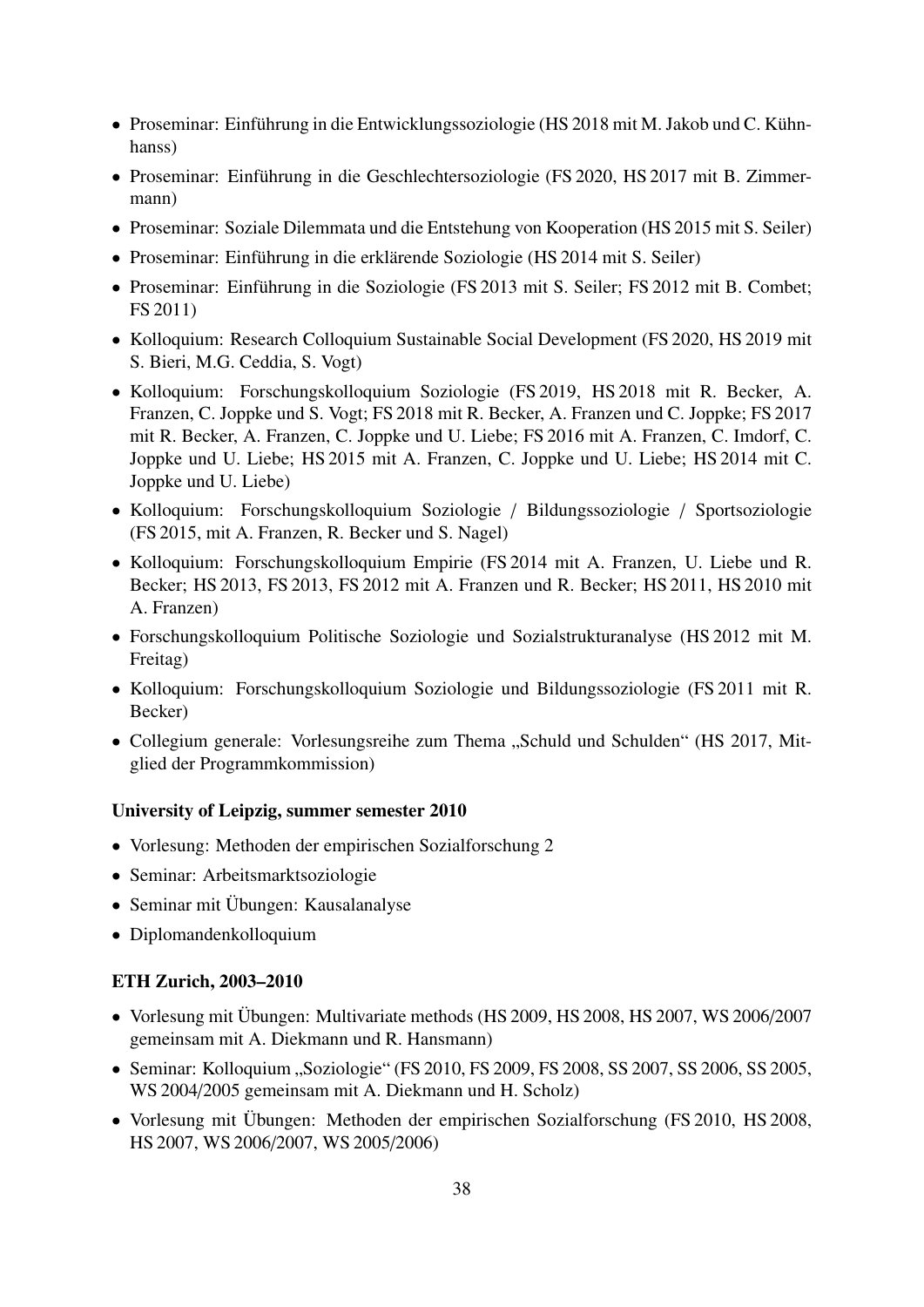• Blockseminar: Ereignisanalyse (SS 2003 gemeinsam mit A. Diekmann)

### University of Bern, 1997–2003

- Vorlesung mit Übungen: Einführung in die Statistik (WS 2002/2003, WS 2001/2002, WS 2000/2001, WS 1999/2000, WS 1998/1999)
- Seminar: Empirisches Forschungspraktikum I/II (SS 2002, WS 2001/2002, SS 2001, WS 2000/2001, SS 2000, WS 1999/2000 gemeinsam mit A. Diekmann; SS 1998 gemeinsam mit A. Diekmann und F. Vuichard; WS 1997/1998 gemeinsam mit A. Diekmann und H. Engelhardt)
- Seminar: Multivariate Datenanalyse (WS 2002/2003, WS 1998/1999 gemeinsam mit A. Diekmann)
- Seminar: Arbeitsmarkt und Einkommensverteilung. Anwendungen multivariater Methoden der Datenanalyse (WS 2000/2001 gemeinsam mit A. Diekmann)
- Seminar: Einführung in die Methoden der Ereignisdatenanalyse und praktische Umsetzung mit TDA (SS 2000 gemeinsam mit A. Diekmann und G. Rohwer)
- Seminar: Forschungskolloquium (WS 2002/2003, SS 2002, SS 2001, WS 2000/2001 gemeinsam mit A. Diekmann)
- Übungen: Einführung in die Statistik (WS 1997/1998 gemeinsam mit H. Engelhardt und C. Zahner; SS 1997 gemeinsam mit H. Engelhardt und T. Gautschi)

## <span id="page-38-0"></span>5.2 Guest lectures

- Workshop on "Analysis of social mobility using the M index" at Universidad de Sevilla, November 16, 2019 (together with Simon Seiler).
- Workshop on "Publication quality output from Stata" at the Graduate Programme for Haematology & Oncology, University of Southern Denmark, Odense, December 6, 2018.
- Workshop on "Decomposition methods in the social sciences" at the Bamberg Graduate School of Social Sciences (BAGSS), University of Bamberg, June 6–7, 2018.
- Blockseminar: Potential Outcomes and Treatment Effects: Modern Methods of Causal Inference, GESIS Spring Seminar, Köln, 20. – 24. März 2017 (gemeinsam mit R. Farys).
- Methoden-Workshop für das Leading House "Economics of Education" und die Schweizerische Koordinationsstelle für Bildungsforschung (SKBF), Universität Zürich, 1.–3. Februar 2016 (gemeinsam mit R. Farys).
- Vorlesung mit Übungen: Multivariate methods, Lehrauftrag an der ETH Zürich im Herbstsemester 2012 (gemeinsam mit R. Hansmann).
- Blockseminar: Causal Inference in the Social Sciences, GESIS Spring Seminar, Köln, 27. Februar – 2. März 2012 (gemeinsam mit R. Farys).
- Vorlesung mit Übungen: Multivariate methods, Lehrauftrag an der ETH Zürich im Herbstsemester 2011 (gemeinsam mit R. Hansmann).
- Seminar: Soziale Ungleichheit, Lehrauftrag an der ETH Zürich im Frühjahrssemester 2011.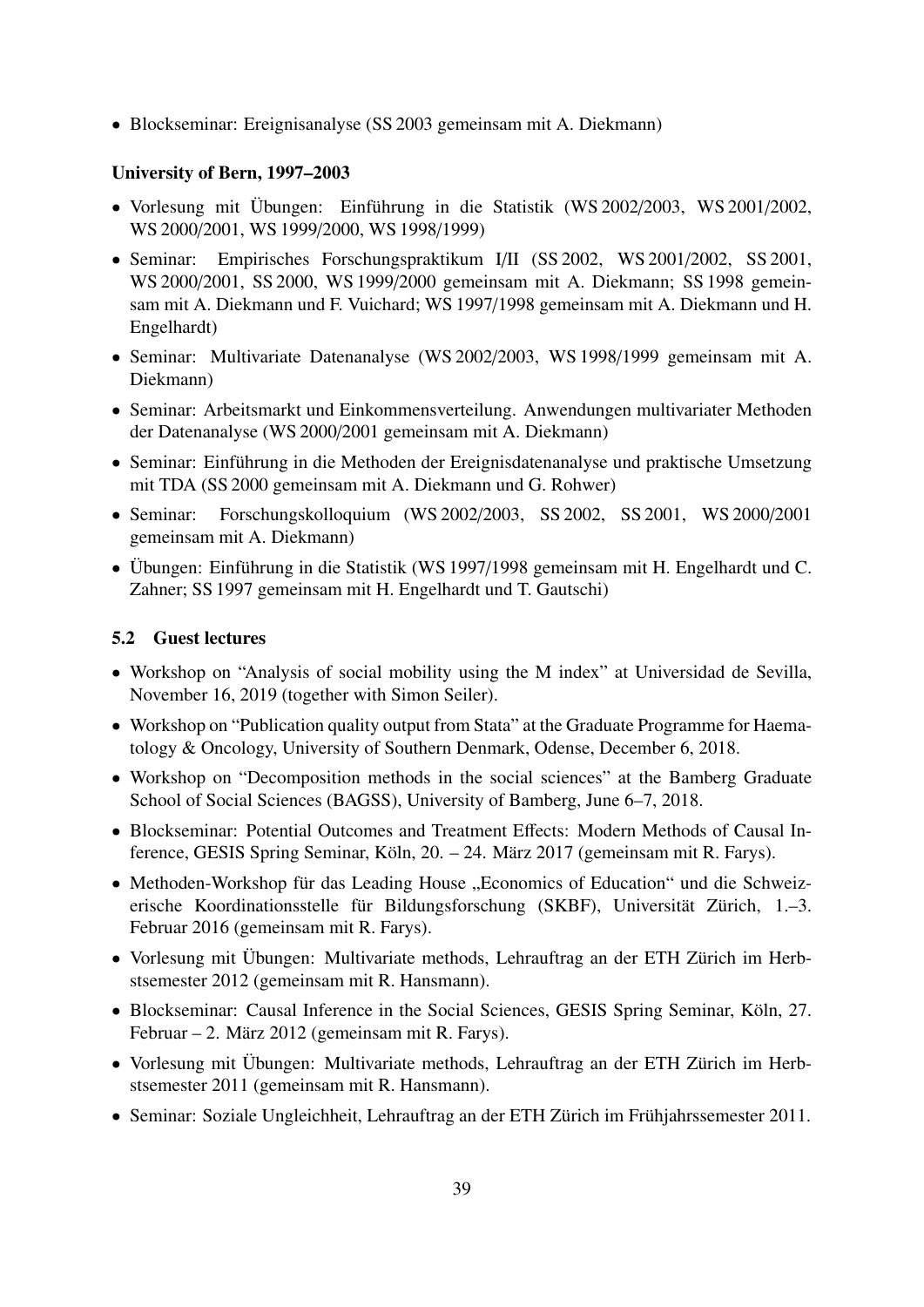- Vorlesung mit Übungen: Multivariate methods, Lehrauftrag an der ETH Zürich im Herbstsemester 2010 (gemeinsam mit A. Diekmann und R. Hansmann).
- Seminar: Arbeitsmarktsoziologie, Lehrauftrag an der Universität Bern im Herbstsemester 2009.
- Gastvorlesung "Standardisierte Forschungsmethoden" im Modul "Forschungsprozess und methoden in Public Health" des Weiterbildungsstudiengangs "Master of Public Health" der Universität Bern, 9. September 2009 (gemeinsam mit A. Diekmann).
- Seminar: Fortgeschrittene Regressionsverfahren, Lehrauftrag an der Universität Bern im Frühjahrssemester 2009.
- Blockseminar: Regression Models for Categorical Dependent Variables (Logit, Probit, and Related Techniques), ZA Spring Seminar, Köln, 25.–29. Februar 2008 (gemeinsam mit A. Diekmann).
- Seminar: Empirisches Forschungspraktikum, Lehrauftrag an der Universität Bern im Wintersemester 2004/2005.
- Seminar: Multivariate Datenanalyse, Lehrauftrag an der Universität Bern im Wintersemester 2003/2004.
- Blockseminar: Analyse kategorialer Daten: Mehrdimensionale Tabellenanalyse, lineares Wahrscheinlichkeitsmodell und logistische Regression, Herbstseminar am Zentralarchiv für Empirische Sozialforschung, Universität zu Köln, 10.–14. September 2001 (gemeinsam mit H. Engelhardt).
- Blockseminar: Logistic Regression Models (Logit/Probit), Frühjahrsseminar am Zentralarchiv für Empirische Sozialforschung, Universität zu Köln, 12.–16. März 2001 (gemeinsam mit A. Diekmann).
- Seminar: Statistik mit SPSS, Lehrauftrag an der Fachhochschule Aargau für Gesundheit und Soziale Arbeit (FHA) im Sommersemester 1999.

#### <span id="page-39-0"></span>5.3 Supervision

#### **Dissertations**

- Ongoing: Martina Jakob, Simone Ambord, Barbara Zimmermann
- As main supervisor
	- 2020 Fabian Sander: "Die höhere Berufsbildung in der Schweiz: Strukturelle Determinanten des Übertritts und langfristige Erträge", Institut für Soziologie, Universität Bern.
	- 2018 Simon Seiler: "Social Mobility in Modernizing Switzerland", Institute of Sociology, University of Bern.
	- 2018 Dorian Kessler: "Underestimated risks? Four studies on the availability of resources after partnership separation in Switzerland", Institute of Sociology, University of Bern.
	- 2016 Benita Combet: "Soziale Mobilität und Bildungsungleichheit in der Schweiz. Deskriptive und analytische Beiträge zur soziologischen Ungleichheitsforschung", Institut für Soziologie, Universität Bern.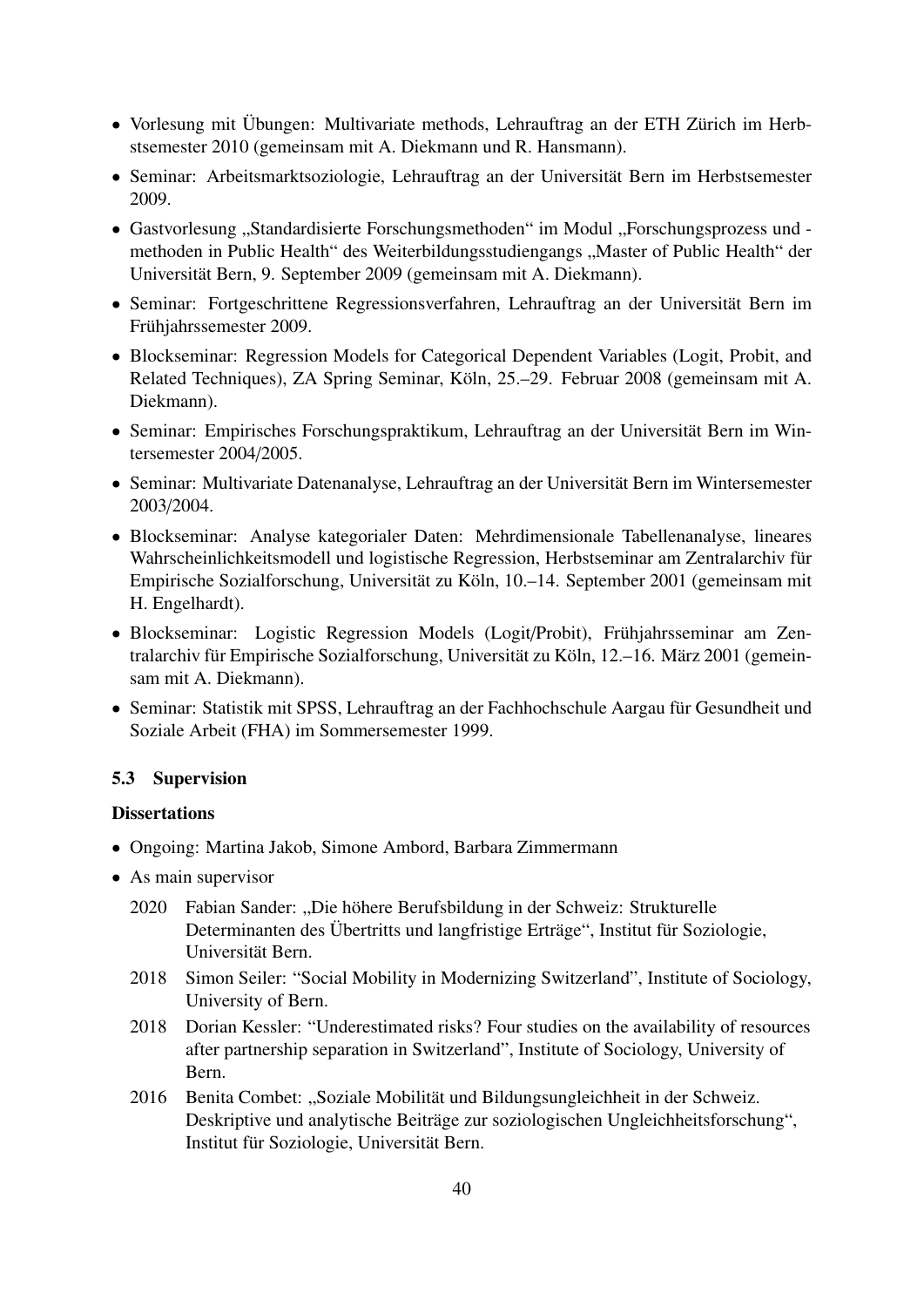- 2016 Oliver Hümbelin: "Ungleichheit, Umverteilung und der Wohlfahrtsstaat in der Schweiz", Institut für Soziologie, Universität Bern.
- 2015 Andrea Diem: "Studies on the Swiss Education System", Institute of Sociology, University of Bern.
- 2015 Rudolf Farys: "Einkommensungleichheit in der Schweiz. Was können wir aus Steuerdaten lernen?", Institut für Soziologie, Universität Bern.
- As co-supervisor/co-referee
	- 2019 Maïlys Korber: "The labour market returns to vocational education over the life course", Faculté des sciences sociales et politiques, Université de Lausanne.
	- 2018 Laura Ravazzini: "Female labour force participation and dynamics of income inequality in Switzerland, from 1992 to 2014", Institut de sociologie, Université de Neuchâtel.
	- 2018 Tobias Fritschi: "Labor market exclusion of persons missing an upper secondary degree: Does it pay off for the state to fill the gap?", Faculte des sciences economiques et sociales, Université de Genève.
	- 2017 Christoph Zangger: "Contexts of Inequality", Institut für Erziehungswissenschaft, Universität Bern.
	- 2016 Christoph Bader: "Economic Growth Increasing Disparities? A Multidimensional Poverty Analysis of the Lao PDR", Institute of Geography, University of Bern.
	- 2015 Laura Schmid: "Ethnische Diskriminierung bei der Wohnungssuche. Feldexperimente in sechs deutschen Grossstädten", Fachbereich Geschichte und Soziologie, Universität Konstanz.
	- 2014 David Glauser: "Berufsausbildung oder Allgemeinbildung? Ungleichheiten nach sozialer Herkunft, Geschlecht und Migrationshintergrund beim Übergang in Ausbildung der Sekundarstufe II", Institut für Erziehungswissenschaft, Universität Bern.
	- 2014 Dorit Griga: "Migrationsspezifische Unterschiede bei der höheren Bildung im europäischen Vergleich", Institut für Erziehungswissenschaft, Universität Bern.
	- 2012 Thess Schönholzer: "Tied Commuter. Regionale Mobilitätsdilemmata von Partnern in Doppelverdienerhaushalten. Studien zu Entscheidungen und Auswirkungen des Pendelns", Institut für Soziologie, Universität Bern.

#### Diploma theses

- Masterarbeiten, Institut für Soziologie, Universität Bern
	- 2020: Jens Heumann
	- 2019: Sebastian Bahr, Matthias Jutzi, Noëlle Steiner, Barbara Wilhelmi, Martina Jakob, Caroline Heusser
	- 2018: José Kress, Janine Widmer
	- 2015: Swenja Tutter
	- 2014: Laurence Brandenberger, Dorian Kessler, Maurus Bärlocher, Philip Derrer, Friederike Eberlein
	- 2013: Simone Ambord, Isabelle Brunner